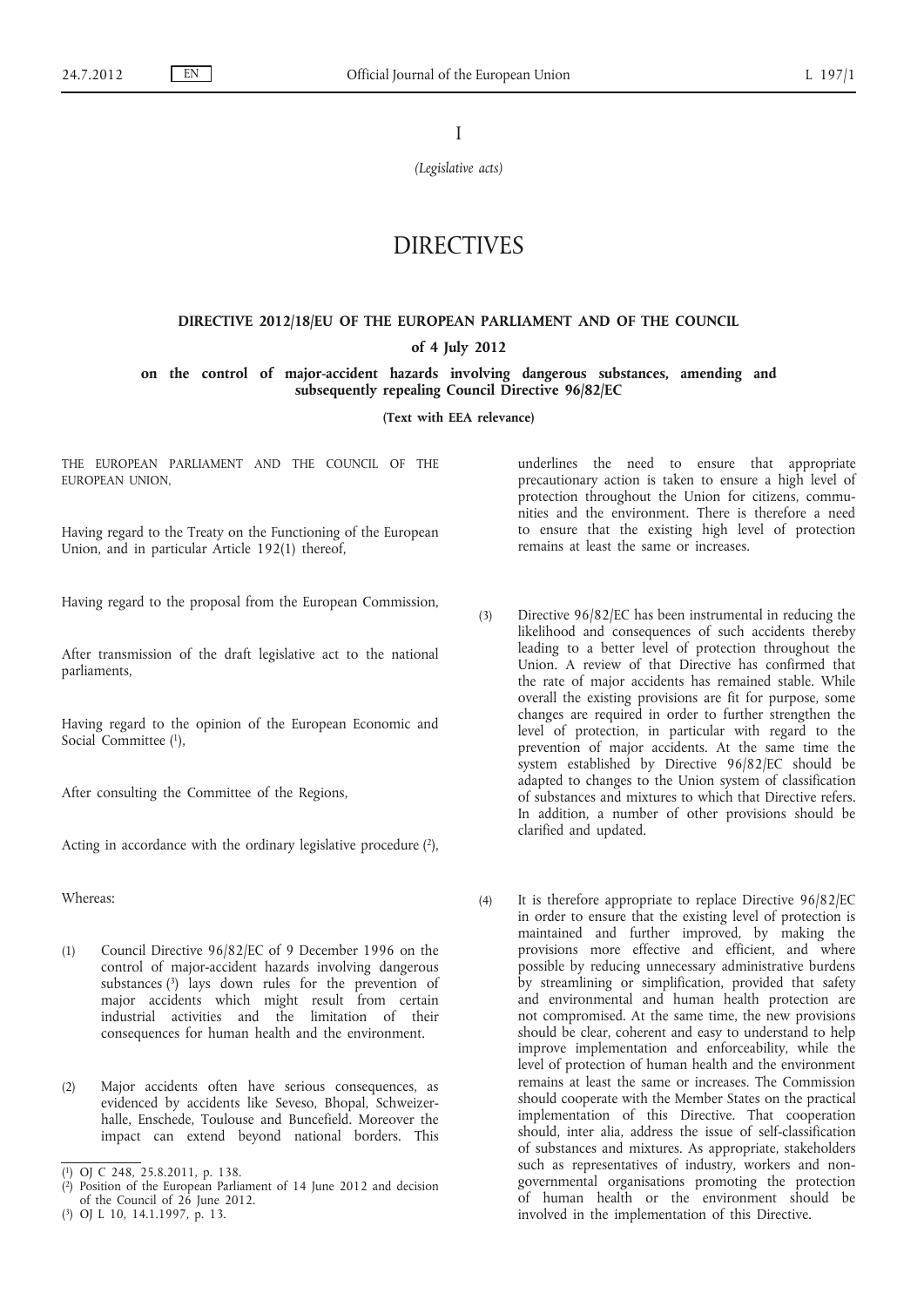- (5) The Convention of the United Nations Economic Commission for Europe on the Transboundary Effects of Industrial Accidents, which was approved on behalf of the Union by Council Decision 98/685/EC of 23 March 1998 concerning the conclusion of the Convention on the Transboundary Effects of Industrial Accidents (1), provides for measures regarding the prevention of, preparedness for, and response to industrial accidents capable of causing transboundary effects as well as for international cooperation in this field. Directive 96/82/EC implements the Convention within Union law.
- (6) Major accidents can have consequences beyond frontiers, and the ecological and economic costs of an accident are borne not only by the establishment affected, but also by the Member States concerned. It is therefore necessary to establish and apply safety and risk-reduction measures to prevent possible accidents, to reduce the risk of accidents occurring and to minimise the effects if they do occur, thereby making it possible to ensure a high level of protection throughout the Union.
- (7) The provisions of this Directive should apply without prejudice to the provisions of Union law relating to health and safety at work and the working environment, and, in particular, without prejudice to Council Directive 89/391/EEC of 12 June 1989 on the introduction of measures to encourage improvements in the safety and health of workers at work (2).
- (8) Certain industrial activities should be excluded from the scope of this Directive provided they are subject to other legislation at Union or national level providing for an equivalent level of safety. The Commission should continue to examine whether there are significant gaps in the existing regulatory framework, in particular as regards new and emerging risks from other activities as well as from specific dangerous substances and, if appropriate, present a legislative proposal to address those gaps.
- (9) Annex I to Directive 96/82/EC lists the dangerous substances falling within its scope, inter alia, by reference to certain provisions of Council Directive 67/548/EEC of 27 June 1967 on the approximation of the laws, regulations and administrative provisions relating to the classification, packaging and labelling of dangerous substances (3) as well as Directive 1999/45/EC of the European Parliament and of the Council of 31 May 1999 concerning the approximation of the laws, regulations and administrative provisions of the Member States relating to the classification, packaging and labelling of dangerous preparations (4). Directives 67/548/EEC and 1999/45/EC have been replaced by

Regulation (EC) No 1272/2008 of the European Parliament and of the Council of 16 December 2008 on classification, labelling and packaging of substances and mixtures (5), which implements within the Union the Globally Harmonised System of Classification and Labelling of Chemicals that has been adopted at international level, within the structure of the United Nations (UN). That Regulation introduces new hazard classes and categories only partially corresponding to those used under those repealed Directives. Certain substances or mixtures would, however, not be classified under that system due to an absence of criteria within that framework. Annex I to Directive 96/82/EC therefore needs to be amended to align it to that Regulation while maintaining the existing level, or further increasing the level, of protection provided for in that Directive.

- (10) For the purpose of classifying upgraded biogas, any developments on standards under the European Committee for Standardisation (CEN) should be taken into account.
- (11) Unwanted effects from the alignment to Regulation (EC) No 1272/2008 and subsequent adaptations to that Regulation having an impact on the classification of substances and mixtures may occur. On the basis of criteria included in this Directive, the Commission should assess whether, notwithstanding their hazard classification, there are dangerous substances which do not present a major-accident hazard and, where appropriate, submit a legislative proposal to exclude the dangerous substance concerned from the scope of this Directive. The assessment should start swiftly, in particular after the change of classification of a substance or mixture, in order to avoid unnecessary burdens for operators and competent authorities in the Member States. Exclusions from the scope of this Directive should not prevent any Member State from maintaining or introducing more stringent protective measures.
- (12) Operators should have a general obligation to take all necessary measures to prevent major accidents, to mitigate their consequences and to take recovery measures. Where dangerous substances are present in establishments above certain quantities the operator should provide the competent authority with sufficient information to enable it to identify the establishment, the dangerous substances present and the potential dangers. The operator should also draw up and, where required by national law, send to the competent authority a majoraccident prevention policy (MAPP) setting out the operator's overall approach and measures, including appropriate safety management systems, for controlling majoraccident hazards. When the operators identify and evaluate the major-accident hazards, consideration should also be given to the dangerous substances which may be generated during a severe accident within the establishment.

<sup>(</sup> 1) OJ L 326, 3.12.1998, p. 1.

<sup>(</sup> 2) OJ L 183, 29.6.1989, p. 1.

<sup>(</sup> 3) OJ 196, 16.8.1967, p. 1.

<sup>(\*)</sup> OJ L 200, 30.7.1999, p. 1. (\*) OJ L 353, 31.12.2008, p. 1.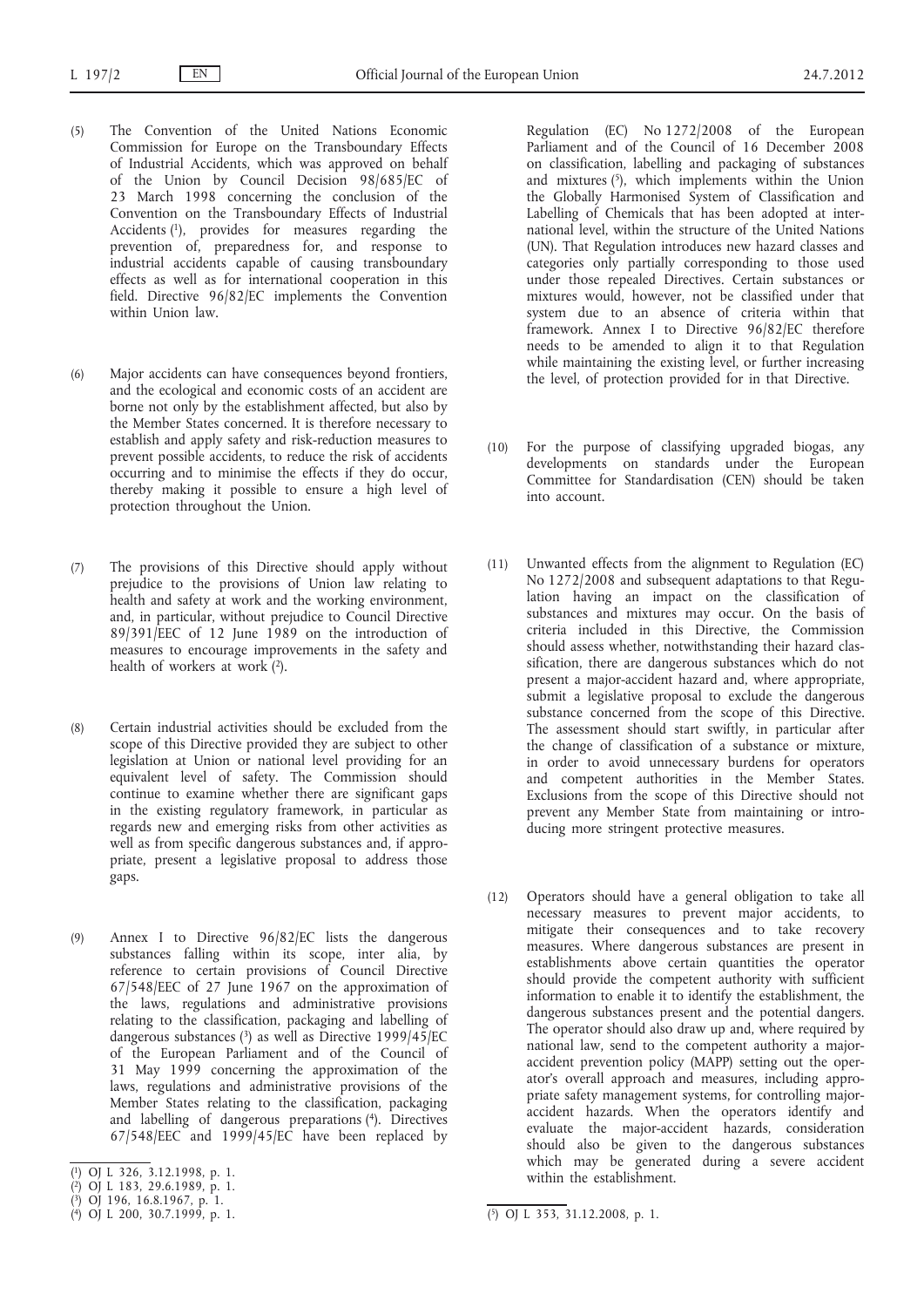- (13) Directive 2004/35/EC of the European Parliament and of the Council of 21 April 2004 on environmental liability with regard to the prevention and remedying of environmental damage (1) is normally relevant for environmental damage caused by a major accident.
- (14) In order to reduce the risk of domino effects, where establishments are sited in such a way or so close together as to increase the likelihood of major accidents, or aggravate their consequences, operators should cooperate in the exchange of appropriate information and in informing the public, including neighbouring establishments that could be affected.
- (15) In order to demonstrate that all that is necessary has been done to prevent major accidents, and to prepare emergency plans and response measures, the operator should, in the case of establishments where dangerous substances are present in significant quantities, provide the competent authority with information in the form of a safety report. That safety report should contain details of the establishment, the dangerous substances present, the installation or storage facilities, possible majoraccident scenarios and risk analysis, prevention and intervention measures and the management systems available, in order to prevent and reduce the risk of major accidents and to enable the necessary steps to be taken to limit the consequences thereof. The risk of a major accident could be increased by the probability of natural disasters associated with the location of the establishment. This should be considered during the preparation of major-accident scenarios.
- (16) To prepare for emergencies, in the case of establishments where dangerous substances are present in significant quantities, it is necessary to establish internal and external emergency plans and to establish procedures to ensure that those plans are tested and revised as necessary and implemented in the event of a major accident or the likelihood thereof. The staff of an establishment should be consulted on the internal emergency plan and the public concerned should have the opportunity to give its opinion on the external emergency plan. Sub-contracting may have an impact on the safety of an establishment. Member States should require operators to take this into account when drafting a MAPP, a safety report or an internal emergency plan.
- (17) When considering the choice of appropriate operating methods, including those for monitoring and control, operators should take into account available information on best practices.
- (18) In order to provide greater protection for residential areas, areas of substantial public use and the

environment, including areas of particular natural interest or sensitivity, it is necessary for land-use or other relevant policies applied in the Member States to ensure appropriate distances between such areas and establishments presenting such hazards and, where existing establishments are concerned, to implement, if necessary, additional technical measures so that the risk to persons or the environment is maintained at an acceptable level. Sufficient information about the risks and technical advice on these risks should be taken into account when decisions are taken. Where possible, to reduce administrative burdens, especially for small and medium-sized enterprises, procedures and measures should be integrated with those under other relevant Union legislation.

- (19) In order to promote access to environmental information under the Convention of the United Nations Economic Commission for Europe on access to information, public participation in decision-making and access to justice in environmental matters (the Aarhus Convention), which was approved on behalf of the Union by Council Decision 2005/370/EC of 17 February 2005 on the conclusion, on behalf of the European Community, of the Convention on access to information, public participation in decision-making and access to justice in environmental matters (2), the level and quality of information to the public should be improved. In particular, persons likely to be affected by a major accident should be given sufficient information on the correct action to be taken in that event. Member States should make information available on where to find information on the rights of persons affected by a major accident. Information disseminated to the public should be worded clearly and intelligibly. In addition to providing information in an active way, without the public having to submit a request, and without precluding other forms of dissemination, it should also be made available permanently and kept up to date electronically. At the same time there should be appropriate confidentiality safeguards, to address security-related concerns, among others.
- (20) The way information is managed should be in line with the Shared Environmental Information System (SEIS) initiative introduced by the Commission Communication of 1 February 2008 entitled 'Towards a Shared Environmental Information System (SEIS)'. It should also be in line with Directive 2007/2/EC of the European Parliament and of the Council of 14 March 2007 establishing an Infrastructure for Spatial Information in the European Community (INSPIRE)  $(3)$  and its implementing rules, aimed at enabling the sharing of environmental spatial information among public sector organisations and better facilitating public access to spatial information across the Union. Information should be held on a publicly available database at Union level, which will also facilitate monitoring and reporting on implementation.

<sup>(</sup> 1) OJ L 143, 30.4.2004, p. 56.

<sup>(</sup> 2) OJ L 124, 17.5.2005, p. 1.

<sup>(</sup> 3) OJ L 108, 25.4.2007, p. 1.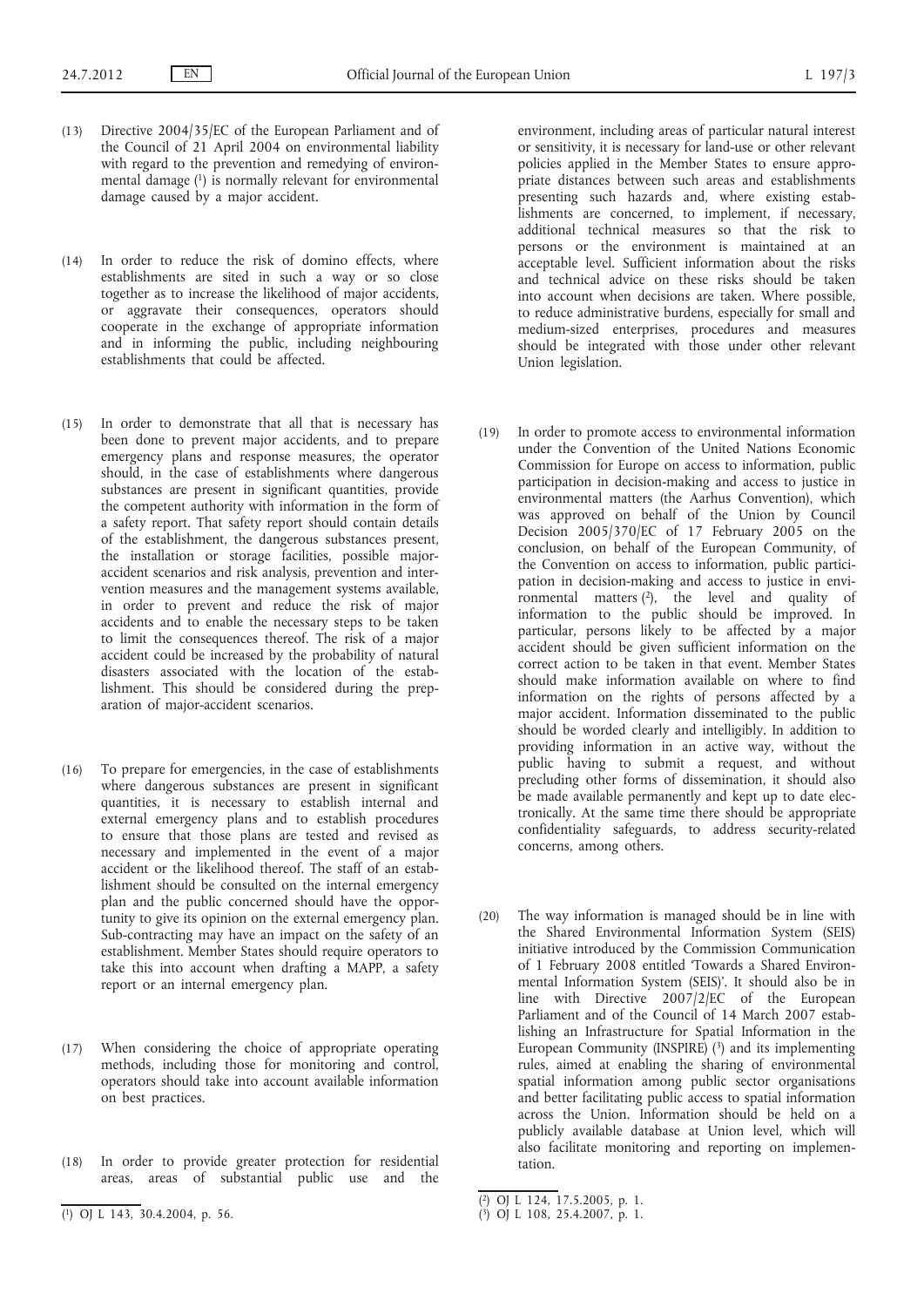- (21) In line with the Aarhus Convention, effective public participation in decision-making is necessary to enable the public concerned to express, and the decisionmaker to take account of, opinions and concerns that may be relevant to those decisions, thereby increasing the accountability and transparency of the decision-making process and contributing to public awareness of environmental issues and support for the decisions taken.
- (22) In order to ensure that adequate response measures are taken if a major accident occurs, the operator should immediately inform the competent authority and communicate the information necessary to enable it to assess the effects of that accident on human health and on the environment.
- (23) Local authorities have an interest in the prevention of major accidents and mitigation of their consequences and can have an important role to play. This should be taken into account by the Member States in the implementation of this Directive.
- (24) In order to facilitate the exchange of information and to prevent future accidents of a similar nature, Member States should forward information to the Commission regarding major accidents occurring on their territory, so that the Commission can analyse the hazards involved, and operate a system for the distribution of information concerning, in particular, major accidents and lessons learned from them. That exchange of information should also cover 'near misses' which Member States regard as being of particular technical interest for preventing major accidents and limiting their consequences. Member States and the Commission should strive to ensure the completeness of the information held on information systems established to facilitate the exchange of information on major accidents.
- (25) Member States should determine the competent authorities responsible for ensuring that operators fulfil their obligations. The competent authorities and the Commission should cooperate in activities in support of implementation such as the development of appropriate guidance and exchanges of best practice. To avoid unnecessary administrative burden, information obligations should be integrated, where appropriate, with those under other relevant Union legislation.
- (26) Member States should ensure that competent authorities take the necessary measures in the event of noncompliance with this Directive. In order to ensure effective implementation and enforcement, there should be a system of inspections, including a programme of routine inspections at regular intervals and non-routine

inspections. Where possible, inspections should be coordinated with those under other Union legislation, including Directive 2010/75/EU of the European Parliament and of the Council of 24 November 2010 on industrial emissions (integrated pollution prevention and control)  $(1)$ , where appropriate. Member States should ensure that sufficient staff is available with the skills and qualifications needed to carry out inspections effectively. Competent authorities should provide appropriate support using tools and mechanisms for exchanging experience and consolidating knowledge, including at Union level.

- (27) In order to take into account technical developments, the power to adopt acts in accordance with Article 290 of the Treaty on the Functioning of the European Union should be delegated to the Commission in respect of amending Annexes II to VI to adapt them to technical progress. It is of particular importance that the Commission carry out appropriate consultations during its preparatory work, including at expert level. The Commission, when preparing and drawing up delegated acts, should ensure a simultaneous, timely and appropriate transmission of relevant documents to the European Parliament and to the Council.
- (28) In order to ensure uniform conditions for the implementation of this Directive, implementing powers should be conferred on the Commission. Those powers should be exercised in accordance with Regulation (EU) No 182/2011 of the European Parliament and of the Council of 16 February 2011 laying down the rules and general principles concerning mechanisms for control by the Member States of the Commission's exercise of implementing powers (2).
- (29) Member States should lay down rules on penalties applicable to infringements of the national provisions adopted pursuant to this Directive and ensure that they are implemented. Those penalties should be effective, proportionate and dissuasive.
- (30) Since the objective of this Directive, namely to ensure a high level of protection of human health and the environment, cannot be sufficiently achieved by Member States and can, therefore, be better achieved at Union level, the Union may adopt measures in accordance with the principle of subsidiarity as set out in Article 5 of the Treaty on European Union. In accordance with the principle of proportionality, as set out in that Article, this Directive does not go beyond what is necessary in order to achieve that objective.

<sup>(</sup> 1) OJ L 334, 17.12.2010, p. 17.

<sup>(</sup> 2) OJ L 55, 28.2.2011, p. 13.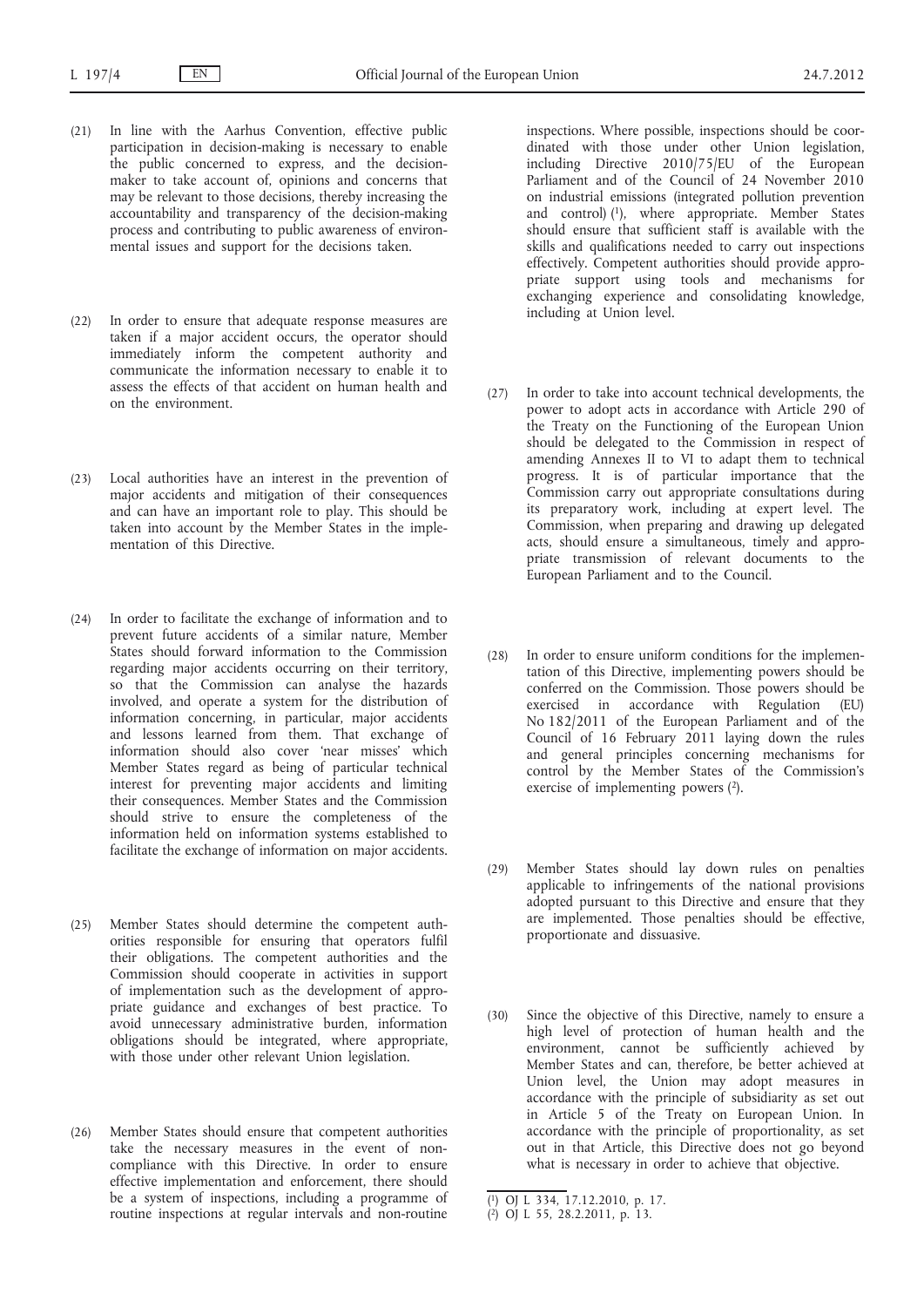- (31) In accordance with the Joint Political Declaration of Member States and the Commission of 28 September 2011 on explanatory documents (1), Member States have undertaken to accompany, in justified cases, the notification of their transposition measures with one or more documents explaining the relationship between the components of a directive and the corresponding parts of national transposition instruments. With regard to this Directive, the legislator considers the transmission of such documents to be justified.
- (32) Directive 96/82/EC should therefore be amended and subsequently repealed,

### HAVE ADOPTED THIS DIRECTIVE:

#### *Article 1*

### **Subject matter**

This Directive lays down rules for the prevention of major accidents which involve dangerous substances, and the limitation of their consequences for human health and the environment, with a view to ensuring a high level of protection throughout the Union in a consistent and effective manner.

#### *Article 2*

### **Scope**

1. This Directive shall apply to establishments as defined in Article 3(1).

- 2. This Directive shall not apply to any of the following:
- (a) military establishments, installations or storage facilities;
- (b) hazards created by ionising radiation originating from substances;
- (c) the transport of dangerous substances and directly related intermediate temporary storage by road, rail, internal waterways, sea or air, outside the establishments covered by this Directive, including loading and unloading and transport to and from another means of transport at docks, wharves or marshalling yards;
- (d) the transport of dangerous substances in pipelines, including pumping stations, outside establishments covered by this Directive;
- (e) the exploitation, namely the exploration, extraction and processing, of minerals in mines and quarries, including by means of boreholes;
- (f) the offshore exploration and exploitation of minerals, including hydrocarbons;
- (g) the storage of gas at underground offshore sites including both dedicated storage sites and sites where exploration and exploitation of minerals, including hydrocarbons are also carried out;

(h) waste land-fill sites, including underground waste storage.

Notwithstanding points (e) and (h) of the first subparagraph, onshore underground gas storage in natural strata, aquifers, salt cavities and disused mines and chemical and thermal processing operations and storage related to those operations which involve dangerous substances, as well as operational tailings disposal facilities, including tailing ponds or dams, containing dangerous substances shall be included within the scope of this Directive.

#### *Article 3*

### **Definitions**

For the purposes of this Directive the following definitions shall apply:

- 1. 'establishment' means the whole location under the control of an operator where dangerous substances are present in one or more installations, including common or related infrastructures or activities; establishments are either lower-tier establishments or upper-tier establishments;
- 2. 'lower-tier establishment' means an establishment where dangerous substances are present in quantities equal to or in excess of the quantities listed in Column 2 of Part 1 or in Column 2 of Part 2 of Annex I, but less than the quantities listed in Column 3 of Part 1 or in Column 3 of Part 2 of Annex I, where applicable using the summation rule laid down in note 4 to Annex I;
- 3. 'upper-tier establishment' means an establishment where dangerous substances are present in quantities equal to or in excess of the quantities listed in Column 3 of Part 1 or in Column 3 of Part 2 of Annex I, where applicable using the summation rule laid down in note 4 to Annex I;
- 4. 'neighbouring establishment' means an establishment that is located in such proximity to another establishment so as to increase the risk or consequences of a major accident;
- 5. 'new establishment' means
	- (a) an establishment that enters into operation or is constructed, on or after 1 June 2015; or

<sup>(</sup> 1) OJ C 369, 17.12.2011, p. 14.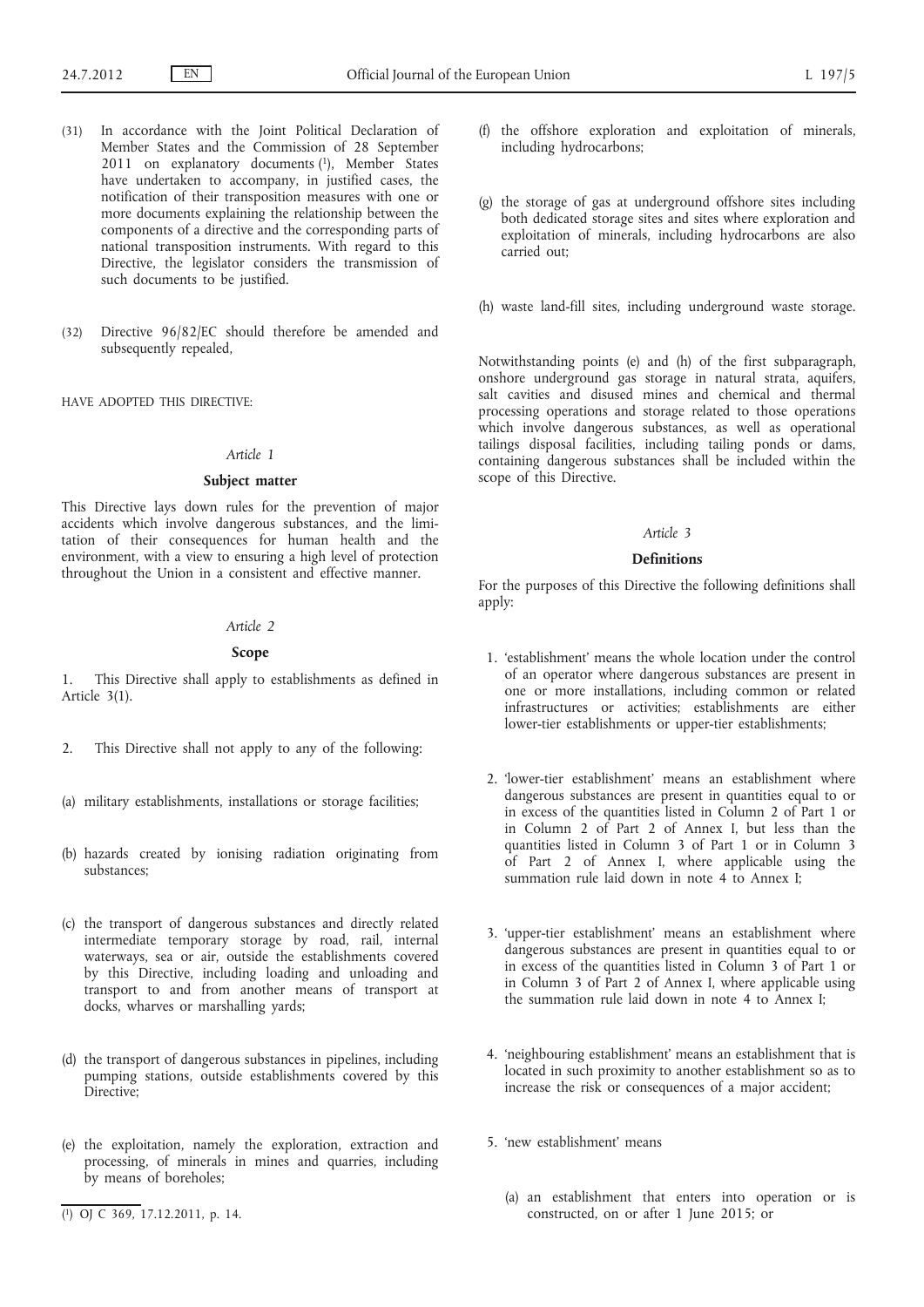- (b) a site of operation that falls within the scope of this Directive, or a lower-tier establishment that becomes an upper-tier establishment or vice versa, on or after 1 June 2015 due to modifications to its installations or activities resulting in a change in its inventory of dangerous substances;
- 6. 'existing establishment' means an establishment that on 31 May 2015 falls within the scope of Directive 96/82/EC and from 1 June 2015 falls within the scope of this Directive without changing its classification as a lower-tier establishment or upper-tier establishment;
- 7. 'other establishment' means a site of operation that falls within the scope of this Directive, or a lower-tier establishment that becomes an upper-tier establishment or vice versa, on or after 1 June 2015 for reasons other than those referred to in point 5;
- 8. 'installation' means a technical unit within an establishment and whether at or below ground level, in which dangerous substances are produced, used, handled or stored; it includes all the equipment, structures, pipework, machinery, tools, private railway sidings, docks, unloading quays serving the installation, jetties, warehouses or similar structures, floating or otherwise, necessary for the operation of that installation;
- 9. 'operator' means any natural or legal person who operates or controls an establishment or installation or, where provided for by national legislation, to whom the decisive economic or decision-making power over the technical functioning of the establishment or installation has been delegated;
- 10. 'dangerous substance' means a substance or mixture covered by Part 1 or listed in Part 2 of Annex I, including in the form of a raw material, product, byproduct, residue or intermediate;
- 11. 'mixture' means a mixture or solution composed of two or more substances;
- 12. 'presence of dangerous substances' means the actual or anticipated presence of dangerous substances in the establishment, or of dangerous substances which it is reasonable to foresee may be generated during loss of control of the processes, including storage activities, in any installation within the establishment, in quantities equal to or exceeding the qualifying quantities set out in Part 1 or Part 2 of Annex I;
- 13. 'major accident' means an occurrence such as a major emission, fire, or explosion resulting from uncontrolled developments in the course of the operation of any establishment covered by this Directive, and leading to serious

danger to human health or the environment, immediate or delayed, inside or outside the establishment, and involving one or more dangerous substances;

- 14. 'hazard' means the intrinsic property of a dangerous substance or physical situation, with a potential for creating damage to human health or the environment;
- 15. 'risk' means the likelihood of a specific effect occurring within a specified period or in specified circumstances;
- 16. 'storage' means the presence of a quantity of dangerous substances for the purposes of warehousing, depositing in safe custody or keeping in stock;
- 17. 'the public' means one or more natural or legal persons and, in accordance with national law or practice, their associations, organisations or groups;
- 18. 'the public concerned' means the public affected or likely to be affected by, or having an interest in, the taking of a decision on any of the matters covered by Article 15(1); for the purposes of this definition, non-governmental organisations promoting environmental protection and meeting any applicable requirements under national law shall be deemed to have an interest;
- 19. 'inspection' means all actions, including site visits, checks of internal measures, systems and reports and follow-up documents, and any necessary follow-up, undertaken by or on behalf of the competent authority to check and promote compliance of establishments with the requirements of this Directive.

#### *Article 4*

### **Assessment of major-accident hazards for a particular dangerous substance**

1. The Commission shall assess, where appropriate or in any event on the basis of a notification by a Member State in accordance with paragraph 2, whether it is impossible in practice for a particular dangerous substance covered by Part 1 or listed in Part 2 of Annex I, to cause a release of matter or energy that could create a major accident under both normal and abnormal conditions which can reasonably be foreseen. That assessment shall take into account the information referred to in paragraph 3, and shall be based on one or more of the following characteristics:

(a) the physical form of the dangerous substance under normal processing or handling conditions or in an unplanned loss of containment;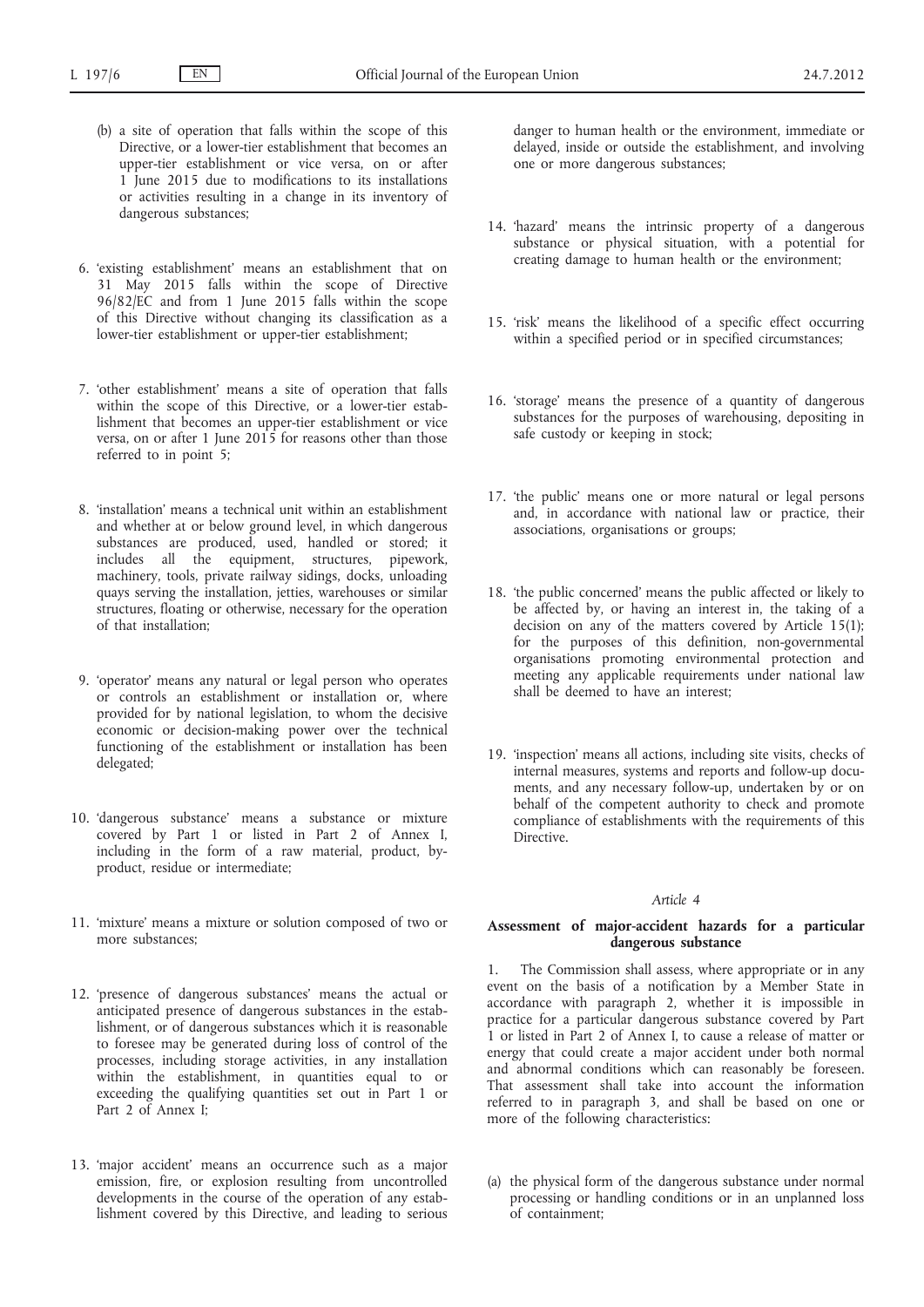- (b) the inherent properties of the dangerous substance, in particular those related to dispersive behaviour in a majoraccident scenario, such as molecular mass and saturated vapour pressure;
- (c) the maximum concentration of the substances in the case of mixtures.

For the purposes of the first subparagraph, the containment and generic packing of the dangerous substance should, where appropriate, also be taken into account, including in particular where covered under specific Union legislation.

2. Where a Member State considers that a dangerous substance does not present a major-accident hazard in accordance with paragraph 1, it shall notify the Commission together with supporting justification, including the information referred to in paragraph 3.

3. For the purposes of paragraphs 1 and 2, information necessary for assessing the health, physical and environmental hazard properties of the dangerous substance concerned shall include:

- (a) a comprehensive list of properties necessary to assess the dangerous substance's potential for causing physical, health or environmental harm;
- (b) physical and chemical properties (for instance molecular mass, saturated vapour pressure, inherent toxicity, boiling point, reactivity, viscosity, solubility and other relevant properties);
- (c) health and physical hazard properties (for instance reactivity, flammability, toxicity together with additional factors such as mode of attack on the body, injury to fatality ratio, and long-term effects, and other properties as relevant);
- (d) environmental hazard properties (for instance ecotoxicity, persistence, bio-accumulation, potential for long-range environmental transport, and other properties as relevant);
- (e) where available, the Union classification of the substance or mixture;
- (f) information about substance-specific operating conditions (for instance temperature, pressure and other conditions as relevant) under which the dangerous substance is stored, used and/or may be present in the event of foreseeable abnormal operations or an accident such as fire.

4. Following the assessment referred to in paragraph 1, the Commission shall, if appropriate, present a legislative proposal to the European Parliament and to the Council to exclude the dangerous substance concerned from the scope of this Directive.

### *Article 5*

#### **General obligations of the operator**

1. Member States shall ensure that the operator is obliged to take all necessary measures to prevent major accidents and to limit their consequences for human health and the environment.

2. Member States shall ensure that the operator is required to prove to the competent authority referred to in Article  $6$ , at any time, in particular for the purposes of inspections and controls referred to in Article 20, that the operator has taken all necessary measures as specified in this Directive.

# *Article 6*

#### **Competent authority**

Without prejudice to the operator's responsibilities, Member States shall set up or appoint the competent authority or authorities responsible for carrying out the duties laid down in this Directive ('the competent authority') and, if necessary, bodies to assist the competent authority at technical level. Member States which set up or appoint more than one competent authority shall ensure that the procedures for carrying out their duties are fully coordinated.

2. The competent authorities and the Commission shall cooperate in activities in support of implementation of this Directive, involving stakeholders as appropriate.

3. Member States shall ensure that competent authorities accept equivalent information submitted by operators in accordance with other relevant Union legislation, which fulfils any of the requirements of this Directive, for the purposes of this Directive. In such cases the competent authorities shall ensure that the requirements of this Directive are complied with.

### *Article 7*

### **Notification**

1. Member States shall require the operator to send a notification to the competent authority containing the following information:

- (a) the name and/or trade name of the operator and the full address of the establishment concerned;
- (b) the registered place of business of the operator, with the full address;
- (c) the name and position of the person in charge of the establishment, if different from point (a);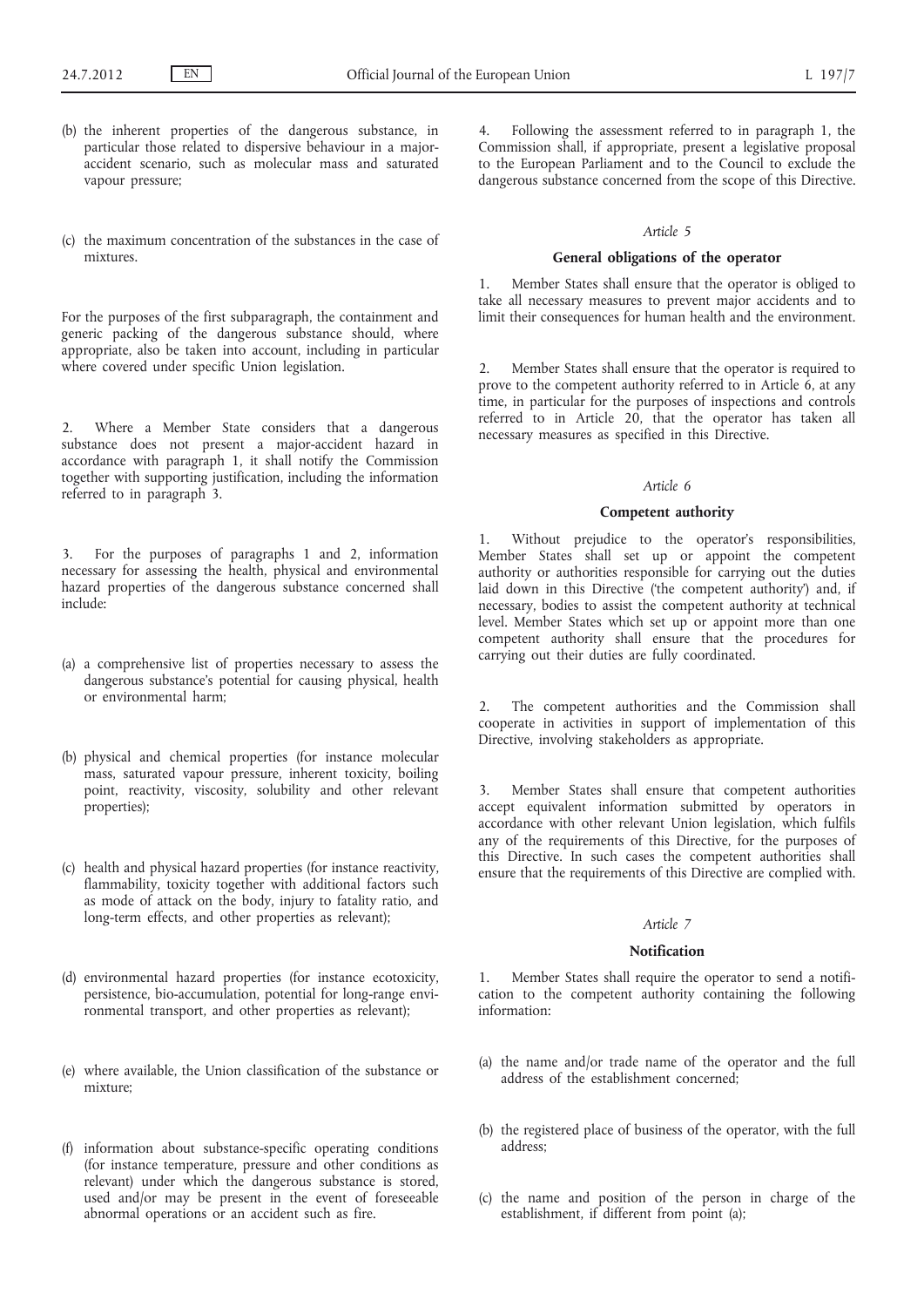- (d) information sufficient to identify the dangerous substances and category of substances involved or likely to be present;
- (e) the quantity and physical form of the dangerous substance or substances concerned;
- (f) the activity or proposed activity of the installation or storage facility;
- (g) the immediate environment of the establishment, and factors likely to cause a major accident or to aggravate the consequences thereof including, where available, details of neighbouring establishments, of sites that fall outside the scope of this Directive, areas and developments that could be the source of or increase the risk or consequences of a major accident and of domino effects.

The notification or its update shall be sent to the competent authority within the following time-limits:

- (a) for new establishments, a reasonable period of time prior to the start of construction or operation, or prior to the modifications leading to a change in the inventory of dangerous substances;
- (b) for all other cases, one year from the date from which this Directive applies to the establishment concerned.

3. Paragraphs 1 and 2 shall not apply if the operator has already sent a notification to the competent authority under the requirements of national legislation before 1 June 2015, and the information contained therein complies with paragraph 1 and has remained unchanged.

The operator shall inform the competent authority in advance of the following events:

- (a) any significant increase or decrease in the quantity or significant change in the nature or physical form of the dangerous substance present, as indicated in the notification provided by the operator pursuant to paragraph 1, or a significant change in the processes employing it;
- (b) modification of an establishment or an installation which could have significant consequences in terms of majoraccident hazards;
- (c) the permanent closure of the establishment or its decommissioning; or
- (d) changes in the information referred to in points (a), (b) or (c) of paragraph 1.

#### *Article 8*

### **Major-accident prevention policy**

1. Member States shall require the operator to draw up a document in writing setting out the major-accident prevention policy (MAPP) and to ensure that it is properly implemented. The MAPP shall be designed to ensure a high level of protection of human health and the environment. It shall be proportionate to the major-accident hazards. It shall include the operator's overall aims and principles of action, the role and responsibility of management, as well as the commitment towards continuously improving the control of major-accident hazards, and ensuring a high level of protection.

2. The MAPP shall be drawn up and, where required by national law, sent to the competent authority within the following time-limits:

- (a) for new establishments, a reasonable period of time prior to the start of construction or operation, or prior to the modifications leading to a change in the inventory of dangerous substances;
- (b) for all other cases, one year from the date from which this Directive applies to the establishment concerned.

Paragraphs 1 and 2 shall not apply if the operator has already established the MAPP and, where required by national law, sent it to the competent authority before 1 June 2015, and the information contained therein complies with paragraph 1 and has remained unchanged.

4. Without prejudice to Article 11, the operator shall periodically review and where necessary update the MAPP, at least every five years. Where required by national law the updated MAPP shall be sent to the competent authority without delay.

5. The MAPP shall be implemented by appropriate means, structures and by a safety management system, in accordance with Annex III, proportionate to the major-accident hazards, and the complexity of the organisation or the activities of the establishment. For lower-tier establishments, the obligation to implement the MAPP may be fulfilled by other appropriate means, structures and management systems, proportionate to major-accident hazards, taking into account the principles set out in Annex III.

### *Article 9*

# **Domino effects**

1. Member States shall ensure that the competent authority, using the information received from the operators in accordance with Articles 7 and 10, or following a request for additional information from the competent authority, or through inspections pursuant to Article 20, identifies all lower-tier and upper-tier establishments or groups of establishments where the risk or consequences of a major accident may be increased because of the geographical position and the proximity of such establishments, and their inventories of dangerous substances.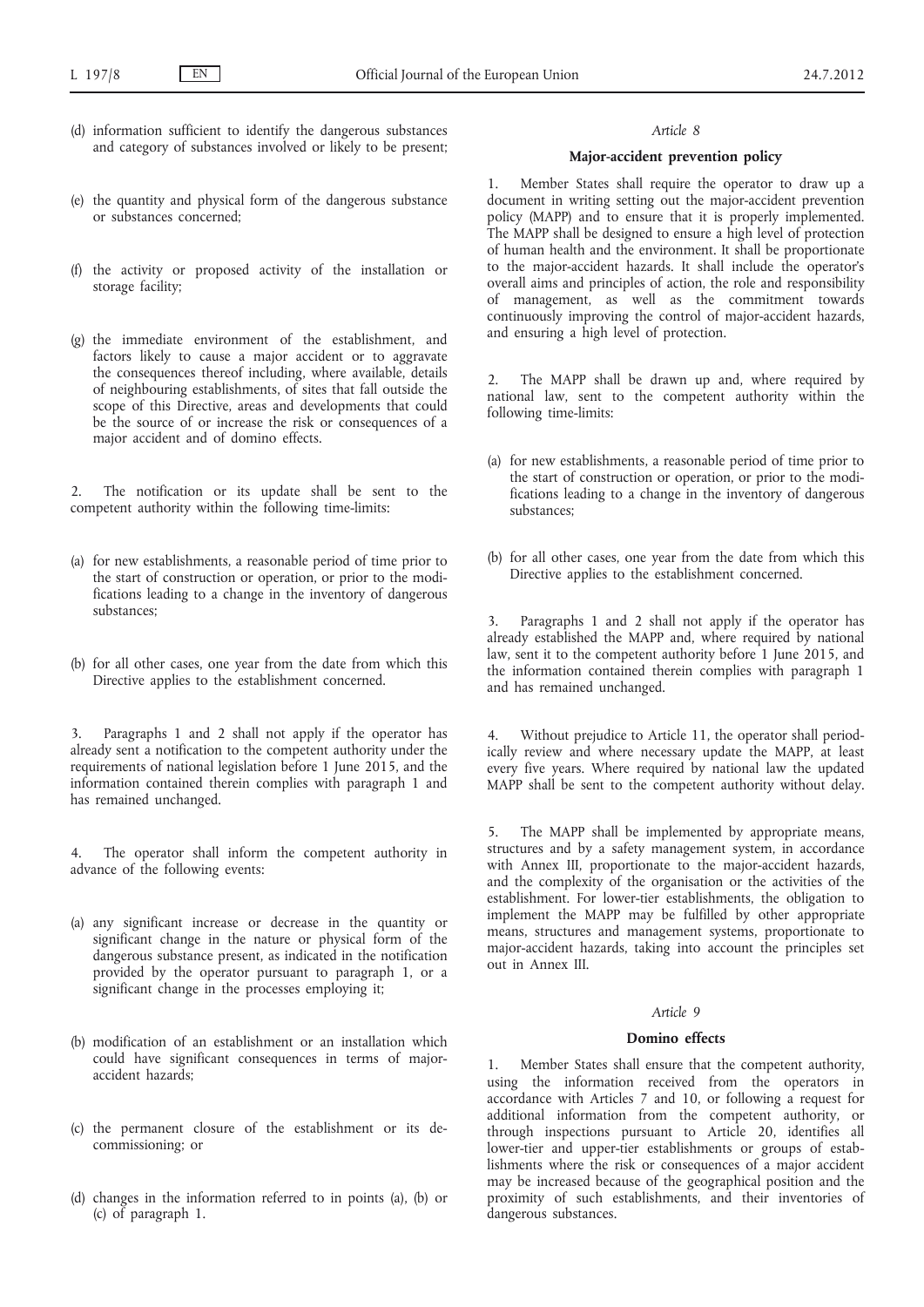Where the competent authority has additional information to that provided by the operator pursuant to point (g) of Article 7(1), it shall make this information available to that operator, if it is necessary for the application of this Article.

3. Member States shall ensure that operators of the establishments identified in accordance with paragraph 1:

- (a) exchange suitable information to enable those establishments to take account of the nature and extent of the overall hazard of a major accident in their MAPP, safety management systems, safety reports and internal emergency plans, as appropriate;
- (b) cooperate in informing the public and neighbouring sites that fall outside the scope of this Directive, and in supplying information to the authority responsible for the preparation of external emergency plans.

### *Article 10*

#### **Safety report**

1. Member States shall require the operator of an upper-tier establishment to produce a safety report for the purposes of:

- (a) demonstrating that a MAPP and a safety management system for implementing it have been put into effect in accordance with the information set out in Annex III;
- (b) demonstrating that major-accident hazards and possible major-accident scenarios have been identified and that the necessary measures have been taken to prevent such accidents and to limit their consequences for human health and the environment;
- (c) demonstrating that adequate safety and reliability have been taken into account in the design, construction, operation and maintenance of any installation, storage facility, equipment and infrastructure connected with its operation which are linked to major-accident hazards inside the establishment;
- (d) demonstrating that internal emergency plans have been drawn up and supplying information to enable the external emergency plan to be drawn up;
- (e) providing sufficient information to the competent authority to enable decisions to be made regarding the siting of new activities or developments around existing establishments.

The safety report shall contain at least the data and information listed in Annex II. It shall name the relevant organisations involved in the drawing up of the report.

3. The safety report shall be sent to the competent authority within the following time-limits:

- (a) for new establishments, a reasonable period of time prior to the start of construction or operation, or prior to the modifications leading to a change in the inventory of dangerous substances;
- (b) for existing upper-tier establishments, 1 June 2016;
- (c) for other establishments, two years from the date from which this Directive applies to the establishment concerned.

Paragraphs 1, 2 and 3 shall not apply if the operator has already sent the safety report to the competent authority under the requirements of national law before 1 June 2015, and the information contained therein complies with paragraphs 1 and 2 and has remained unchanged. In order to comply with paragraphs 1 and 2, the operator shall submit any changed parts of the safety report in the format agreed by the competent authority, subject to the time-limits referred to in paragraph 3.

5. Without prejudice to Article 11, the operator shall periodically review and where necessary update the safety report at least every five years.

The operator shall also review and where necessary update the safety report following a major accident at its establishment, and at any other time at the initiative of the operator or at the request of the competent authority, where justified by new facts or by new technological knowledge about safety matters, including knowledge arising from analysis of accidents or, as far as possible, 'near misses', and by developments in knowledge concerning the assessment of hazards.

The updated safety report or updated parts thereof shall be sent to the competent authority without delay.

6. Before the operator commences construction or operation, or in the cases referred to in points (b) and (c) of paragraph 3 and in paragraph 5 of this Article, the competent authority shall within a reasonable period of receipt of the report communicate the conclusions of its examination of the safety report to the operator and, where appropriate, in accordance with Article 19, prohibit the bringing into use, or the continued use, of the establishment concerned.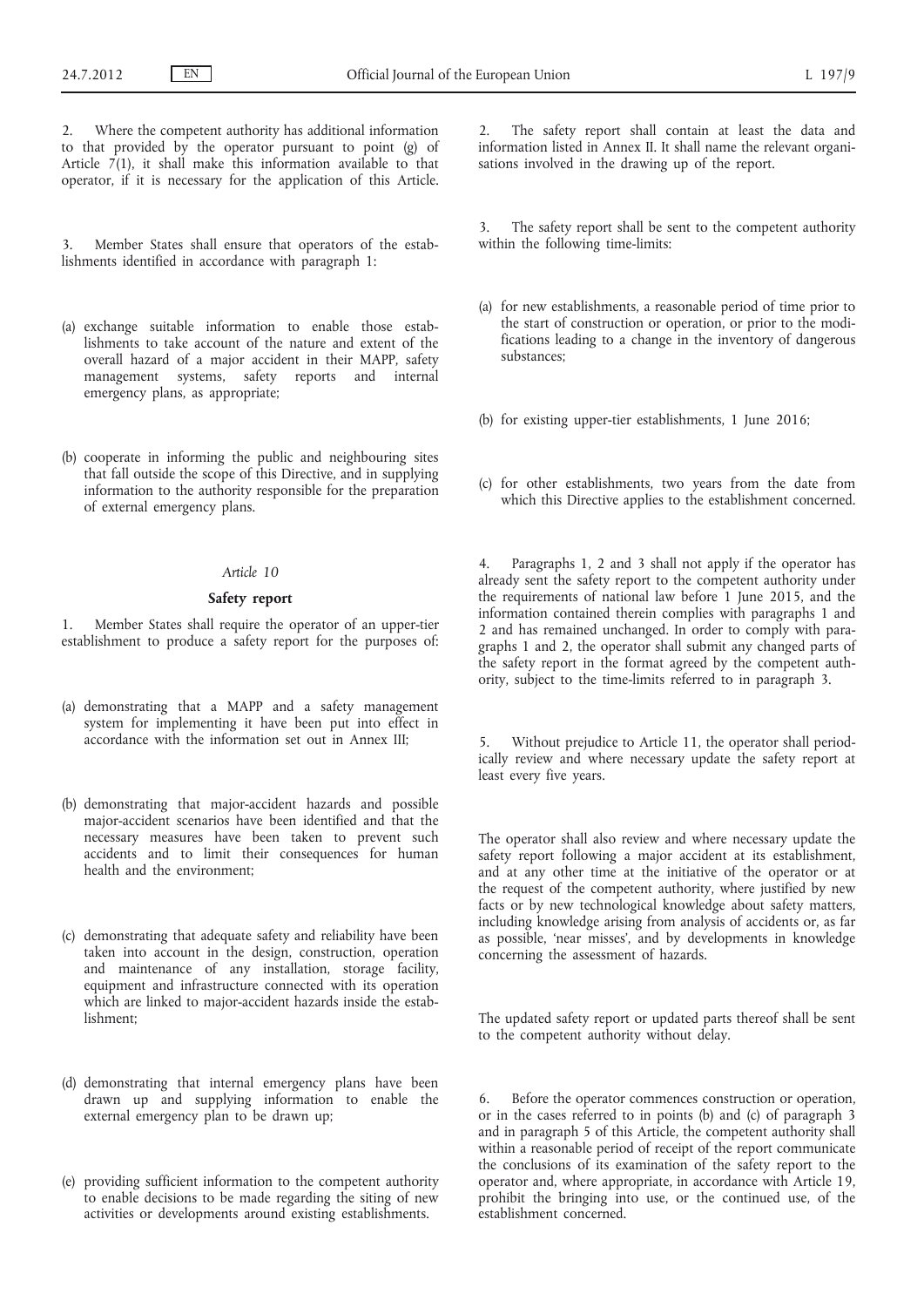### *Article 11*

### **Modification of an installation, an establishment or a storage facility**

In the event of the modification of an installation, establishment, storage facility, or process or of the nature or physical form or quantity of dangerous substances which could have significant consequences for major-accident hazards, or could result in a lower-tier establishment becoming an upper-tier establishment or vice versa, Member States shall ensure that the operator reviews, and where necessary updates the notification, the MAPP, the safety management system and the safety report and informs the competent authority of the details of those updates in advance of that modification.

### *Article 12*

### **Emergency plans**

1. Member States shall ensure that, for all upper-tier establishments:

- (a) the operator draws up an internal emergency plan for the measures to be taken inside the establishment:
- (b) the operator supplies the necessary information to the competent authority, to enable the latter to draw up external emergency plans;
- (c) the authorities designated for that purpose by the Member State draw up an external emergency plan for the measures to be taken outside the establishment within two years following receipt of the necessary information from the operator pursuant to point (b).

2. Operators shall comply with the obligations set out in points (a) and (b) of paragraph 1 within the following timelimits:

- (a) for new establishments, a reasonable period of time prior to the start of operation, or prior to the modifications leading to a change in the inventory of dangerous substances;
- (b) for existing upper-tier establishments, by 1 June 2016 unless the internal emergency plan drawn up under the requirements of national law before that date, and the information contained therein, and the information referred to in point (b) of paragraph 1, complies with this Article and has remained unchanged;
- (c) for other establishments, two years from the date from which this Directive applies to the establishment concerned.

The emergency plans shall be established with the following objectives:

- (a) containing and controlling incidents so as to minimise the effects, and to limit damage to human health, the environment and property;
- (b) implementing the necessary measures to protect human health and the environment from the effects of major accidents;
- (c) communicating the necessary information to the public and to the services or authorities concerned in the area;
- (d) providing for the restoration and clean-up of the environment following a major accident.

Emergency plans shall contain the information set out in Annex IV.

Member States shall ensure that the internal emergency plans provided for in this Directive are drawn up in consultation with the personnel working inside the establishment, including long-term relevant subcontracted personnel.

5. Member States shall ensure that the public concerned is given early opportunity to give its opinion on external emergency plans when they are being established or substantially modified.

6. Member States shall ensure that internal and external emergency plans are reviewed, tested, and where necessary updated by the operators and designated authorities respectively at suitable intervals of no longer than three years. The review shall take into account changes occurring in the establishments concerned or within the emergency services concerned, new technical knowledge, and knowledge concerning the response to major accidents.

With regard to external emergency plans, Member States shall take into account the need to facilitate enhanced cooperation in civil protection assistance in major emergencies.

7. Member States shall ensure that emergency plans are put into effect without delay by the operator and, if necessary, by the competent authority designated for this purpose when a major accident occurs, or when an uncontrolled event occurs which by its nature could reasonably be expected to lead to a major accident.

The competent authority may decide, giving reasons for their decision, in view of the information contained in the safety report, that the requirement to produce an external emergency plan under paragraph 1 shall not apply.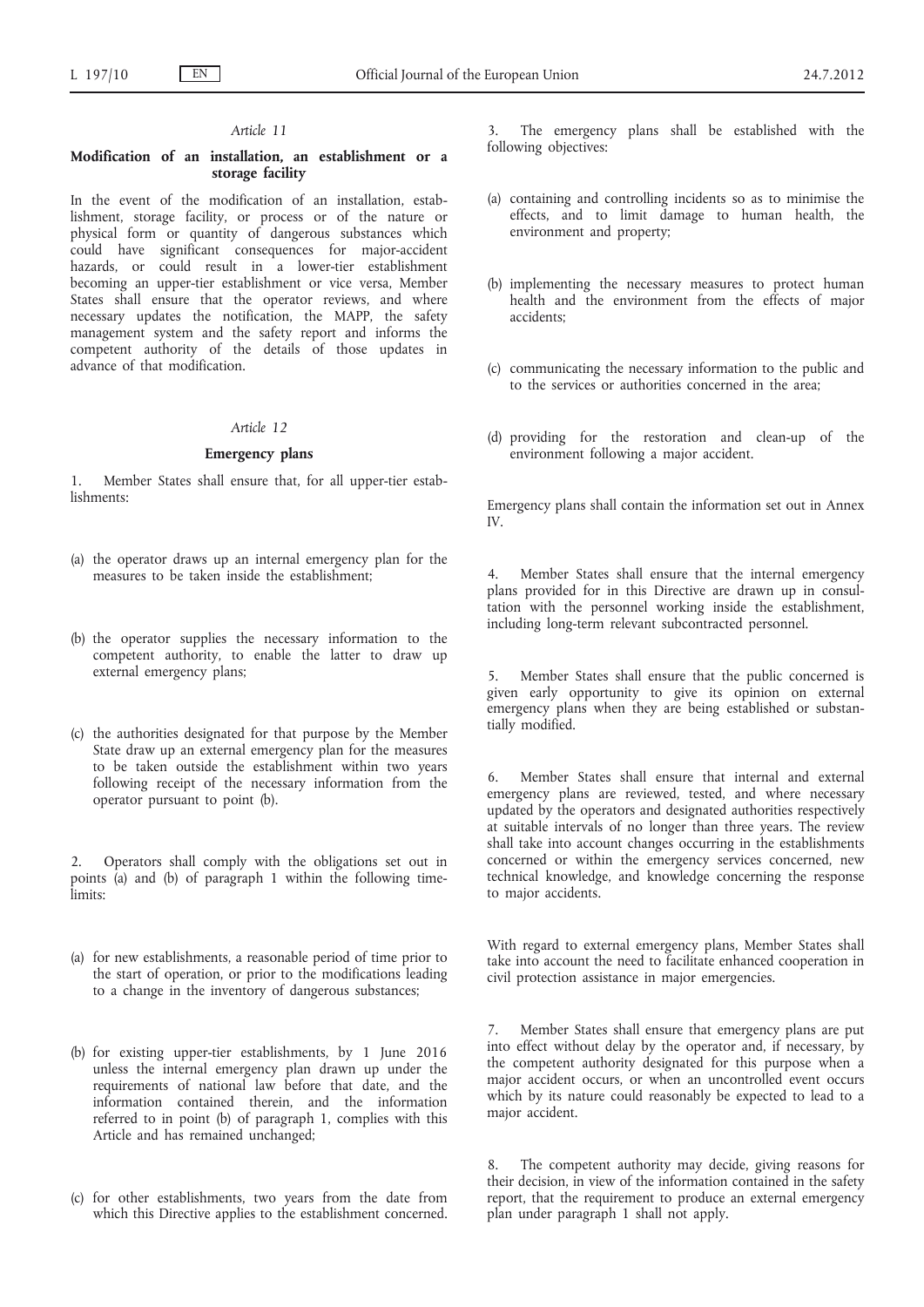# *Article 13*

### **Land-use planning**

1. Member States shall ensure that the objectives of preventing major accidents and limiting the consequences of such accidents for human health and the environment are taken into account in their land-use policies or other relevant policies. They shall pursue those objectives through controls on:

- (a) the siting of new establishments;
- (b) modifications to establishments covered by Article 11;
- (c) new developments including transport routes, locations of public use and residential areas in the vicinity of establishments, where the siting or developments may be the source of or increase the risk or consequences of a major accident.

2. Member States shall ensure that their land-use or other relevant policies and the procedures for implementing those policies take account of the need, in the long term:

- (a) to maintain appropriate safety distances between establishments covered by this Directive and residential areas, buildings and areas of public use, recreational areas, and, as far as possible, major transport routes;
- (b) to protect areas of particular natural sensitivity or interest in the vicinity of establishments, where appropriate through appropriate safety distances or other relevant measures;
- (c) in the case of existing establishments, to take additional technical measures in accordance with Article 5 so as not to increase the risks to human health and the environment.

3. Member States shall ensure that all competent authorities and planning authorities responsible for decisions in this area set up appropriate consultation procedures to facilitate implementation of the policies established under paragraph 1. The procedures shall be designed to ensure that operators provide sufficient information on the risks arising from the establishment and that technical advice on those risks is available, either on a case-by-case or on a generic basis, when decisions are taken.

Member States shall ensure that operators of lower-tier establishments provide, at the request of the competent authority, sufficient information on the risks arising from the establishment necessary for land-use planning purposes.

The requirements of paragraphs 1, 2 and 3 of this Article shall apply without prejudice to the provisions of Directive 2011/92/EU of the European Parliament and of the Council of 13 December 2011 on the assessment of the effects of certain public and private projects on the environment (1), Directive 2001/42/EC of the European Parliament and of the Council of 27 June 2001 on the assessment of the effects of certain plans and programmes on the environment (2) and other relevant Union legislation. Member States may provide for coordinated or joint procedures in order to fulfil the requirements of this Article and the requirements of that legislation, inter alia, to avoid duplication of assessment or consultations.

### *Article 14*

### **Information to the public**

1. Member States shall ensure that the information referred to in Annex V is permanently available to the public, including electronically. The information shall be kept updated, where necessary, including in the event of modifications covered by Article 11.

2. For upper-tier establishments, Member States shall also ensure that:

- (a) all persons likely to be affected by a major accident receive regularly and in the most appropriate form, without having to request it, clear and intelligible information on safety measures and requisite behaviour in the event of a major accident;
- (b) the safety report is made available to the public upon request subject to Article 22(3); where Article 22(3) applies, an amended report, for instance in the form of a non-technical summary, which shall include at least general information on major-accident hazards and on potential effects on human health and the environment in the event of a major accident, shall be made available;
- (c) the inventory of dangerous substances is made available to the public upon request subject to Article 22(3).

The information to be supplied under point (a) of the first subparagraph of this paragraph shall include at least the information referred to in Annex V. That information shall likewise be supplied to all buildings and areas of public use, including schools and hospitals, and to all neighbouring establishments in the case of establishments covered by Article 9. Member States shall ensure that the information is supplied at least every five years and periodically reviewed and where necessary, updated, including in the event of modifications covered by Article 11.

3. Member States shall, with respect to the possibility of a major accident with transboundary effects originating in an upper-tier establishment, provide sufficient information to the

<sup>(</sup> 1) OJ L 26, 28.1.2012, p. 1.

<sup>(</sup> 2) OJ L 197, 21.7.2001, p. 30.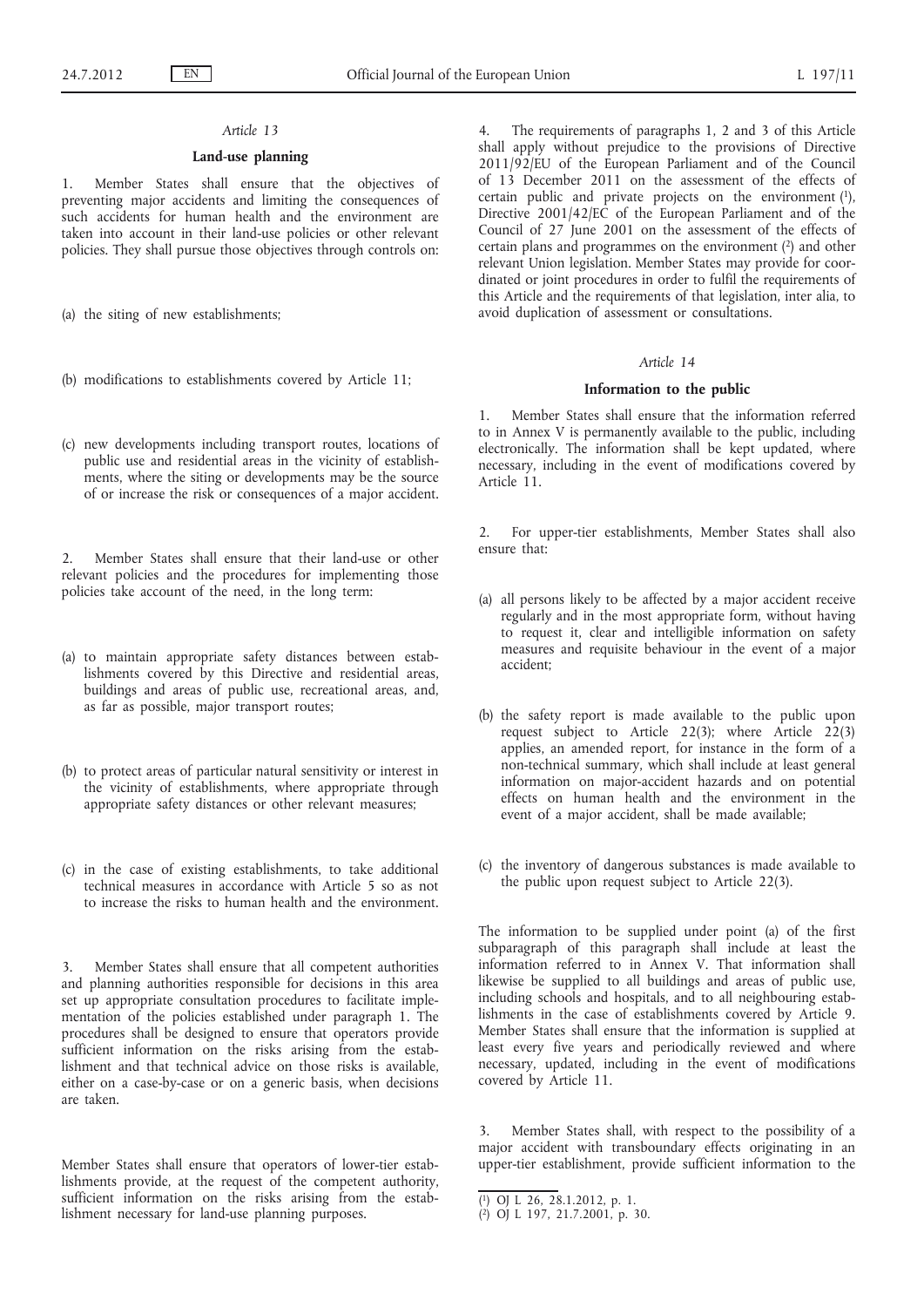potentially affected Member States so that all relevant provisions contained in Articles 12 and 13 and in this Article can be applied, where applicable, by the potentially affected Member **States** 

4. Where the Member State concerned has decided that an establishment close to the territory of another Member State is incapable of creating a major-accident hazard beyond its boundary for the purposes of Article 12(8) and is not therefore required to produce an external emergency plan under Article 12(1), it shall inform the other Member State of its reasoned decision.

### *Article 15*

### **Public consultation and participation in decision-making**

1. Member States shall ensure that the public concerned is given an early opportunity to give its opinion on specific individual projects relating to:

- (a) planning for new establishments pursuant to Article 13;
- (b) significant modifications to establishments under Article 11, where such modifications are subject to obligations provided for in Article 13;
- (c) new developments around establishments where the siting or developments may increase the risk or consequences of a major accident pursuant to Article 13.

2. With regard to the specific individual projects referred to in paragraph 1, the public shall be informed by public notices or other appropriate means, including electronic media where available, of the following matters early in the procedure for the taking of a decision or, at the latest, as soon as the information can reasonably be provided:

- (a) the subject of the specific project;
- (b) where applicable, the fact that a project is subject to a national or transboundary environmental impact assessment or to consultations between Member States in accordance with Article 14(3);
- (c) details of the competent authority responsible for taking the decision, from which relevant information can be obtained and to which comments or questions can be submitted, and details of the time schedule for transmitting comments or questions;
- (d) the nature of possible decisions or, where there is one, the draft decision;
- (e) an indication of the times and places where, or means by which, the relevant information will be made available;

(f) details of the arrangements for public participation and consultation made pursuant to paragraph 7 of this Article.

With regard to the specific individual projects referred to in paragraph 1, Member States shall ensure that, within appropriate time-frames, the following is made available to the public concerned:

- (a) in accordance with national legislation, the main reports and advice issued to the competent authority at the time when the public concerned was informed pursuant to paragraph 2;
- (b) in accordance with the provisions of Directive 2003/4/EC of the European Parliament and of the Council of 28 January 2003 on public access to environmental information  $(1)$ , information other than that referred to in paragraph 2 of this Article which is relevant for the decision in question and which only becomes available after the public concerned was informed in accordance with that paragraph.

Member States shall ensure that the public concerned is entitled to express comments and opinions to the competent authority before a decision is taken on a specific individual project as referred to in paragraph 1, and that the results of the consultations held pursuant to paragraph 1 are duly taken into account in the taking of a decision.

5. Member States shall ensure that when the relevant decisions are taken, the competent authority shall make available to the public:

- (a) the content of the decision and the reasons on which it is based, including any subsequent updates;
- (b) the results of the consultations held before the decision was taken and an explanation of how they were taken into account in that decision.

Where general plans or programmes are being established relating to the matters referred to in points (a) or (c) of paragraph 1, Member States shall ensure that the public is given early and effective opportunities to participate in their preparation and modification or review using the procedures set out in Article 2(2) of Directive  $2003/35/\text{EC}$  of the European Parliament and of the Council of 26 May 2003 providing for public participation in respect of the drawing up of certain plans and programmes relating to the environment  $(2)$ .

Member States shall identify the public entitled to participate for the purposes of this paragraph, including relevant non-governmental organisations meeting any relevant requirements imposed under national law, such as those promoting environmental protection.

<sup>(</sup> 1) OJ L 41, 14.2.2003, p. 26.

<sup>(</sup> 2) OJ L 156, 25.6.2003, p. 17.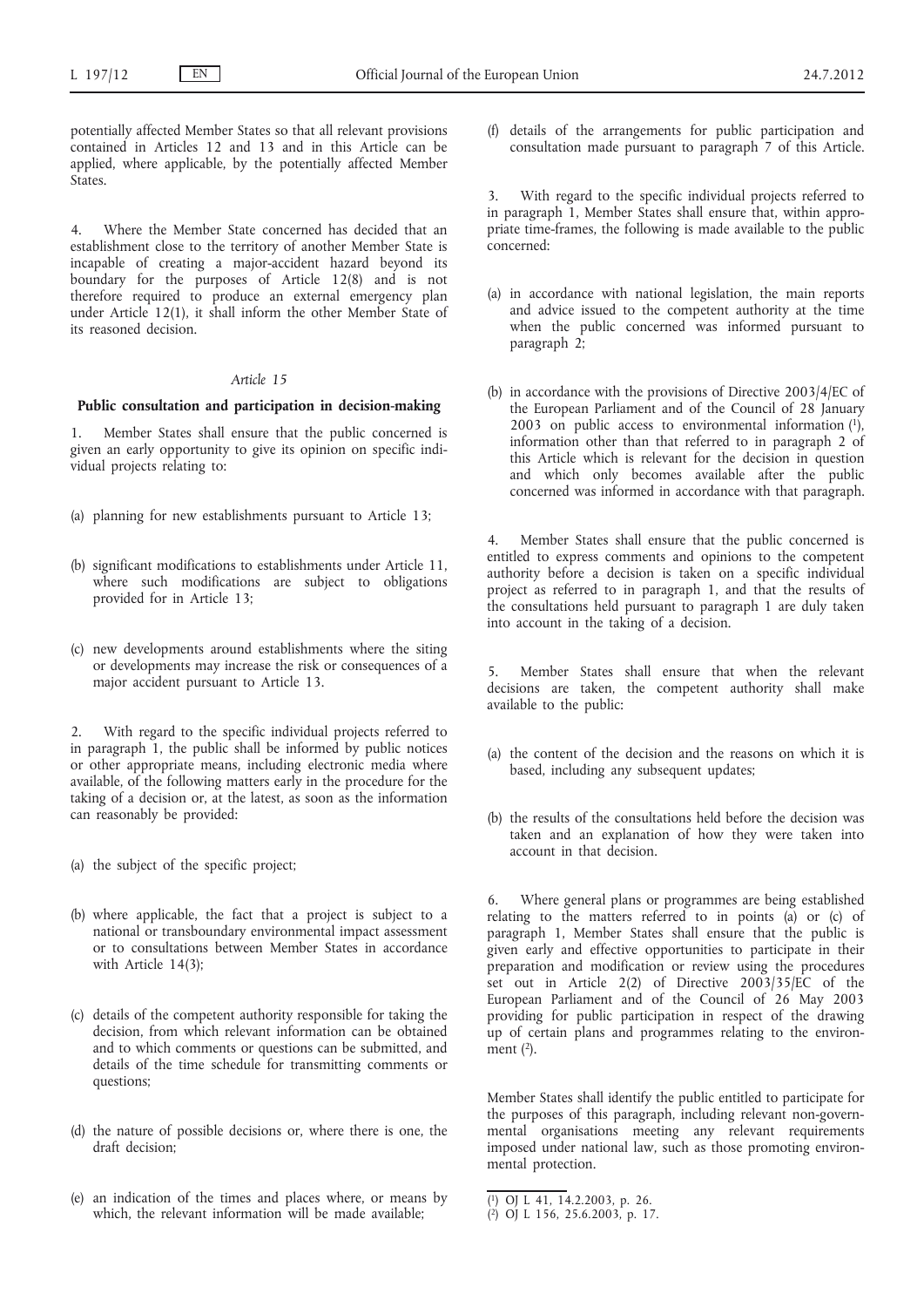This paragraph shall not apply to plans and programmes for which a public participation procedure is carried out under Directive  $2001/42$ /EC.

7. The detailed arrangements for informing the public and consulting the public concerned shall be determined by the Member States.

Reasonable time-frames for the different phases shall be provided, allowing sufficient time for informing the public and for the public concerned to prepare and participate effectively in environmental decision-making subject to the provisions of this Article.

#### *Article 16*

### **Information to be supplied by the operator and actions to be taken following a major accident**

Member States shall ensure that, as soon as practicable following a major accident, the operator shall be required, using the most appropriate means to:

- (a) inform the competent authority;
- (b) provide the competent authority with the following information as soon as it becomes available:
	- (i) the circumstances of the accident;
	- (ii) the dangerous substances involved;
	- (iii) the data available for assessing the effects of the accident on human health, the environment and property;
	- (iv) the emergency measures taken;
- (c) inform the competent authority of the steps envisaged to:
	- (i) mitigate the medium-term and long-term effects of the accident;
	- (ii) prevent any recurrence of such an accident;
- (d) update the information provided if further investigation reveals additional facts which alter that information or the conclusions drawn.

#### *Article 17*

### **Action to be taken by the competent authority following a major accident**

Following a major accident, Member States shall require the competent authority to:

(a) ensure that any urgent, medium-term and long-term measures which may prove necessary are taken;

- (b) collect, by inspection, investigation or other appropriate means, the information necessary for a full analysis of the technical, organisational and managerial aspects of the accident;
- (c) take appropriate action to ensure that the operator takes any necessary remedial measures;
- (d) make recommendations on future preventive measures; and
- (e) inform the persons likely to be affected, of the accident which has occurred and, where relevant, of the measures undertaken to mitigate its consequences.

### *Article 18*

### **Information to be supplied by the Member States following a major accident**

1. For the purpose of prevention and mitigation of major accidents, Member States shall inform the Commission of major accidents meeting the criteria of Annex VI which have occurred within their territory. They shall provide it with the following details:

- (a) the Member State, the name and address of the authority responsible for the report;
- (b) the date, time and place of the accident, including the full name of the operator and the address of the establishment involved;
- (c) a brief description of the circumstances of the accident, including the dangerous substances involved, and the immediate effects on human health and the environment;
- (d) a brief description of the emergency measures taken and of the immediate precautions necessary to prevent recurrence;
- (e) the results of their analysis and recommendations.

2. The information referred to in paragraph 1 of this Article shall be provided as soon as practicable and at the latest within one year of the date of the accident, using the database referred to in Article 21(4). Where only preliminary information under point (e) of paragraph 1 can be provided within this time-limit for inclusion in the database, the information shall be updated once the results of further analysis and recommendations are available.

Reporting of the information referred to in point (e) of paragraph 1 by Member States may be delayed to allow for the completion of judicial proceedings where such reporting may affect those proceedings.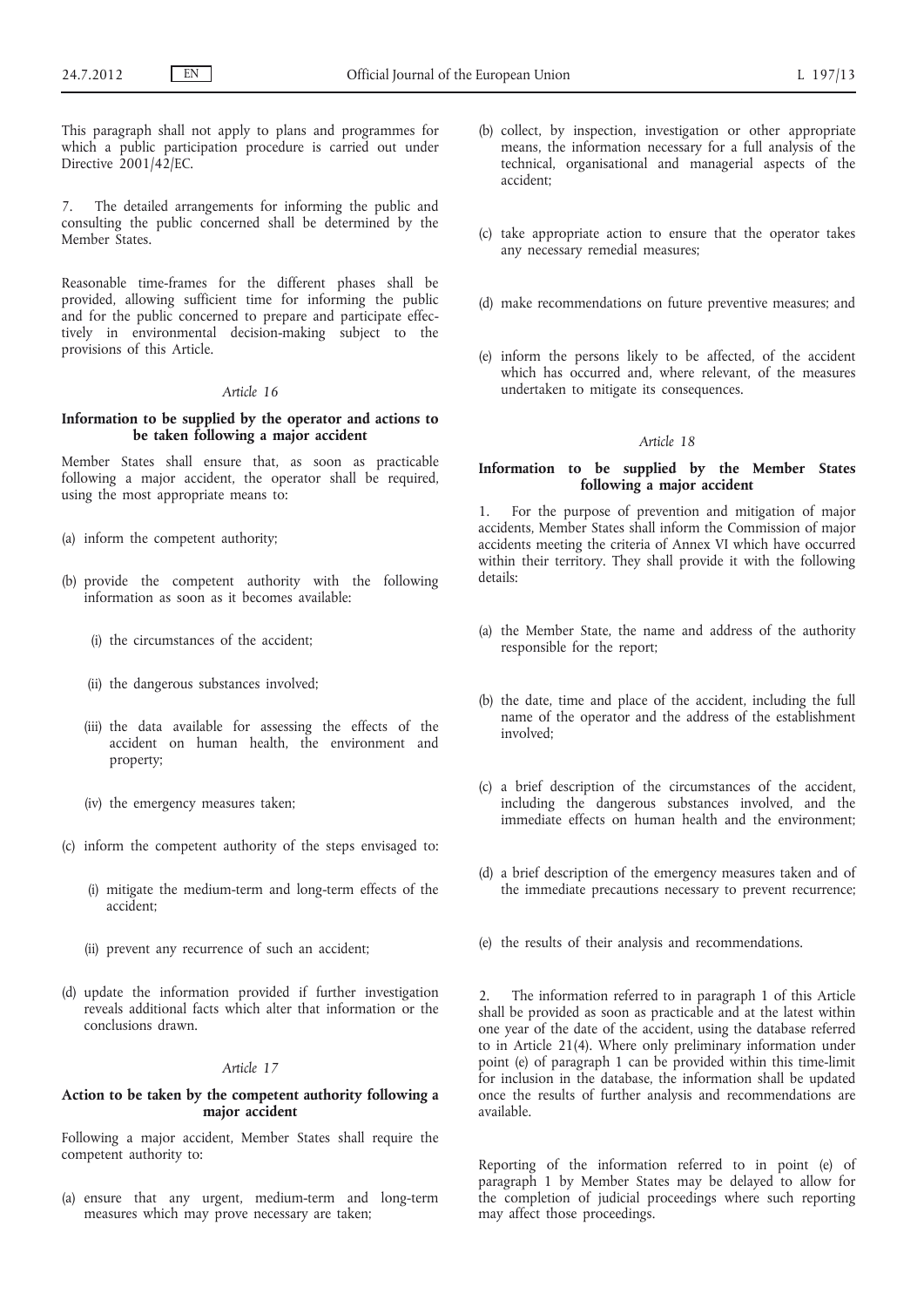3. For the purposes of providing the information referred to in paragraph 1 of this Article by Member States, a report form shall be established in the form of implementing acts. Those implementing acts shall be adopted in accordance with the examination procedure referred to in Article 27(2).

4. Member States shall inform the Commission of the name and address of any body which might have relevant information on major accidents and which is able to advise the competent authorities of other Member States which have to intervene in the event of such an accident.

### *Article 19*

### **Prohibition of use**

1. Member States shall prohibit the use or bringing into use of any establishment, installation or storage facility, or any part thereof where the measures taken by the operator for the prevention and mitigation of major accidents are seriously deficient. To this end, Member States shall, inter alia, take into account serious failures to take the necessary actions identified in the inspection report.

Member States may prohibit the use or bringing into use of any establishment, installation or storage facility, or any part thereof if the operator has not submitted the notification, reports or other information required by this Directive within the specified period.

2. Member States shall ensure that operators may appeal against a prohibition order by a competent authority under paragraph 1 to an appropriate body determined by national law and procedures.

#### *Article 20*

### **Inspections**

Member States shall ensure that the competent authorities organise a system of inspections.

2. Inspections shall be appropriate to the type of establishment concerned. They shall not be dependent upon receipt of the safety report or any other report submitted. They shall be sufficient for a planned and systematic examination of the systems being employed at the establishment, whether of a technical, organisational or managerial nature, so as to ensure in particular that:

- (a) the operator can demonstrate that he has taken appropriate measures, in connection with the various activities of the establishment, to prevent major accidents;
- (b) the operator can demonstrate that he has provided appropriate means for limiting the consequences of major accidents, on-site and off-site;
- (c) the data and information contained in the safety report, or any other report submitted, adequately reflects the conditions in the establishment;

(d) information has been supplied to the public pursuant to Article 14.

3. Member States shall ensure that all establishments are covered by an inspection plan at national, regional or local level and shall ensure that this plan is regularly reviewed and, where appropriate, updated.

Each inspection plan shall include the following:

- (a) a general assessment of relevant safety issues;
- (b) the geographical area covered by the inspection plan;
- (c) a list of the establishments covered by the plan;
- (d) a list of groups of establishments with possible domino effects pursuant to Article 9;
- (e) a list of establishments where particular external risks or hazard sources could increase the risk or consequences of a major accident;
- (f) procedures for routine inspections, including the programmes for such inspections pursuant to paragraph 4;
- (g) procedures for non-routine inspections pursuant to paragraph 6;
- (h) provisions on the co-operation between different inspection authorities.

Based on the inspection plans referred to in paragraph 3, the competent authority shall regularly draw up programmes for routine inspections for all establishments including the frequency of site visits for different types of establishments.

The period between two consecutive site visits shall not exceed one year for upper-tier establishments and three years for lowertier establishments, unless the competent authority has drawn up an inspection programme based on a systematic appraisal of major-accident hazards of the establishments concerned.

5. The systematic appraisal of the hazards of the establishments concerned shall be based on at least the following criteria:

(a) the potential impacts of the establishments concerned on human health and the environment;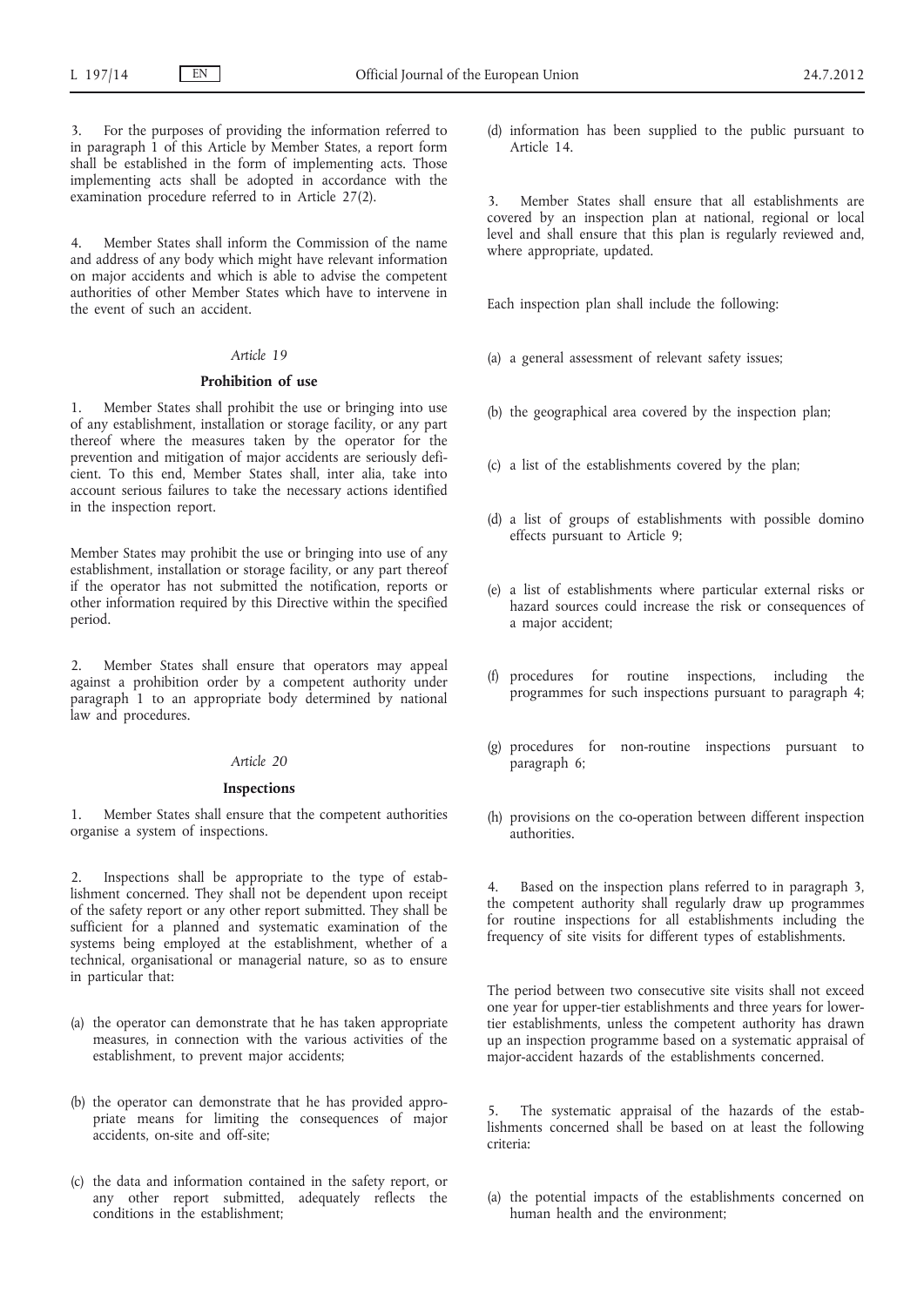(b) the record of compliance with the requirements of this Directive.

Where appropriate, relevant findings of inspections carried out under other Union legislation shall also be taken into account.

6. Non-routine inspections shall be carried out to investigate serious complaints, serious accidents and 'near misses', incidents and occurrences of non-compliance as soon as possible.

7. Within four months after each inspection, the competent authority shall communicate the conclusions of the inspection and all the necessary actions identified to the operator. The competent authority shall ensure that the operator takes all those necessary actions within a reasonable period after receipt of the communication.

8. If an inspection has identified an important case of noncompliance with this Directive, an additional inspection shall be carried out within six months.

9. Inspections shall, where possible, be coordinated with inspections under other Union legislation and combined, where appropriate.

10. Member States shall encourage the competent authorities to provide mechanisms and tools for exchanging experience and consolidating knowledge, and to participate in such mechanisms at Union level where appropriate.

11. Member States shall ensure that operators provide the competent authorities with all necessary assistance to enable those authorities to carry out any inspection and to gather any information necessary for the performance of their duties for the purposes of this Directive, in particular to allow the authorities to fully assess the possibility of a major accident and to determine the scope of possible increased probability or aggravation of major accidents, to prepare an external emergency plan and to take into account substances which, due to their physical form, particular conditions or location, may require additional consideration.

#### *Article 21*

### **Information system and exchanges**

1. Member States and the Commission shall exchange information on the experience acquired with regard to the prevention of major accidents and the limitation of their consequences. This information shall concern, in particular, the functioning of the measures provided for in this Directive.

2. By 30 September 2019, and every four years thereafter, Member States shall provide the Commission with a report on the implementation of this Directive.

3. For establishments covered by this Directive, Member States shall supply the Commission with at least the following information:

- (a) the name or trade name of the operator and the full address of the establishment concerned;
- (b) the activity or activities of the establishment.

The Commission shall set up and keep up to date a database containing the information supplied by the Member States. Access to the database shall be restricted to persons authorised by the Commission or the competent authorities of the Member States.

4. The Commission shall set up and keep at the disposal of Member States a database containing, in particular, details of the major accidents which have occurred within the territory of Member States, for the purpose of:

- (a) the rapid dissemination of the information supplied by Member States pursuant to Article 18(1) and  $(2)$  among all competent authorities;
- (b) distribution to competent authorities of an analysis of the causes of major accidents and the lessons learned from them;
- (c) supply of information to competent authorities on preventive measures;
- (d) provision of information on organisations able to provide advice or relevant information on the occurrence, prevention and mitigation of major accidents.

5. The Commission shall, by 1 January 2015, adopt implementing acts to establish the formats for communicating the information referred to in paragraphs 2 and 3 of this Article from Member States and the relevant databases referred to in paragraphs 3 and 4. Those implementing acts shall be adopted in accordance with the examination procedure referred to in Article 27(2).

6. The databases referred to in paragraph 4 shall contain, at least:

- (a) the information supplied by Member States in accordance with Article 18(1) and (2);
- (b) an analysis of the causes of the accidents;
- (c) the lessons learned from the accidents;
- (d) the preventive measures necessary to prevent a recurrence.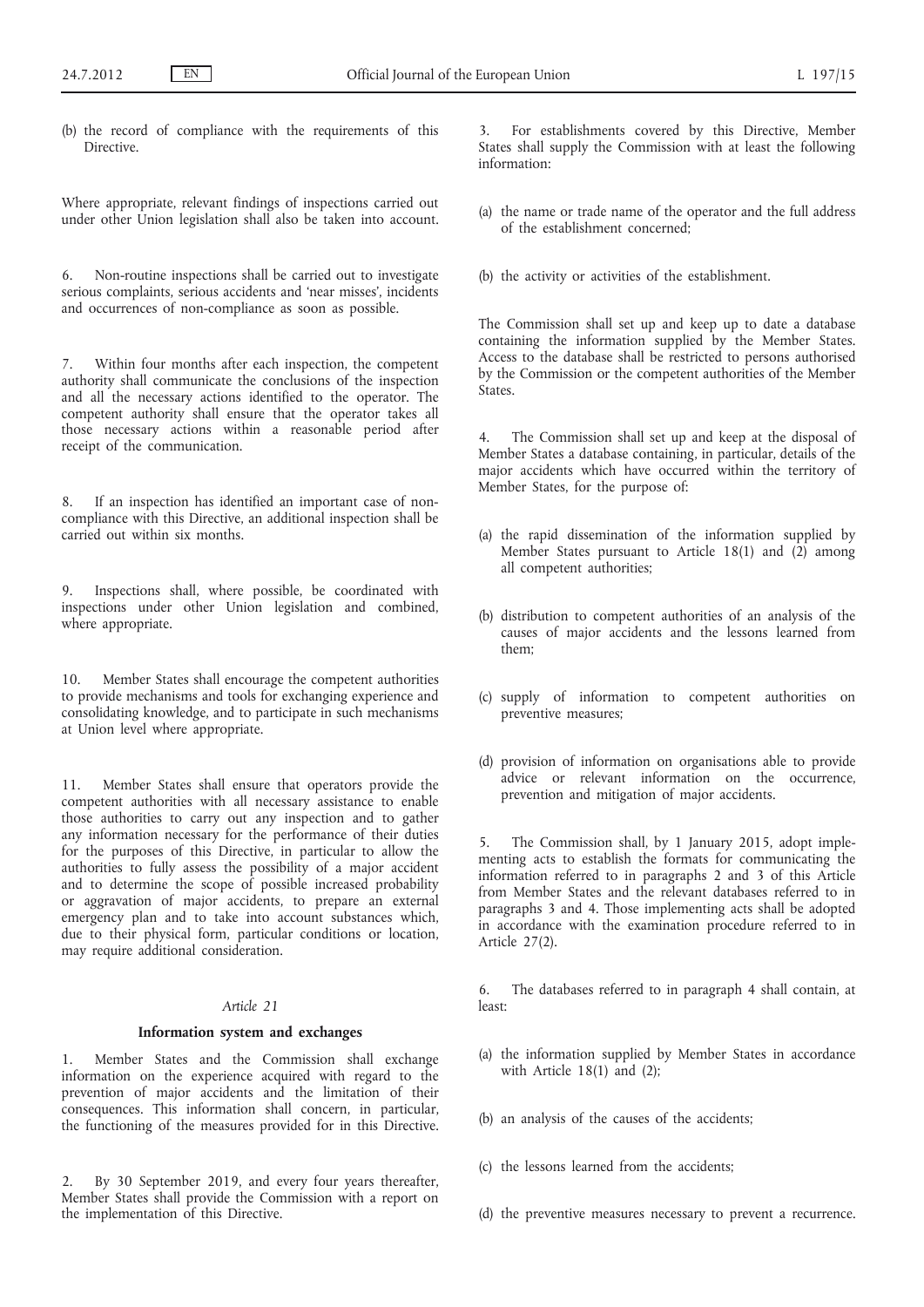The Commission shall make publicly available the nonconfidential part of the data.

### *Article 22*

#### **Access to information and confidentiality**

Member States shall ensure, in the interests of transparency, that the competent authority is required to make any information held pursuant to this Directive available to any natural or legal person who so requests in accordance with Directive 2003/4/EC.

2. Disclosure of any information required under this Directive, including under Article 14, may be refused or restricted by the competent authority where the conditions laid down in Article 4 of Directive 2003/4/EC are fulfilled.

Disclosure of the complete information referred to in points (b) and (c) of Article 14(2) held by the competent authority may be refused by that competent authority, without prejudice to paragraph 2 of this Article, if the operator has requested not to disclose certain parts of the safety report or the inventory of dangerous substances for the reasons provided for in Article 4 of Directive 2003/4/EC.

The competent authority may also decide for the same reasons that certain parts of the report or inventory shall not be disclosed. In such cases, and on approval of that authority, the operator shall supply to the competent authority an amended report or inventory excluding those parts.

#### *Article 23*

### **Access to justice**

Member States shall ensure that:

- (a) any applicant requesting information pursuant to points (b) or (c) of Article 14(2) or Article 22(1) of this Directive is able to seek a review in accordance with Article 6 of Directive 2003/4/EC of the acts or omissions of a competent authority in relation to such a request;
- (b) in their respective national legal system, members of the public concerned have access to the review procedures set up in Article 11 of Directive 2011/92/EU for cases subject to Article 15(1) of this Directive.

### *Article 24*

#### **Guidance**

The Commission may develop guidance on safety distance and domino effects.

### *Article 25*

#### **Amendment of Annexes**

The Commission shall be empowered to adopt delegated acts in accordance with Article 26 in order to adapt Annexes II to VI to technical progress. Such adaptations shall not result in substantial changes in the obligations of the Member States and the operators as laid down in this Directive.

#### *Article 26*

#### **Exercise of the delegation**

The power to adopt delegated acts is conferred on the Commission subject to the conditions laid down in this Article.

2. The power to adopt delegated acts referred to in Article 25 shall be conferred on the Commission for a period of five years from 13 August 2012. The Commission shall draw up a report in respect of the delegation of power no later than nine months before the end of the five-year period. The delegation of power shall be tacitly extended for periods of an identical duration, unless the European Parliament or the Council opposes such extension not later than four months before the end of each period.

3. The delegation of power referred to in Article 25 may be revoked at any time by the European Parliament or by the Council. A decision to revoke shall put an end to the delegation of the power specified in that decision. It shall take effect the day following the publication of the decision in the *Official Journal of the European Union* or at a later date specified therein. It shall not affect the validity of any delegated acts already in force.

As soon as it adopts a delegated act, the Commission shall notify it simultaneously to the European Parliament and to the Council.

5. A delegated act adopted pursuant to Article 25 shall enter into force only if no objection has been expressed either by the European Parliament or the Council within a period of two months of notification of that act to the European Parliament and the Council or if, before the expiry of that period, the European Parliament and the Council have both informed the Commission that they will not object. That period shall be extended by two months at the initiative of the European Parliament or of the Council.

#### *Article 27*

#### **Committee procedure**

1. The Commission shall be assisted by the Committee established by Directive 96/82/EC. That Committee is a committee within the meaning of Regulation (EU) No 182/2011.

2. Where reference is made to this paragraph, Article 5 of Regulation (EU) No 182/2011 shall apply.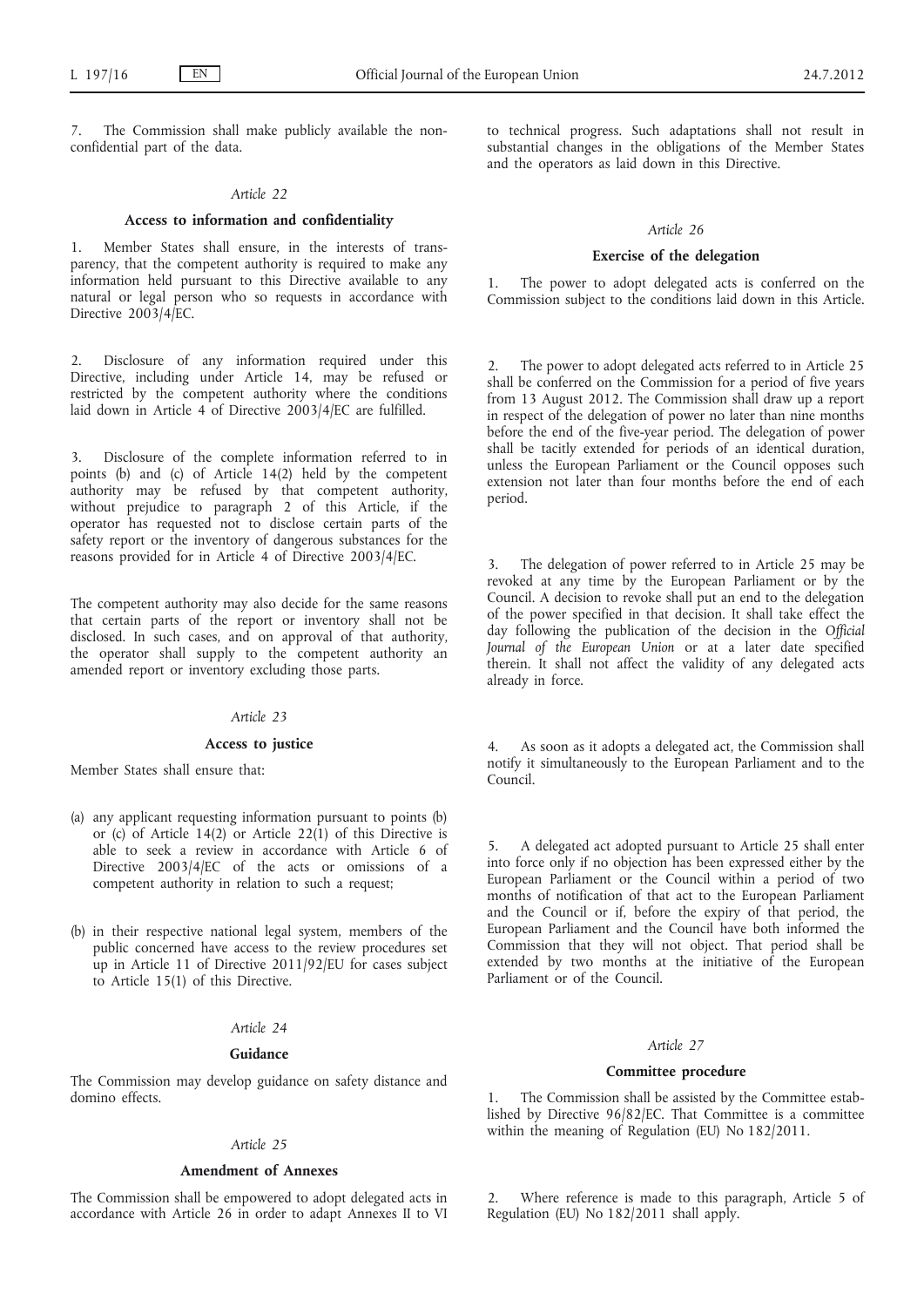# *Article 28*

#### **Penalties**

Member States shall determine penalties applicable to infringements of the national provisions adopted pursuant to this Directive. The penalties thus provided for shall be effective, proportionate and dissuasive. Member States shall notify those provisions to the Commission by 1 June 2015 and shall notify it without delay of any subsequent amendment affecting them.

### *Article 29*

#### **Reporting and review**

1. By 30 September 2020, and every four years thereafter, the Commission, on the basis of information submitted by Member States in accordance with Article 18 and Article 21(2) and of information held in databases, as referred to in Article 21(3) and (4), and taking into account the implementation of Article 4, shall submit to the European Parliament and to the Council a report on the implementation and efficient functioning of this Directive, including information on major accidents that have occurred within the Union and their potential impact upon the implementation of this Directive. The Commission shall include in the first of those reports an assessment of the need to amend the scope of this Directive. Any report may, where appropriate, be accompanied by a legislative proposal.

2. In the context of relevant Union legislation, the Commission may examine the need to address the issue of financial responsibilities of the operator in relation to major accidents, including issues related to insurance.

### *Article 30*

#### **Amendment of Directive 96/82/EC**

In Directive 96/82/EC, the words '(d) heavy fuel oils' are added to the heading 'Petroleum products' in Part 1 of Annex I.

### *Article 31*

#### **Transposition**

1. Member States shall bring into force the laws, regulations and administrative provisions necessary to comply with this Directive by 31 May 2015. They shall apply those measures from 1 June 2015.

Notwithstanding the first subparagraph, Member States shall bring into force the laws, regulations and administrative provisions necessary to comply with Article 30 of this Directive by 14 February  $2014$ . They shall apply those measures from 15 February 2014.

They shall forthwith communicate to the Commission the text of those provisions.

When Member States adopt those provisions, they shall contain a reference to this Directive or be accompanied by such a reference on the occasion of their official publication. Member States shall determine how such reference is to be made.

Member States shall communicate to the Commission the text of the main provisions of national law which they adopt in the field covered by this Directive.

### *Article 32*

### **Repeal**

1. Directive 96/82/EC is repealed with effect from 1 June 2015.

References to the repealed Directive shall be construed as references to this Directive and shall be read in accordance with the correlation table set out in Annex VII.

### *Article 33*

### **Entry into force**

This Directive shall enter into force on the twentieth day following that of its publication in the *Official Journal of the European Union*.

### *Article 34*

### **Addressees**

This Directive is addressed to the Member States.

Done at Strasbourg, 4 July 2012.

*For the European Parliament The President* M. SCHULZ

*For the Council The President* A. D. MAVROYIANNIS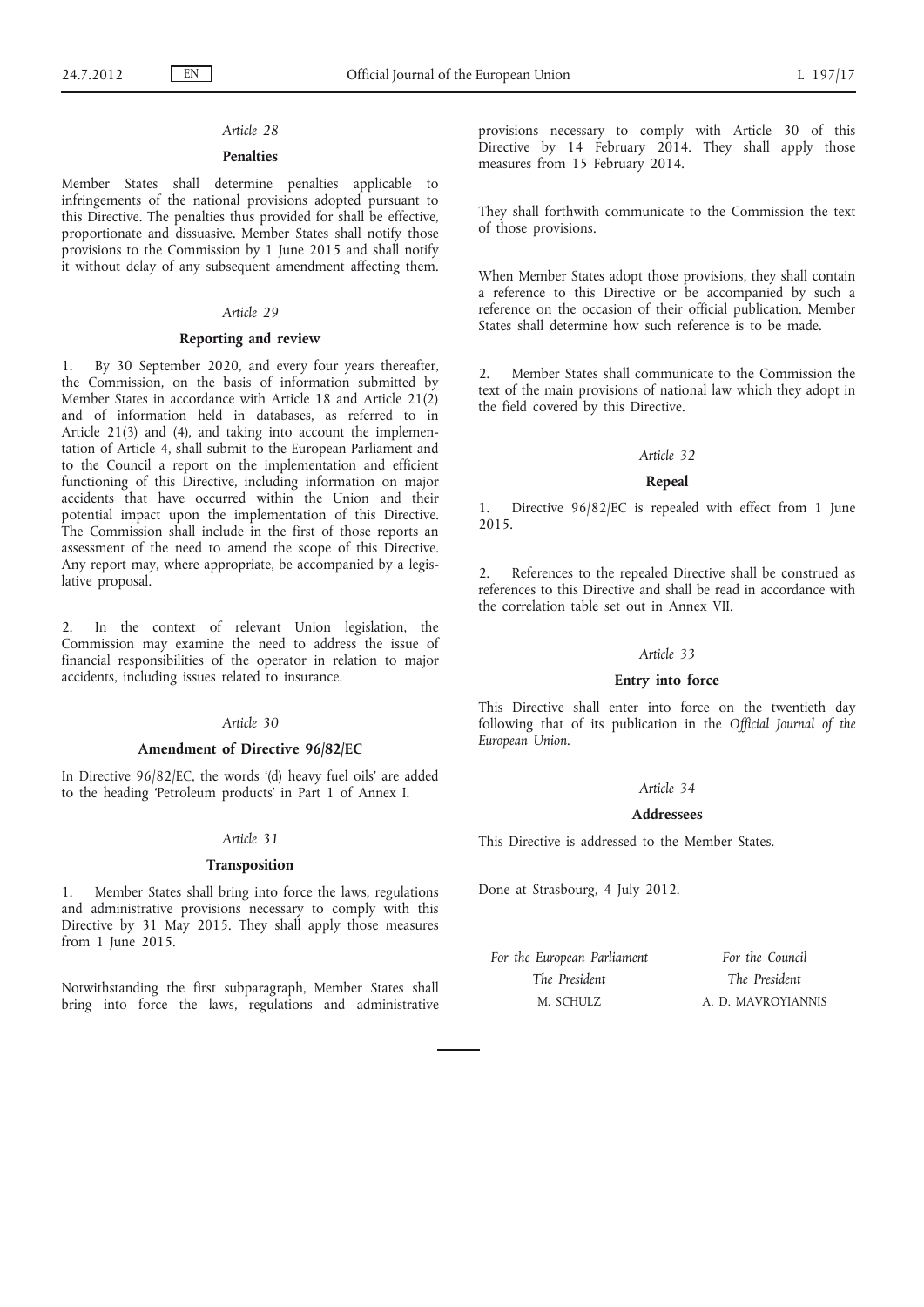# LIST OF ANNEXES

- Annex I Dangerous substances
- Annex II Minimum data and information to be considered in the safety report referred to in Article 10
- Annex III Information referred to in Article 8(5) and Article 10 on the safety management system and the organisation of the establishment with a view to the prevention of major accidents
- Annex IV Data and information to be included in the emergency plans referred to in Article 12
- Annex V Items of information to the public as provided for in Article 14(1) and in point (a) of Article 14(2)
- Annex VI Criteria for the notification of a major accident to the Commission as provided for in Article 18(1)
- Annex VII Correlation table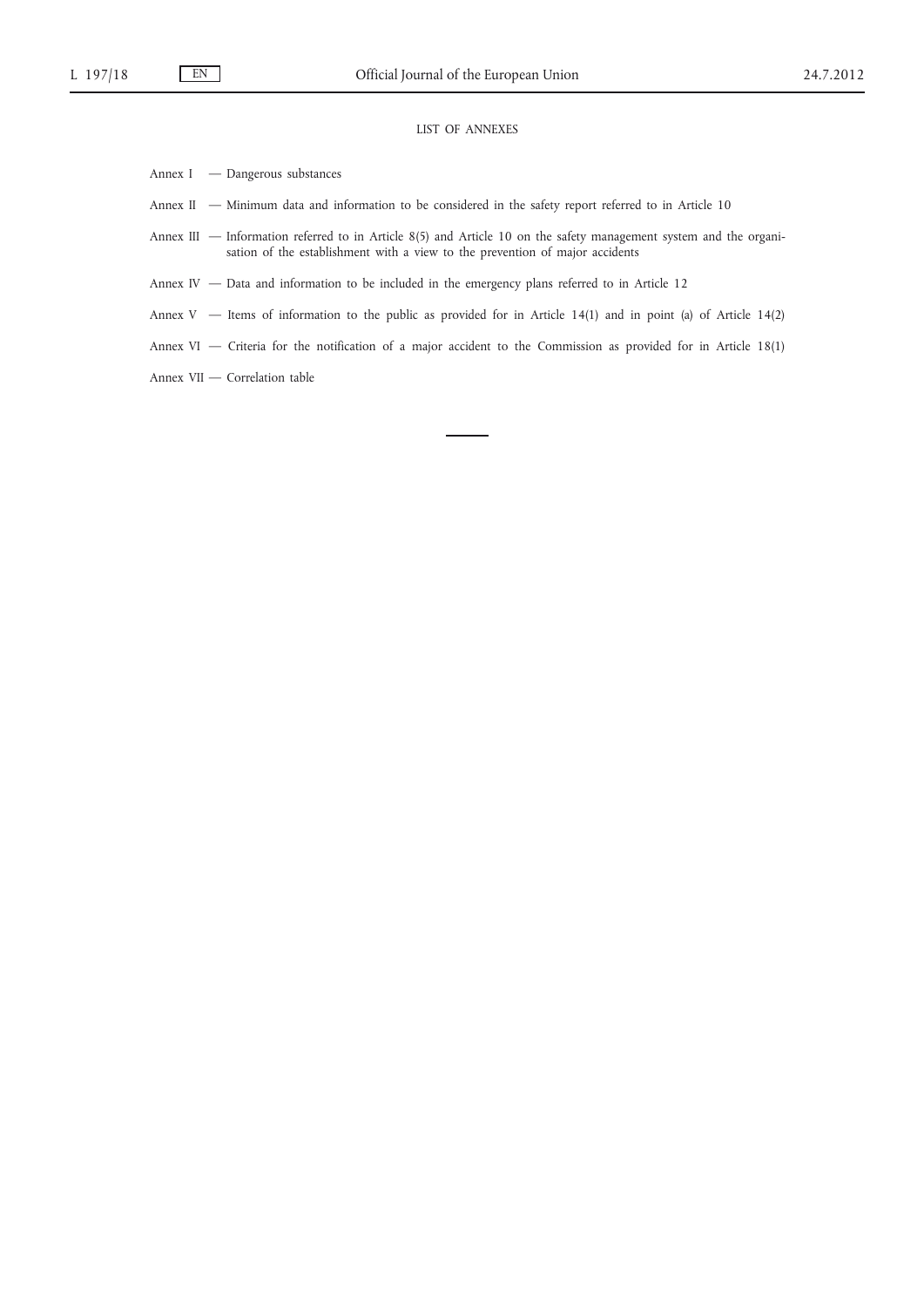# *ANNEX I*

### **DANGEROUS SUBSTANCES**

Dangerous substances covered by the hazard categories listed in Column 1 of Part 1 of this Annex are subject to the qualifying quantities set out in Columns 2 and 3 of Part 1.

Where a dangerous substance is covered by Part 1 of this Annex and is also listed in Part 2, the qualifying quantities set out in Columns 2 and 3 of Part 2 apply.

### PART 1

# *Categories of dangerous substances*

This Part covers all dangerous substances falling under the hazard categories listed in Column 1:

| Column <sub>1</sub>                                                                                                                                                                                                                   | Column <sub>2</sub>                                                                                               | Column 3                   |
|---------------------------------------------------------------------------------------------------------------------------------------------------------------------------------------------------------------------------------------|-------------------------------------------------------------------------------------------------------------------|----------------------------|
| Hazard categories in accordance with Regulation (EC) No 1272/2008                                                                                                                                                                     | Qualifying quantity (tonnes) of dangerous<br>substances as referred to in Article 3(10) for the<br>application of |                            |
|                                                                                                                                                                                                                                       | Lower-tier<br>requirements                                                                                        | Upper-tier<br>requirements |
| Section 'H' - HEALTH HAZARDS                                                                                                                                                                                                          |                                                                                                                   |                            |
| H1 ACUTE TOXIC Category 1, all exposure routes                                                                                                                                                                                        | 5                                                                                                                 | 20                         |
| <b>H<sub>2</sub></b> ACUTE TOXIC                                                                                                                                                                                                      | 50                                                                                                                | 200                        |
| - Category 2, all exposure routes                                                                                                                                                                                                     |                                                                                                                   |                            |
| - Category 3, inhalation exposure route (see note 7)                                                                                                                                                                                  |                                                                                                                   |                            |
| H3 STOT SPECIFIC TARGET ORGAN TOXICITY – SINGLE EXPOSURE                                                                                                                                                                              | 50                                                                                                                | 200                        |
| STOT SE Category 1                                                                                                                                                                                                                    |                                                                                                                   |                            |
| Section 'P' - PHYSICAL HAZARDS                                                                                                                                                                                                        |                                                                                                                   |                            |
| P1a EXPLOSIVES (see note 8)                                                                                                                                                                                                           | 10                                                                                                                | 50                         |
| - Unstable explosives or                                                                                                                                                                                                              |                                                                                                                   |                            |
| - Explosives, Division 1.1, 1.2, 1.3, 1.5 or 1.6, or                                                                                                                                                                                  |                                                                                                                   |                            |
| — Substances or mixtures having explosive properties according to method<br>A.14 of Regulation (EC) No 440/2008 (see note 9) and do not belong<br>to the hazard classes Organic peroxides or Self-reactive substances and<br>mixtures |                                                                                                                   |                            |
| P1b EXPLOSIVES (see note 8)                                                                                                                                                                                                           | 50                                                                                                                | 200                        |
| Explosives, Division 1.4 (see note 10)                                                                                                                                                                                                |                                                                                                                   |                            |
| <b>P2 FLAMMABLE GASES</b>                                                                                                                                                                                                             | 10                                                                                                                | 50                         |
| Flammable gases, Category 1 or 2                                                                                                                                                                                                      |                                                                                                                   |                            |
| P3a FLAMMABLE AEROSOLS (see note 11.1)                                                                                                                                                                                                | $150$ (net)                                                                                                       | 500 (net)                  |
| 'Flammable' aerosols Category 1 or 2, containing flammable gases Category 1<br>or 2 or flammable liquids Category 1                                                                                                                   |                                                                                                                   |                            |
| P3b FLAMMABLE AEROSOLS (see note 11.1)                                                                                                                                                                                                | $5000$ (net)                                                                                                      | 50 000 (net)               |
| 'Flammable' aerosols Category 1 or 2, not containing flammable gases<br>Category 1 or 2 nor flammable liquids category 1 (see note 11.2)                                                                                              |                                                                                                                   |                            |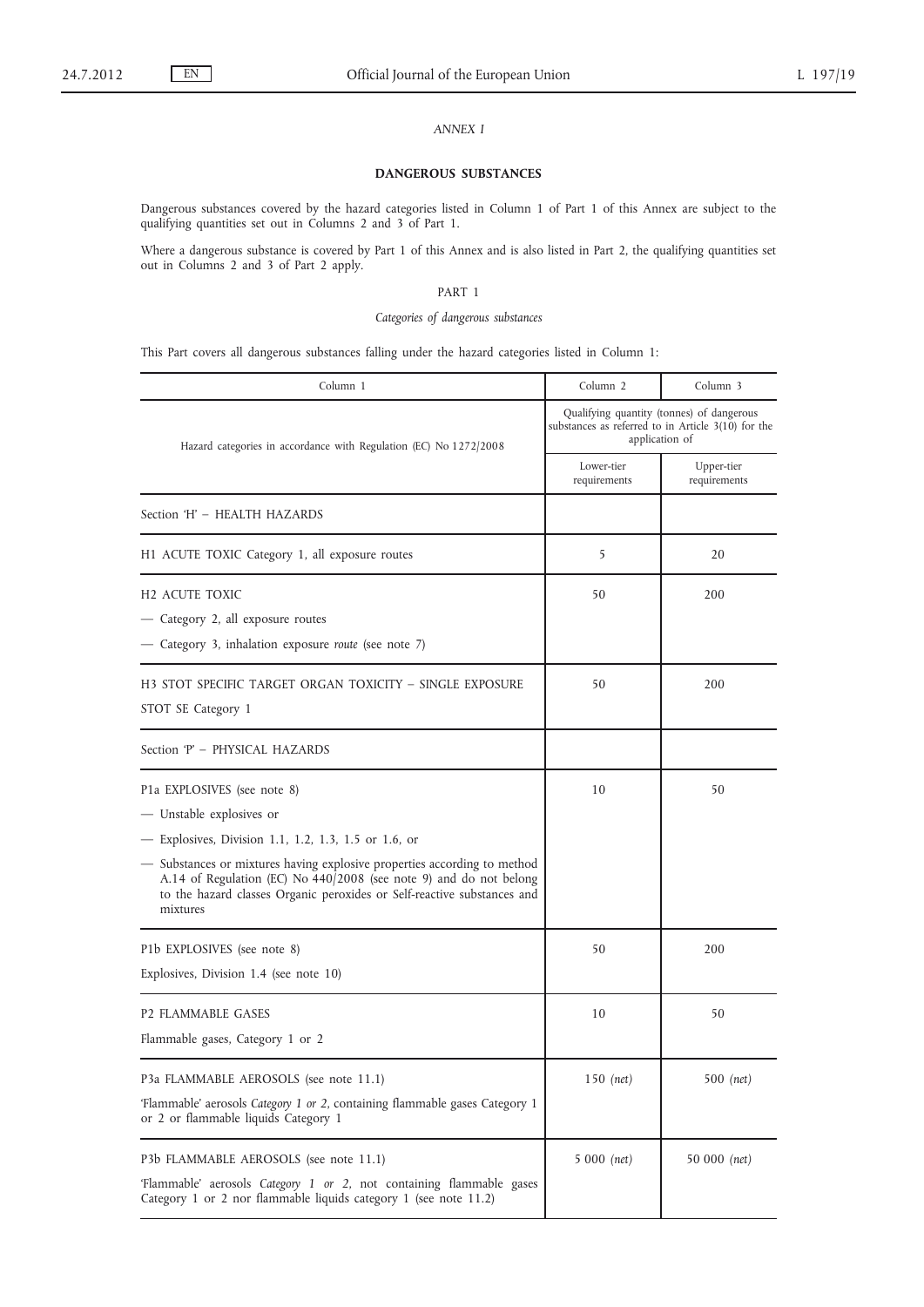| Column 1                                                                                                                                                                                 | Column 2                                                                                                          | Column 3                   |
|------------------------------------------------------------------------------------------------------------------------------------------------------------------------------------------|-------------------------------------------------------------------------------------------------------------------|----------------------------|
| Hazard categories in accordance with Regulation (EC) No 1272/2008                                                                                                                        | Qualifying quantity (tonnes) of dangerous<br>substances as referred to in Article 3(10) for the<br>application of |                            |
|                                                                                                                                                                                          | Lower-tier<br>requirements                                                                                        | Upper-tier<br>requirements |
| P4 OXIDISING GASES                                                                                                                                                                       | 50                                                                                                                | 200                        |
| Oxidising gases, Category 1                                                                                                                                                              |                                                                                                                   |                            |
| P5a FLAMMABLE LIQUIDS                                                                                                                                                                    | 10                                                                                                                | 50                         |
| — Flammable liquids, Category 1, or                                                                                                                                                      |                                                                                                                   |                            |
| - Flammable liquids Category 2 or 3 maintained at a temperature above<br>their boiling point, or                                                                                         |                                                                                                                   |                            |
| — Other liquids with a flash point $\leq 60$ °C, maintained at a temperature<br>above their boiling point (see note 12)                                                                  |                                                                                                                   |                            |
| P5b FLAMMABLE LIQUIDS                                                                                                                                                                    | 50                                                                                                                | 200                        |
| - Flammable liquids Category 2 or 3 where particular processing<br>conditions, such as high pressure or high temperature, may create<br>major-accident hazards, or                       |                                                                                                                   |                            |
| — Other liquids with a flash point $\leq 60$ °C where particular processing<br>conditions, such as high pressure or high temperature, may create<br>major-accident hazards (see note 12) |                                                                                                                   |                            |
| P5c FLAMMABLE LIQUIDS                                                                                                                                                                    | 5 0 0 0                                                                                                           | 50 000                     |
| Flammable liquids, Categories 2 or 3 not covered by P5a and P5b                                                                                                                          |                                                                                                                   |                            |
| P6a SELF-REACTIVE SUBSTANCES AND MIXTURES and ORGANIC<br><b>PEROXIDES</b>                                                                                                                | 10                                                                                                                | 50                         |
| Self-reactive substances and mixtures, Type A or B or organic peroxides,<br>Type A or B                                                                                                  |                                                                                                                   |                            |
| P6b SELF-REACTIVE SUBSTANCES AND MIXTURES and ORGANIC<br><b>PEROXIDES</b>                                                                                                                | 50                                                                                                                | 200                        |
| Self-reactive substances and mixtures, Type C, D, E or F or organic<br>peroxides, Type C, D, E, or F                                                                                     |                                                                                                                   |                            |
| P7 PYROPHORIC LIQUIDS AND SOLIDS                                                                                                                                                         | 50                                                                                                                | 200                        |
| Pyrophoric liquids, Category 1                                                                                                                                                           |                                                                                                                   |                            |
| Pyrophoric solids, Category 1                                                                                                                                                            |                                                                                                                   |                            |
| P8 OXIDISING LIQUIDS AND SOLIDS                                                                                                                                                          | 50                                                                                                                | 200                        |
| Oxidising Liquids, Category 1, 2 or 3, or                                                                                                                                                |                                                                                                                   |                            |
| Oxidising Solids, Category 1, 2 or 3                                                                                                                                                     |                                                                                                                   |                            |
| Section 'E' - ENVIRONMENTAL HAZARDS                                                                                                                                                      |                                                                                                                   |                            |
| E1 Hazardous to the Aquatic Environment in Category Acute 1 or<br>Chronic 1                                                                                                              | 100                                                                                                               | 200                        |
| E2 Hazardous to the Aquatic Environment in Category Chronic 2                                                                                                                            | 200                                                                                                               | 500                        |
| Section 'O' - OTHER HAZARDS                                                                                                                                                              |                                                                                                                   |                            |
| O1 Substances or mixtures with hazard statement EUH014                                                                                                                                   | 100                                                                                                               | 500                        |
| O2 Substances and mixtures which in contact with water emit flammable<br>gases, Category 1                                                                                               | 100                                                                                                               | 500                        |
| O3 Substances or mixtures with hazard statement EUH029                                                                                                                                   | 50                                                                                                                | 200                        |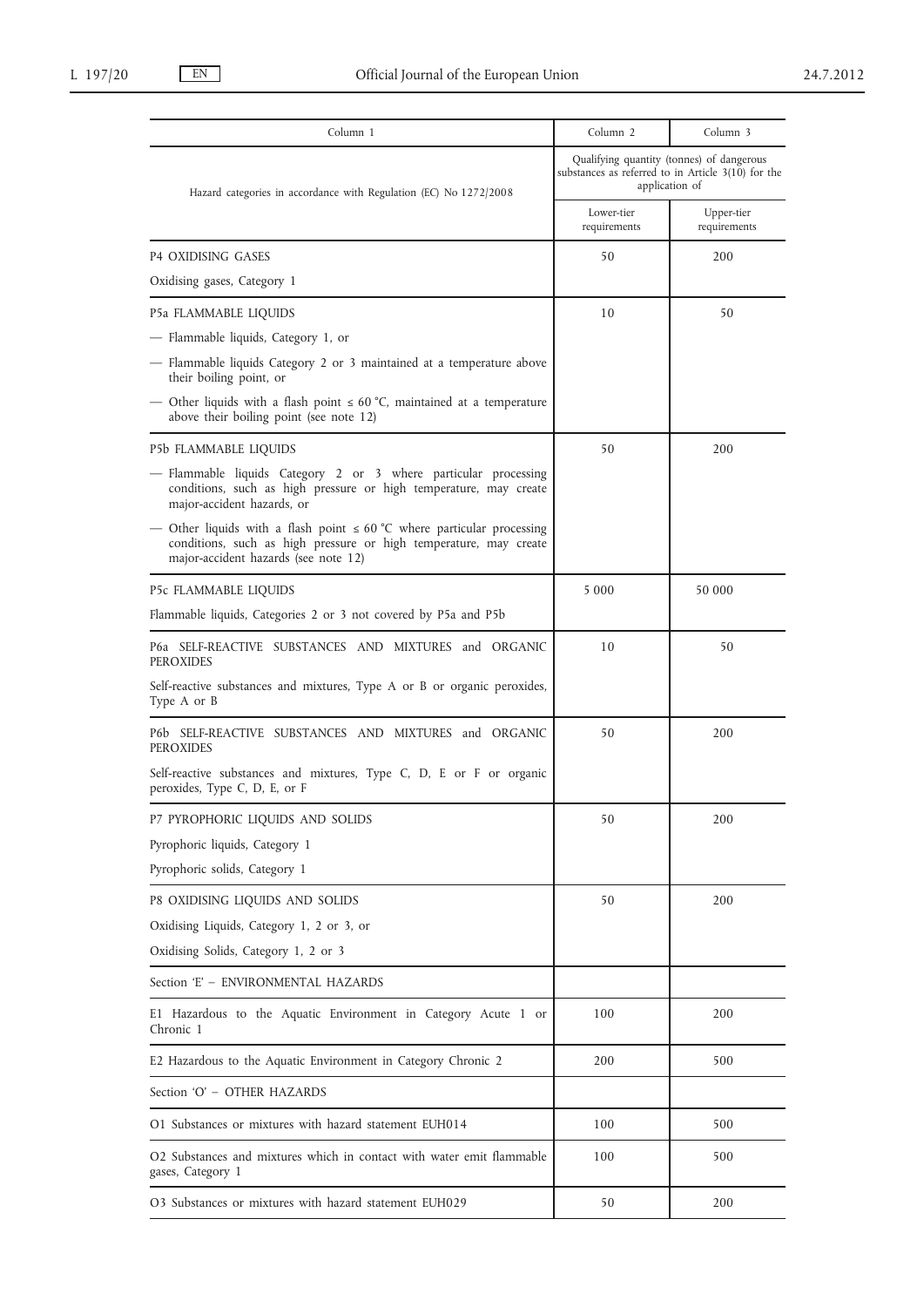|--|--|

*Named dangerous substances*

| Column 1                                                                                                                                       |                  | Column <sub>2</sub> | Column 3                                               |
|------------------------------------------------------------------------------------------------------------------------------------------------|------------------|---------------------|--------------------------------------------------------|
|                                                                                                                                                | CAS number $(1)$ |                     | Qualifying quantity (tonnes) for the<br>application of |
| Dangerous substances                                                                                                                           |                  | Lower-tier          | Upper-tier                                             |
|                                                                                                                                                |                  | requirements        | requirements                                           |
| 1. Ammonium nitrate (see note 13)                                                                                                              |                  | 5 0 0 0             | 10 000                                                 |
| 2. Ammonium nitrate (see note 14)                                                                                                              |                  | 1 2 5 0             | 5 0 0 0                                                |
| 3. Ammonium nitrate (see note 15)                                                                                                              |                  | 350                 | 2 500                                                  |
| 4. Ammonium nitrate (see note 16)                                                                                                              |                  | 10                  | 50                                                     |
| 5. Potassium nitrate (see note 17)                                                                                                             |                  | 5 0 0 0             | 10 000                                                 |
| 6. Potassium nitrate (see note 18)                                                                                                             |                  | 1 2 5 0             | 5 0 0 0                                                |
| 7. Arsenic pentoxide, arsenic (V) acid and/or salts                                                                                            | 1303-28-2        | 1                   | 2                                                      |
| 8. Arsenic trioxide, arsenious (III) acid and/or salts                                                                                         | 1327-53-3        |                     | 0,1                                                    |
| 9. Bromine                                                                                                                                     | 7726-95-6        | 20                  | 100                                                    |
| 10. Chlorine                                                                                                                                   | 7782-50-5        | 10                  | 25                                                     |
| 11. Nickel compounds in inhalable powder form: nickel<br>monoxide, nickel dioxide, nickel sulphide, trinickel<br>disulphide, dinickel trioxide |                  |                     | 1                                                      |
| 12. Ethyleneimine                                                                                                                              | 151-56-4         | 10                  | 20                                                     |
| 13. Fluorine                                                                                                                                   | 7782-41-4        | 10                  | 20                                                     |
| 14. Formaldehyde (concentration $\geq 90\%$ )                                                                                                  | $50-00-0$        | 5                   | 50                                                     |
| 15. Hydrogen                                                                                                                                   | 1333-74-0        | 5                   | 50                                                     |
| 16. Hydrogen chloride (liquefied gas)                                                                                                          | 7647-01-0        | 25                  | 250                                                    |
| 17. Lead alkyls                                                                                                                                |                  | 5                   | 50                                                     |
| 18. Liquefied flammable gases, Category 1 or 2 (including<br>LPG) and natural gas (see note 19)                                                |                  | 50                  | 200                                                    |
| 19. Acetylene                                                                                                                                  | $74 - 86 - 2$    | 5                   | 50                                                     |
| 20. Ethylene oxide                                                                                                                             | $75 - 21 - 8$    | 5                   | 50                                                     |
| 21. Propylene oxide                                                                                                                            | 75-56-9          | 5                   | 50                                                     |
| 22. Methanol                                                                                                                                   | $67 - 56 - 1$    | 500                 | 5 0 0 0                                                |
| 23. 4, 4'-Methylene bis (2-chloraniline) and/or salts, in powder<br>form                                                                       | $101 - 14 - 4$   |                     | 0,01                                                   |
| 24. Methylisocyanate                                                                                                                           | 624-83-9         |                     | 0,15                                                   |
| 25. Oxygen                                                                                                                                     | 7782-44-7        | 200                 | 2 0 0 0                                                |
| 26. 2,4 -Toluene diisocyanate                                                                                                                  | 584-84-9         | 10                  | 100                                                    |
| 2,6 -Toluene diisocyanate                                                                                                                      | 91-08-7          |                     |                                                        |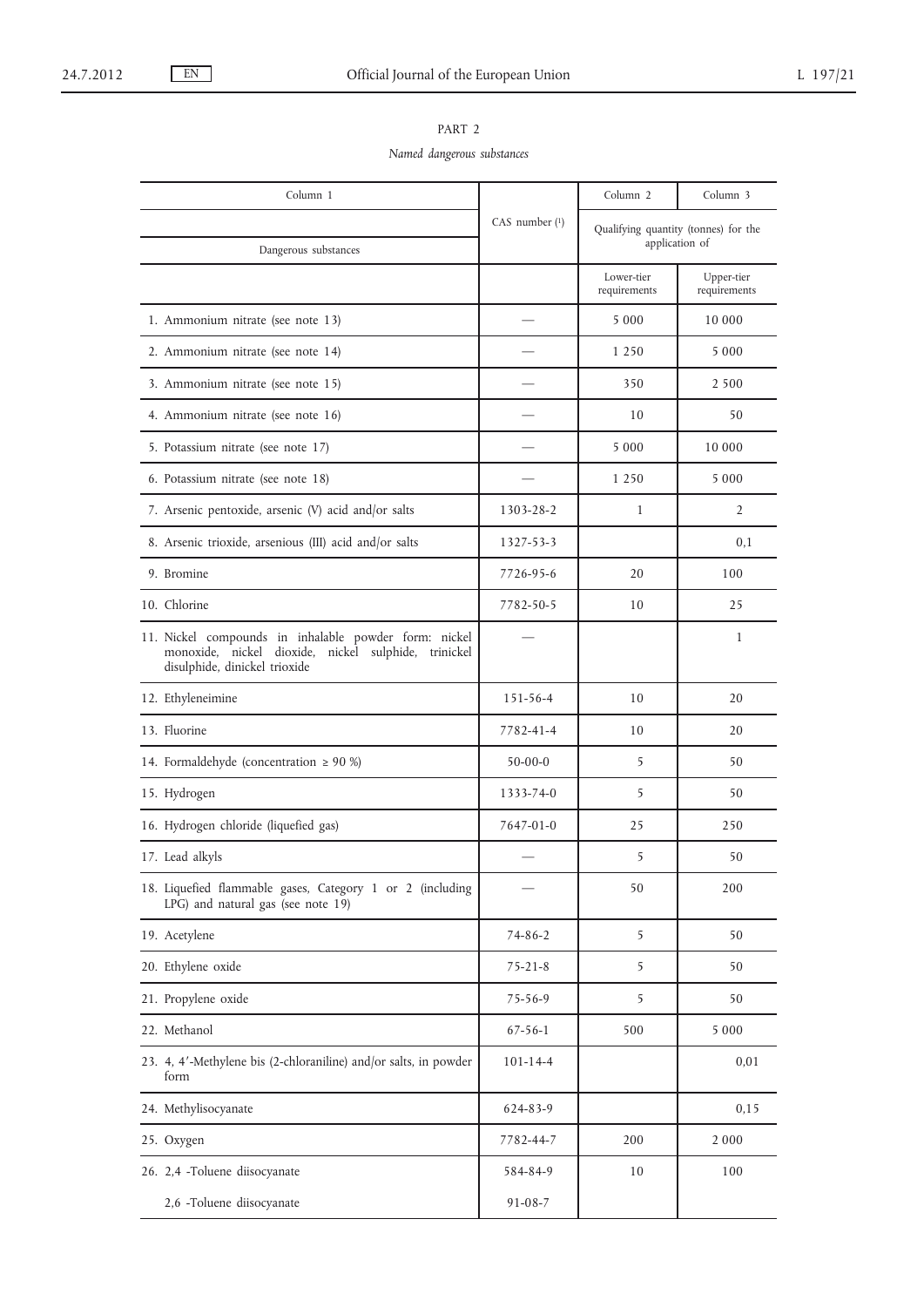| Column 1                                                                                                                                                                                                                                                                                                                                                                                                                                            |                  | Column 2                   | Column 3                                               |
|-----------------------------------------------------------------------------------------------------------------------------------------------------------------------------------------------------------------------------------------------------------------------------------------------------------------------------------------------------------------------------------------------------------------------------------------------------|------------------|----------------------------|--------------------------------------------------------|
|                                                                                                                                                                                                                                                                                                                                                                                                                                                     | CAS number $(1)$ |                            | Qualifying quantity (tonnes) for the<br>application of |
| Dangerous substances                                                                                                                                                                                                                                                                                                                                                                                                                                |                  |                            |                                                        |
|                                                                                                                                                                                                                                                                                                                                                                                                                                                     |                  | Lower-tier<br>requirements | Upper-tier<br>requirements                             |
| 27. Carbonyl dichloride (phosgene)                                                                                                                                                                                                                                                                                                                                                                                                                  | 75-44-5          | 0,3                        | 0,75                                                   |
| 28. Arsine (arsenic trihydride)                                                                                                                                                                                                                                                                                                                                                                                                                     | 7784-42-1        | 0,2                        | 1                                                      |
| 29. Phosphine (phosphorus trihydride)                                                                                                                                                                                                                                                                                                                                                                                                               | 7803-51-2        | 0,2                        | 1                                                      |
| 30. Sulphur dichloride                                                                                                                                                                                                                                                                                                                                                                                                                              | 10545-99-0       |                            | 1                                                      |
| 31. Sulphur trioxide                                                                                                                                                                                                                                                                                                                                                                                                                                | 7446-11-9        | 15                         | 75                                                     |
| 32. Polychlorodibenzofurans and polychlorodibenzodioxins<br>(including TCDD), calculated in TCDD equivalent (see<br>note $20$                                                                                                                                                                                                                                                                                                                       |                  |                            | 0,001                                                  |
| 33. The following CARCINOGENS or the mixtures containing<br>the following carcinogens at concentrations above 5 % by<br>weight:                                                                                                                                                                                                                                                                                                                     |                  | 0, 5                       | 2                                                      |
| 4-Aminobiphenyl and/or its salts, Benzotrichloride,<br>Benzidine and/or salts, Bis (chloromethyl) ether, Chloro-<br>methyl ether,<br>1,2-Dibromoethane,<br>methyl<br>Diethyl<br>sulphate, Dimethyl sulphate, Dimethylcarbamoyl chloride,<br>1,2-Dibromo-3-chloropropane,<br>1,2-Dimethylhydrazine,<br>Dimethylnitrosamine, Hexamethylphosphoric triamide,<br>Hydrazine, 2- Naphthylamine and/or salts, 4-Nitrodip-<br>henyl, and 1,3 Propanesultone |                  |                            |                                                        |
| 34. Petroleum products and alternative fuels                                                                                                                                                                                                                                                                                                                                                                                                        |                  | 2 500                      | 25 000                                                 |
| (a) gasolines and naphthas,                                                                                                                                                                                                                                                                                                                                                                                                                         |                  |                            |                                                        |
| (b) kerosenes (including jet fuels),                                                                                                                                                                                                                                                                                                                                                                                                                |                  |                            |                                                        |
| (c) gas oils (including diesel fuels, home heating oils and<br>gas oil blending streams)                                                                                                                                                                                                                                                                                                                                                            |                  |                            |                                                        |
| (d) heavy fuel oils                                                                                                                                                                                                                                                                                                                                                                                                                                 |                  |                            |                                                        |
| (e) alternative fuels serving the same purposes and with<br>similar properties as regards flammability and environ-<br>mental hazards as the products referred to in points (a)<br>to $(d)$                                                                                                                                                                                                                                                         |                  |                            |                                                        |
| 35. Anhydrous Ammonia                                                                                                                                                                                                                                                                                                                                                                                                                               | 7664-41-7        | 50                         | 200                                                    |
| 36. Boron trifluoride                                                                                                                                                                                                                                                                                                                                                                                                                               | 7637-07-2        | 5                          | 20                                                     |
| 37. Hydrogen sulphide                                                                                                                                                                                                                                                                                                                                                                                                                               | 7783-06-4        | 5                          | 20                                                     |
| 38. Piperidine                                                                                                                                                                                                                                                                                                                                                                                                                                      | 110-89-4         | 50                         | 200                                                    |
| 39. Bis(2-dimethylaminoethyl) (methyl)amin                                                                                                                                                                                                                                                                                                                                                                                                          | 3030-47-5        | 50                         | 200                                                    |
| 40. 3-(2-Ethylhexyloxy)propylamin                                                                                                                                                                                                                                                                                                                                                                                                                   | 5397-31-9        | 50                         | 200                                                    |
| 41. Mixtures (*) of sodium hypochlorite classified as Aquatic<br>Acute Category 1 [H400] containing less than 5 % active<br>chlorine and not classified under any of the other hazard<br>categories in Part 1 of Annex I.                                                                                                                                                                                                                           |                  | 200                        | 500                                                    |
| (*) Provided that the mixture in the absence of sodium hypochlorite<br>would not be classified as Aquatic Acute Category 1 [H400].                                                                                                                                                                                                                                                                                                                  |                  |                            |                                                        |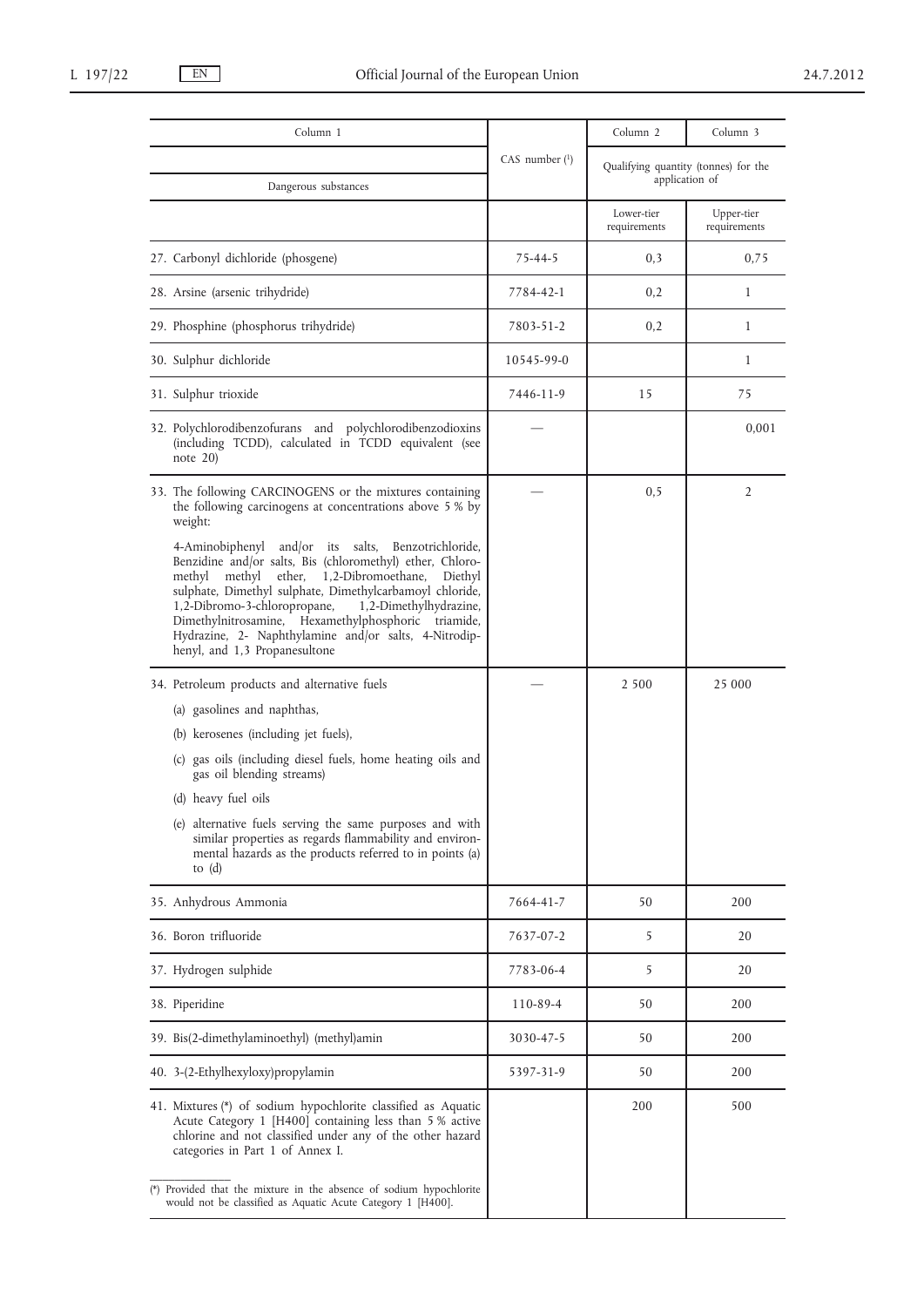| Column 1                                                                           |                  | Column <sub>2</sub>        | Column 3                                               |
|------------------------------------------------------------------------------------|------------------|----------------------------|--------------------------------------------------------|
| Dangerous substances                                                               | CAS number $(1)$ |                            | Qualifying quantity (tonnes) for the<br>application of |
|                                                                                    |                  | Lower-tier<br>requirements | Upper-tier<br>requirements                             |
| 42. Propylamine (see note 21)                                                      | $107 - 10 - 8$   | 500                        | 2 0 0 0                                                |
| 43. Tert-butyl acrylate (see note 21)                                              | 1663-39-4        | 200                        | 500                                                    |
| 44. 2-Methyl-3-butenenitrile (see note 21)                                         | 16529-56-9       | 500                        | 2 0 0 0                                                |
| 45. Tetrahydro-3,5-dimethyl-1,3,5,-thiadiazine-2-thione<br>(Dazomet) (see note 21) | 533-74-4         | 100                        | 200                                                    |
| 46. Methyl acrylate (see note 21)                                                  | $96 - 33 - 3$    | 500                        | 2 0 0 0                                                |
| 47. 3-Methylpyridine (see note 21)                                                 | 108-99-6         | 500                        | 2 0 0 0                                                |
| 48. 1-Bromo-3-chloropropane (see note 21)                                          | $109 - 70 - 6$   | 500                        | 2 0 0 0                                                |
| $(1)$ The CAS number is shown only for indication.                                 |                  |                            |                                                        |

### NOTES TO ANNEX I

- 1. Substances and mixtures are classified in accordance with Regulation (EC) No 1272/2008.
- 2. Mixtures shall be treated in the same way as pure substances provided they remain within concentration limits set according to their properties under Regulation (EC) No 1272/2008, or its latest adaptation to technical progress, unless a percentage composition or other description is specifically given.
- 3. The qualifying quantities set out above relate to each establishment.

The quantities to be considered for the application of the relevant Articles are the maximum quantities which are present or are likely to be present at any one time. Dangerous substances present at an establishment only in quantities equal to or less than 2 % of the relevant qualifying quantity shall be ignored for the purposes of calculating the total quantity present if their location within an establishment is such that it cannot act as an initiator of a major accident elsewhere at that establishment.

4. The following rules governing the addition of dangerous substances, or categories of dangerous substances, shall apply where appropriate:

In the case of an establishment where no individual dangerous substance is present in a quantity above or equal to the relevant qualifying quantities, the following rule shall be applied to determine whether the establishment is covered by the relevant requirements of this Directive.

This Directive shall apply to upper-tier establishments if the sum:

 $q_1/Q_{U1}$  +  $q_2/Q_{U2}$  +  $q_3/Q_{U3}$  +  $q_4/Q_{U4}$  +  $q_5/Q_{U5}$  + ... is greater than or equal to 1,

where  $q_x$  = the quantity of dangerous substance x (or category of dangerous substances) falling within Part 1 or Part 2 of this Annex,

and  $Q<sub>UX</sub>$  = the relevant qualifying quantity for dangerous substance or category x from Column 3 of Part 1 or from Column 3 of Part 2 of this Annex.

This Directive shall apply to lower-tier establishments if the sum:

 $q_1/Q_{L1} + q_2/Q_{L2} + q_3/Q_{L3} + q_4/Q_{L4} + q_5/Q_{L5} + ...$  is greater than or equal to 1,

where  $q_x$  = the quantity of dangerous substance x (or category of dangerous substances) falling within Part 1 or Part 2 of this Annex,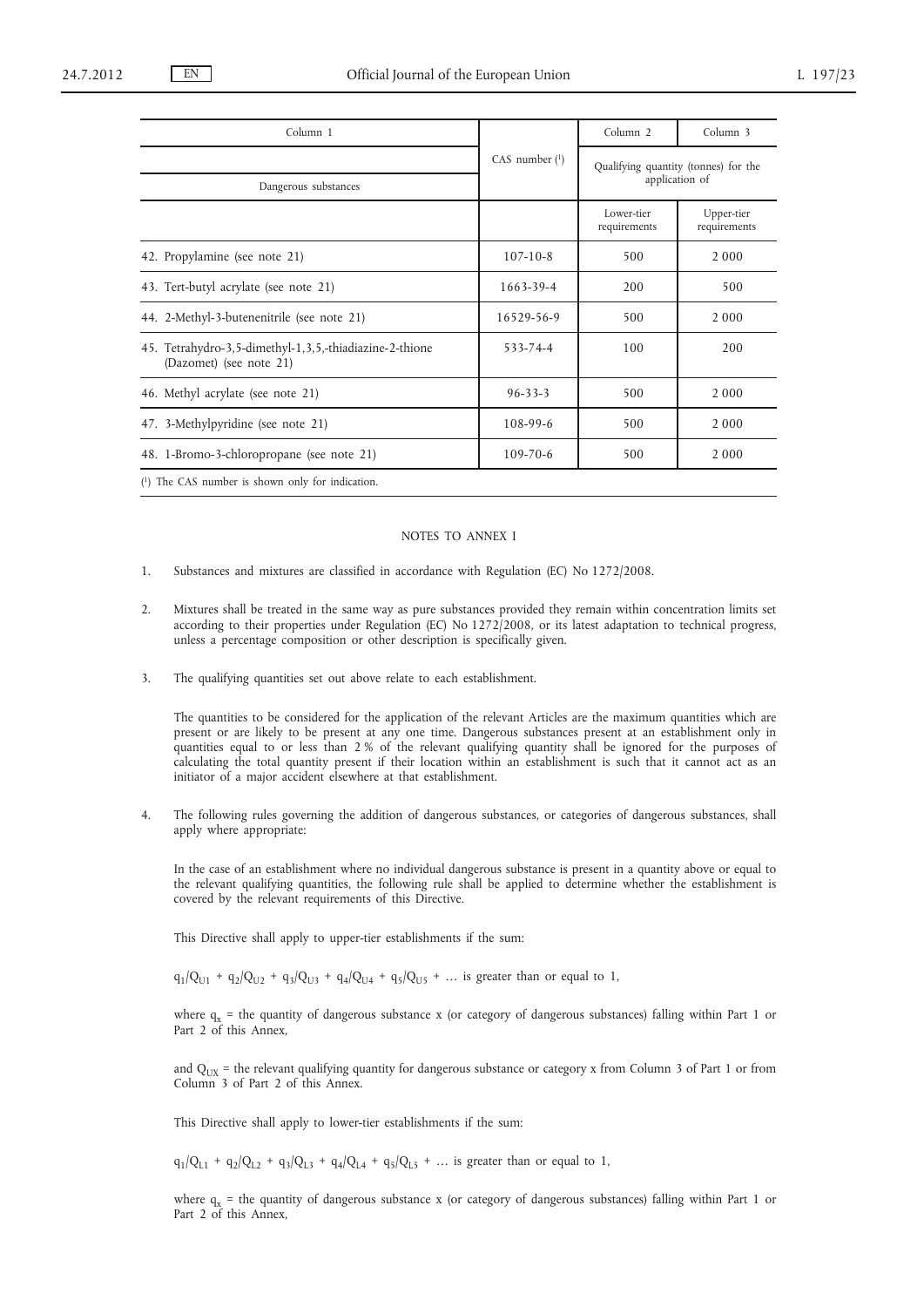and  $Q_{IX}$  = the relevant qualifying quantity for dangerous substance or category x from Column 2 of Part 1 or from Column 2 of Part 2 of this Annex.

This rule shall be used to assess the health hazards, physical hazards and environmental hazards. It must therefore be applied three times:

- (a) for the addition of dangerous substances listed in Part 2 that fall within acute toxicity category 1, 2 or 3 (inhalation route) or STOT SE category 1, together with dangerous substances falling within section H, entries H1 to H3 of Part 1;
- (b) for the addition of dangerous substances listed in Part 2 that are explosives, flammable gases, flammable aerosols, oxidising gases, flammable liquids, self-reactive substances and mixtures, organic peroxides, pyrophoric liquids and solids, oxidising liquids and solids, together with dangerous substances falling within section P, entries P1 to P8 of Part 1;
- (c) for the addition of dangerous substances listed in Part 2 that fall within hazardous to the aquatic environment acute category 1, chronic category 1 or chronic category 2, together with dangerous substances falling within section E, entries E1 and E2 of Part 1.

The relevant provisions of this Directive apply where any of the sums obtained by (a), (b) or (c) is greater than or equal to 1.

- 5. In the case of dangerous substances which are not covered by Regulation (EC) No 1272/2008, including waste, but which nevertheless are present, or are likely to be present, in an establishment and which possess or are likely to possess, under the conditions found at the establishment, equivalent properties in terms of major-accident potential, these shall be provisionally assigned to the most analogous category or named dangerous substance falling within the scope of this Directive.
- 6. In the case of dangerous substances with properties giving rise to more than one classification, for the purposes of this Directive the lowest qualifying quantities shall apply. However, for the application of the rule in Note 4, the lowest qualifying quantity for each group of categories in Notes 4(a), 4(b) and 4(c) corresponding to the classification concerned shall be used.
- 7. Dangerous substances that fall within Acute Toxic Category 3 via the oral route (H 301) shall fall under entry H2 ACUTE TOXIC in those cases where neither acute inhalation toxicity classification nor acute dermal toxicity classification can be derived, for example due to lack of conclusive inhalation and dermal toxicity data.
- 8. The hazard class Explosives includes explosive articles (see Section 2.1 of Annex I to Regulation (EC) No 1272/2008). If the quantity of the explosive substance or mixture contained in the article is known, that quantity shall be considered for the purposes of this Directive. If the quantity of the explosive substance or mixture contained in the article is not known, then, for the purposes of this Directive, the whole article shall be treated as explosive.
- 9. Testing for explosive properties of substances and mixtures is only necessary if the screening procedure according to Appendix 6, Part 3 of the UN Recommendations on the Transport of Dangerous Goods, Manual of Tests and Criteria (UN Manual of Tests and Criteria) (1) identifies the substance or mixture as potentially having explosive properties.
- 10. If Explosives of Division 1.4 are unpacked or repacked, they shall be assigned to the entry P1a, unless the hazard is shown to still correspond to Division 1.4, in accordance with Regulation (EC) No 1272/2008.
- 11.1. Flammable aerosols are classified in accordance with the Council Directive 75/324/EEC of 20 May 1975 on the approximation of the laws of the Member States relating to aerosol dispensers (2) (Aerosol Dispensers Directive). 'Extremely flammable' and 'Flammable' aerosols of Directive 75/324/EEC correspond to Flammable Aerosols Category 1 or 2 respectively of Regulation (EC) No 1272/2008.
- 11.2. In order to use this entry, it must be documented that the aerosol dispenser does not contain Flammable Gas Category 1 or 2 nor Flammable Liquid Category 1.

<sup>&</sup>lt;sup>(1)</sup> More guidance on waiving of the test can be found in the A.14 method description, see Commission Regulation (EC) No 440/2008 of 30 May 2008 laying down test methods pursuant to Regulation (EC) No 1907/2006 of the Eur the Registration, Evaluation, Authorisation and Restriction of Chemicals (REACH) (OJ L 142, 31.5.2008, p. 1).

<sup>(</sup> 2) OJ L 147, 9.6.1975, p. 40.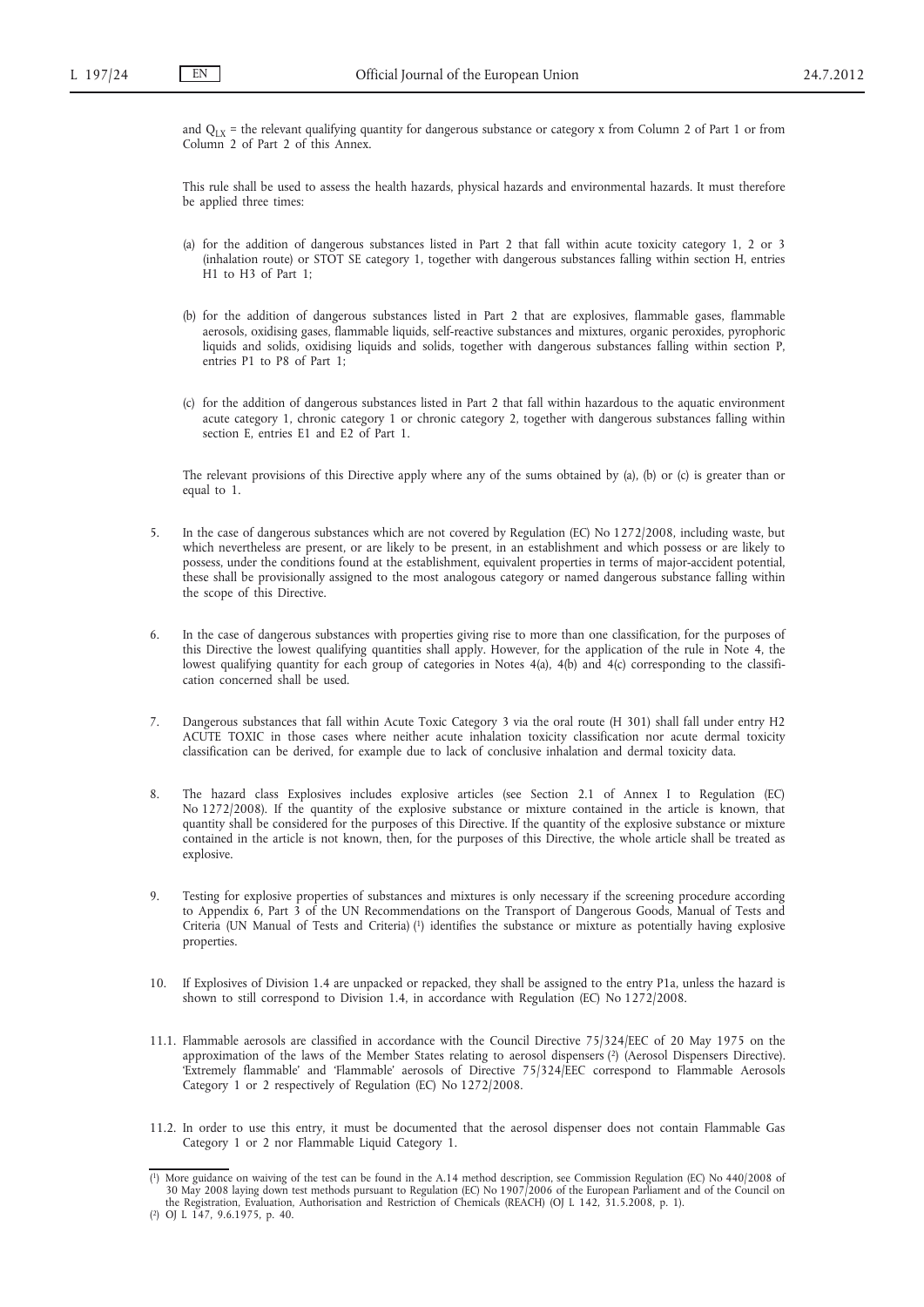- 12. According to paragraph 2.6.4.5 in Annex I to Regulation (EC) No 1272/2008, liquids with a flash point of more than 35 °C need not be classified in Category 3 if negative results have been obtained in the sustained combustibility test L.2, Part III, section 32 of the UN Manual of Tests and Criteria. This is however not valid under elevated conditions such as high temperature or pressure, and therefore such liquids are included in this entry.
- 13. Ammonium nitrate (5 000 / 10 000): fertilisers capable of self-sustaining decomposition

This applies to ammonium nitrate-based compound/composite fertilisers (compound/composite fertilisers contain ammonium nitrate with phosphate and/or potash) which are capable of self-sustaining decomposition according to the UN Trough Test (see UN Manual of Tests and Criteria, Part III, subsection 38.2), and in which the nitrogen content as a result of ammonium nitrate is

- between 15,75 % (<sup>1</sup>) and 24,5 % (<sup>2</sup>) by weight, and either with not more than 0,4 % total combustible/organic materials or which fulfil the requirements of Annex III-2 to Regulation (EC) No 2003/2003 of the European Parliament and of the Council of 13 October 2003 relating to fertilisers  $(3)$ ,
- 15,75 % by weight or less and unrestricted combustible materials.
- 14. Ammonium nitrate (1 250 / 5 000): fertiliser grade

This applies to straight ammonium nitrate-based fertilisers and to ammonium nitrate-based compound/composite fertilisers which fulfil the requirements of Annex III-2 to Regulation (EC) No 2003/2003 and in which the nitrogen content as a result of ammonium nitrate is

- more than 24,5 % by weight, except for mixtures of straight ammonium nitrate-based fertilisers with dolomite, limestone and/or calcium carbonate with a purity of at least 90 %,
- more than 15,75 % by weight for mixtures of ammonium nitrate and ammonium sulphate,
- more than 28 % (4) by weight for mixtures of straight ammonium nitrate-based fertilisers with dolomite, limestone and/or calcium carbonate with a purity of at least 90 %.
- 15. Ammonium nitrate (350 / 2 500): technical grade

This applies to ammonium nitrate and mixtures of ammonium nitrate in which the nitrogen content as a result of the ammonium nitrate is

- between 24,5 % and 28 % by weight, and which contain not more than 0,4 % combustible substances,
- more than 28 % by weight, and which contain not more than 0,2 % combustible substances.

It also applies to aqueous ammonium nitrate solutions in which the concentration of ammonium nitrate is more than 80 % by weight.

16. Ammonium nitrate (10 / 50): 'off-specs' material and fertilisers not fulfilling the detonation test

This applies to

- material rejected during the manufacturing process and to ammonium nitrate and mixtures of ammonium nitrate, straight ammonium nitrate-based fertilisers and ammonium nitrate-based compound/composite fertilisers referred to in Notes 14 and 15, that are being or have been returned from the final user to a manufacturer, temporary storage or reprocessing plant for reworking, recycling or treatment for safe use, because they no longer comply with the specifications of Notes 14 and 15,
- fertilisers referred to in first indent of Note 13, and Note 14 to this Annex which do not fulfil the requirements of Annex III-2 to Regulation (EC) No 2003/2003.
- 17. Potassium nitrate (5 000 / 10 000)

This applies to those composite potassium-nitrate based fertilisers (in prilled/granular form) which have the same hazardous properties as pure potassium nitrate.

<sup>(</sup> 1) 15,75 % nitrogen content by weight as a result of ammonium nitrate corresponds to 45 % ammonium nitrate.

<sup>(</sup> 2) 24,5 % nitrogen content by weight as a result of ammonium nitrate corresponds to 70 % ammonium nitrate.

<sup>(</sup> 3) OJ L 304, 21.11.2003, p. 1. ( 4) 28 % nitrogen content by weight as a result of ammonium nitrate corresponds to 80 % ammonium nitrate.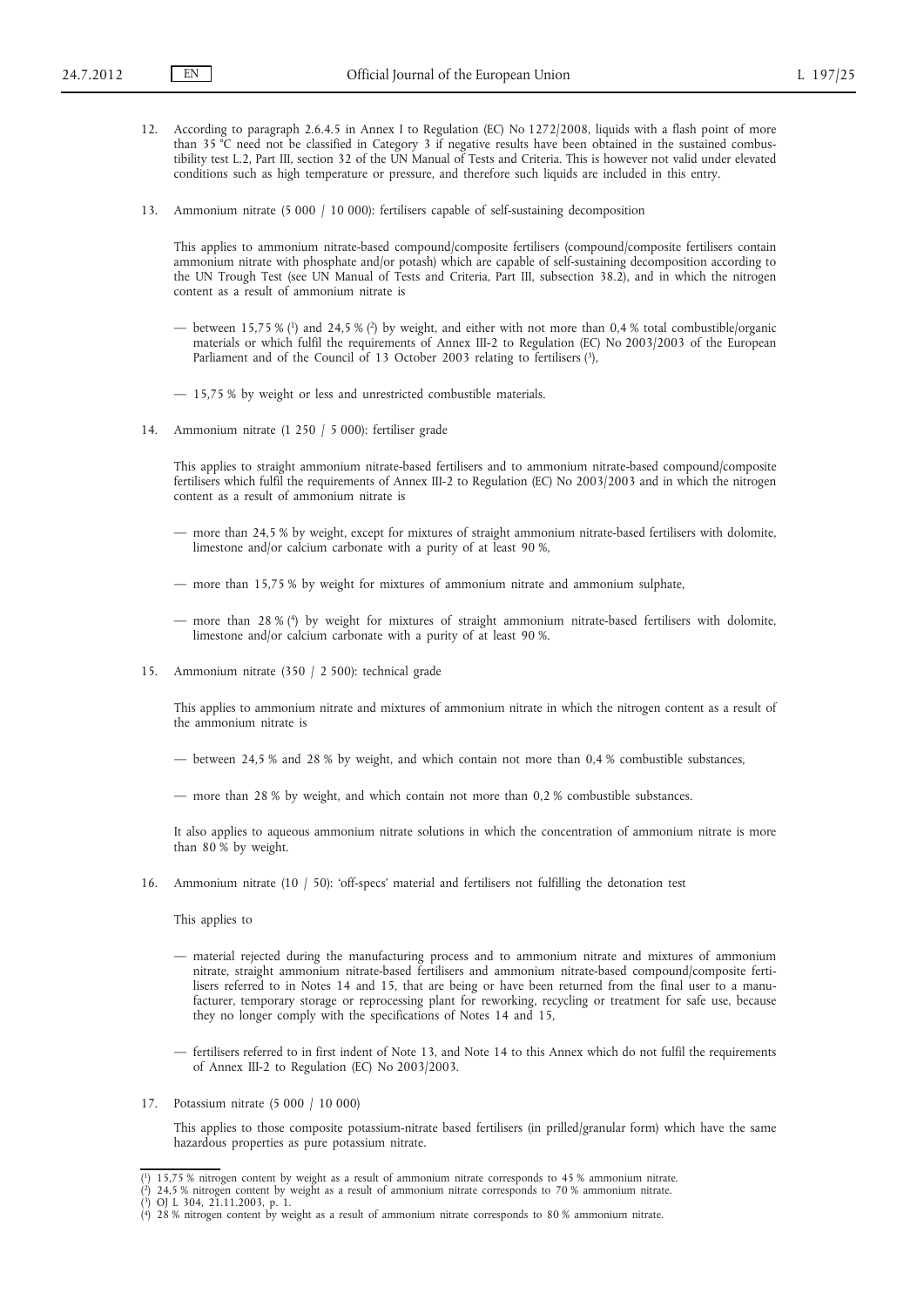#### 18. Potassium nitrate (1 250 / 5 000)

This applies to those composite potassium-nitrate based fertilisers (in crystalline form) which have the same hazardous properties as pure potassium nitrate.

19. Upgraded biogas

For the purpose of the implementation of this Directive, upgraded biogas may be classified under entry 18 of Part 2 of Annex I where it has been processed in accordance with applicable standards for purified and upgraded biogas ensuring a quality equivalent to that of natural gas, including the content of Methane, and which has a maximum of 1 % Oxygen.

#### 20. Polychlorodibenzofurans and polychlorodibenzodioxins

The quantities of polychlorodibenzofurans and polychlorodibenzodioxins are calculated using the following factors:

| WHO 2005 TEF        |              |                     |        |
|---------------------|--------------|---------------------|--------|
| 2,3,7,8-TCDD        | $\mathbf{1}$ | 2, 3, 7, 8-TCDF     | 0,1    |
| 1,2,3,7,8-PeCDD     | $\mathbf{1}$ | 2, 3, 4, 7, 8-PeCDF | 0,3    |
|                     |              | 1,2,3,7,8-PeCDF     | 0,03   |
|                     |              |                     |        |
| 1,2,3,4,7,8-HxCDD   | 0,1          |                     |        |
| 1,2,3,6,7,8-HxCDD   | 0,1          | 1,2,3,4,7,8-HxCDF   | 0,1    |
| 1,2,3,7,8,9-HxCDD   | 0,1          | 1,2,3,7,8,9-HxCDF   | 0,1    |
|                     |              | 1,2,3,6,7,8-HxCDF   | 0,1    |
| 1,2,3,4,6,7,8-HpCDD | 0,01         | 2,3,4,6,7,8-HxCDF   | 0,1    |
|                     |              |                     |        |
| <b>OCDD</b>         | 0,0003       | 1,2,3,4,6,7,8-HpCDF | 0,01   |
|                     |              | 1,2,3,4,7,8,9-HpCDF | 0,01   |
|                     |              |                     |        |
|                     |              | OCDF                | 0,0003 |

(T = tetra, P = penta, Hx = hexa, Hp = hepta, O = octa)

Reference — Van den Berg et al: The 2005 World Health Organisation Re-evaluation of Human and Mammalian Toxic Equivalency Factors for Dioxins and Dioxin-like Compounds

21. In cases where this dangerous substance falls within category P5a Flammable liquids or P5b Flammable liquids, then for the purposes of this Directive the lowest qualifying quantities shall apply.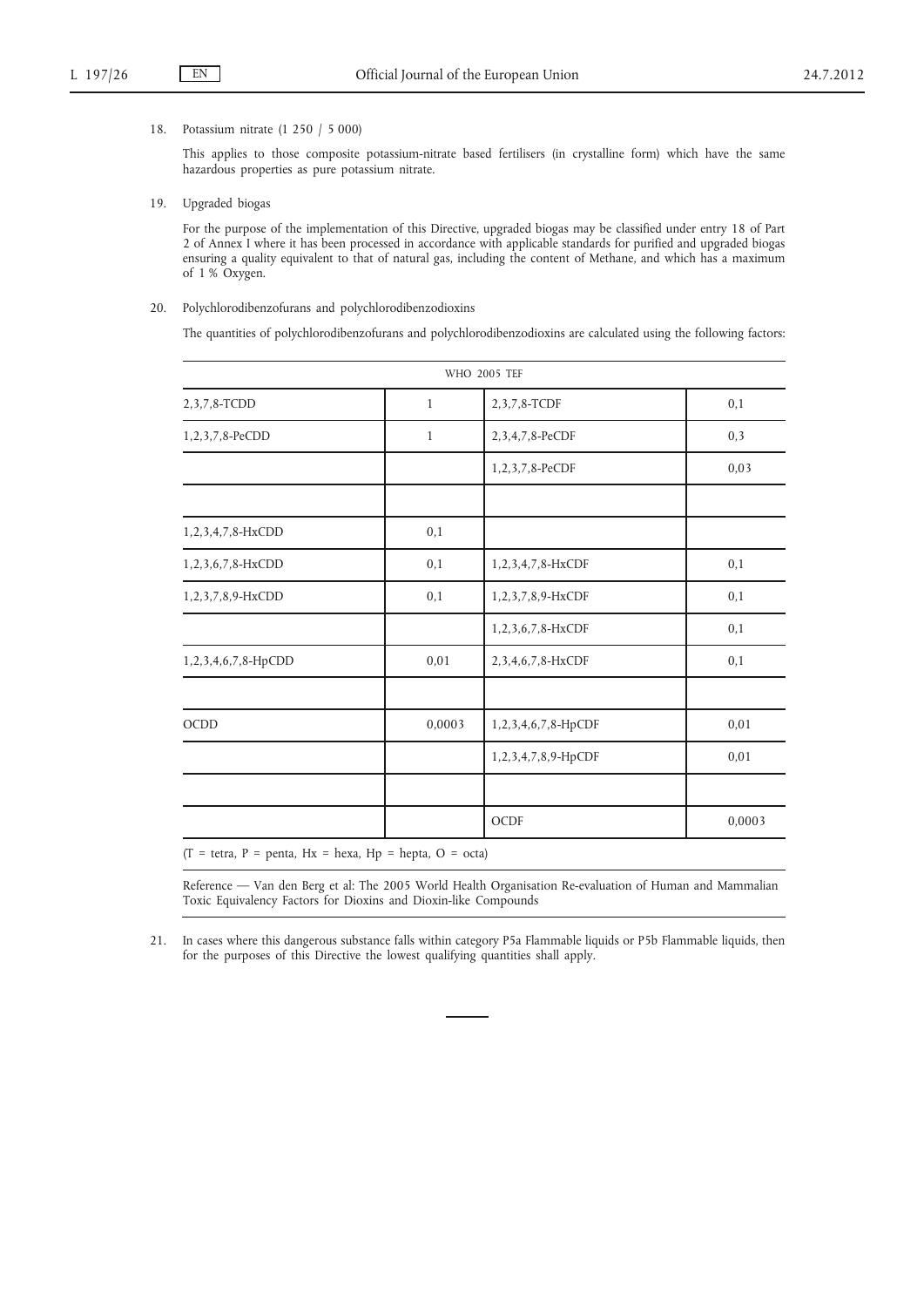### *ANNEX II*

#### **Minimum data and information to be considered in the safety report referred to in Article 10**

1. Information on the management system and on the organisation of the establishment with a view to major-accident prevention.

This information shall contain the elements indicated in Annex III.

- 2. Presentation of the environment of the establishment:
	- (a) description of the establishment and its environment including the geographical location, meteorological, geological, hydrographic conditions and, if necessary, its history;
	- (b) identification of installations and other activities of the establishment which could present a major-accident hazard;
	- (c) on the basis of available information, identification of neighbouring establishments, as well as sites that fall outside the scope of this Directive, areas and developments that could be the source of, or increase the risk or consequences of a major accident and of domino effects;
	- (d) description of areas where a major accident may occur.
- 3. Description of the installation:
	- (a) description of the main activities and products of the parts of the establishment which are important from the point of view of safety, sources of major-accident risks and conditions under which such a major accident could happen, together with a description of proposed preventive measures;
	- (b) description of processes, in particular the operating methods; where applicable, taking into account available information on best practices;
	- (c) description of dangerous substances:
		- (i) inventory of dangerous substances including:
			- the identification of dangerous substances: chemical name, CAS number, name according to IUPAC nomenclature,
			- the maximum quantity of dangerous substances present or likely to be present;
		- (ii) physical, chemical, toxicological characteristics and indication of the hazards, both immediate and delayed for human health and the environment;
		- (iii) physical and chemical behaviour under normal conditions of use or under foreseeable accidental conditions.
- 4. Identification and accidental risks analysis and prevention methods:
	- (a) detailed description of the possible major-accident scenarios and their probability or the conditions under which they occur including a summary of the events which may play a role in triggering each of these scenarios, the causes being internal or external to the installation; including in particular:
		- (i) operational causes;
		- (ii) external causes, such as those related to domino effects, sites that fall outside the scope of this Directive, areas and developments that could be the source of, or increase the risk or consequences of a major accident;
		- (iii) natural causes, for example earthquakes or floods;
	- (b) assessment of the extent and severity of the consequences of identified major accidents including maps, images or, as appropriate, equivalent descriptions, showing areas which are likely to be affected by such accidents arising from the establishment;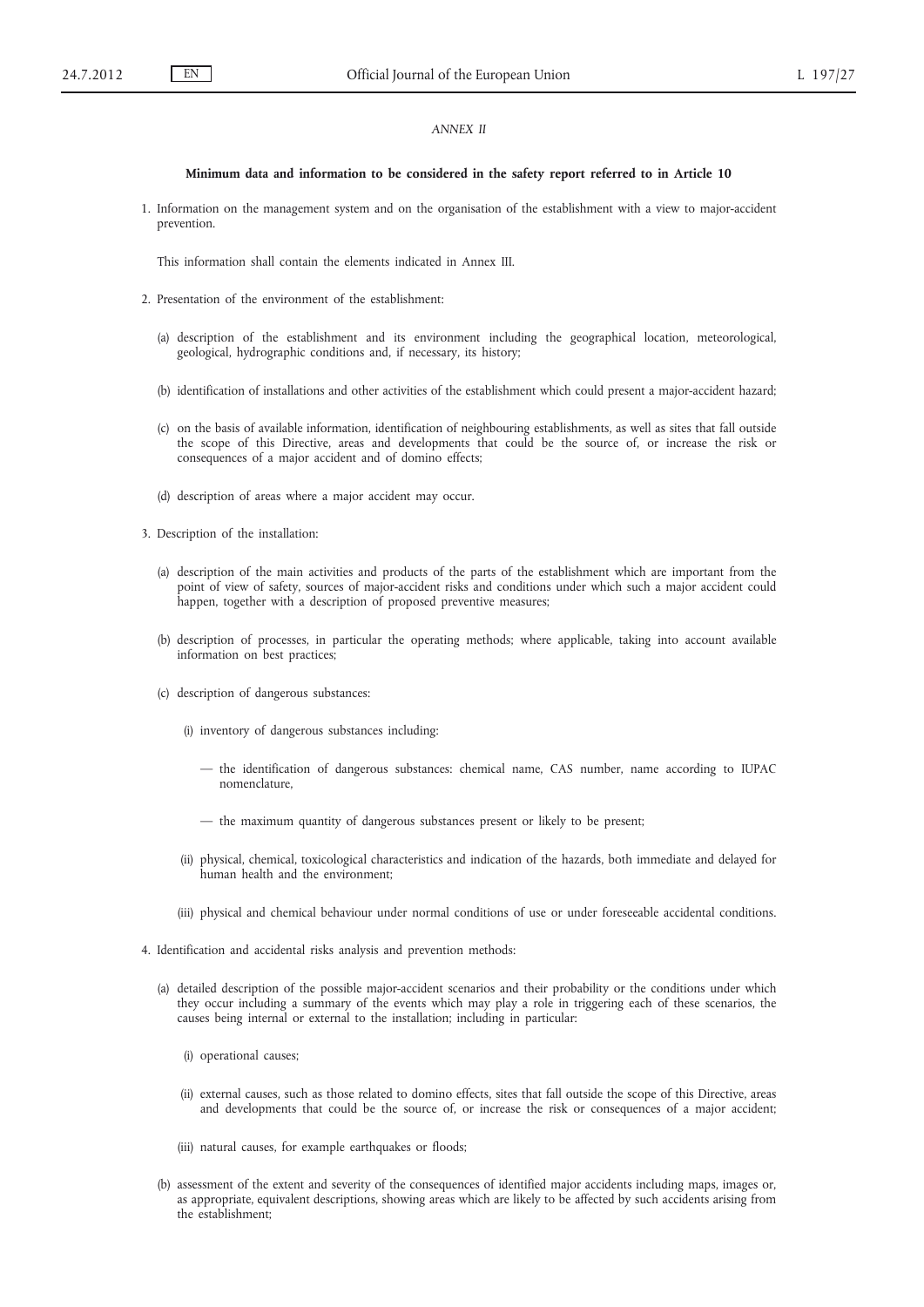- (c) review of past accidents and incidents with the same substances and processes used, consideration of lessons learned from these, and explicit reference to specific measures taken to prevent such accidents;
- (d) description of technical parameters and equipment used for the safety of installations.
- 5. Measures of protection and intervention to limit the consequences of a major accident:
	- (a) description of the equipment installed in the plant to limit the consequences of major accidents for human health and environment, including for example detection/protection systems, technical devices for limiting the size of accidental releases, including water spray; vapour screens; emergency catch pots or collection vessels; shut-offvalves; inerting systems; fire water retention;
	- (b) organisation of alert and intervention;
	- (c) description of mobilisable resources, internal or external;
	- (d) description of any technical and non-technical measures relevant for the reduction of the impact of a major accident.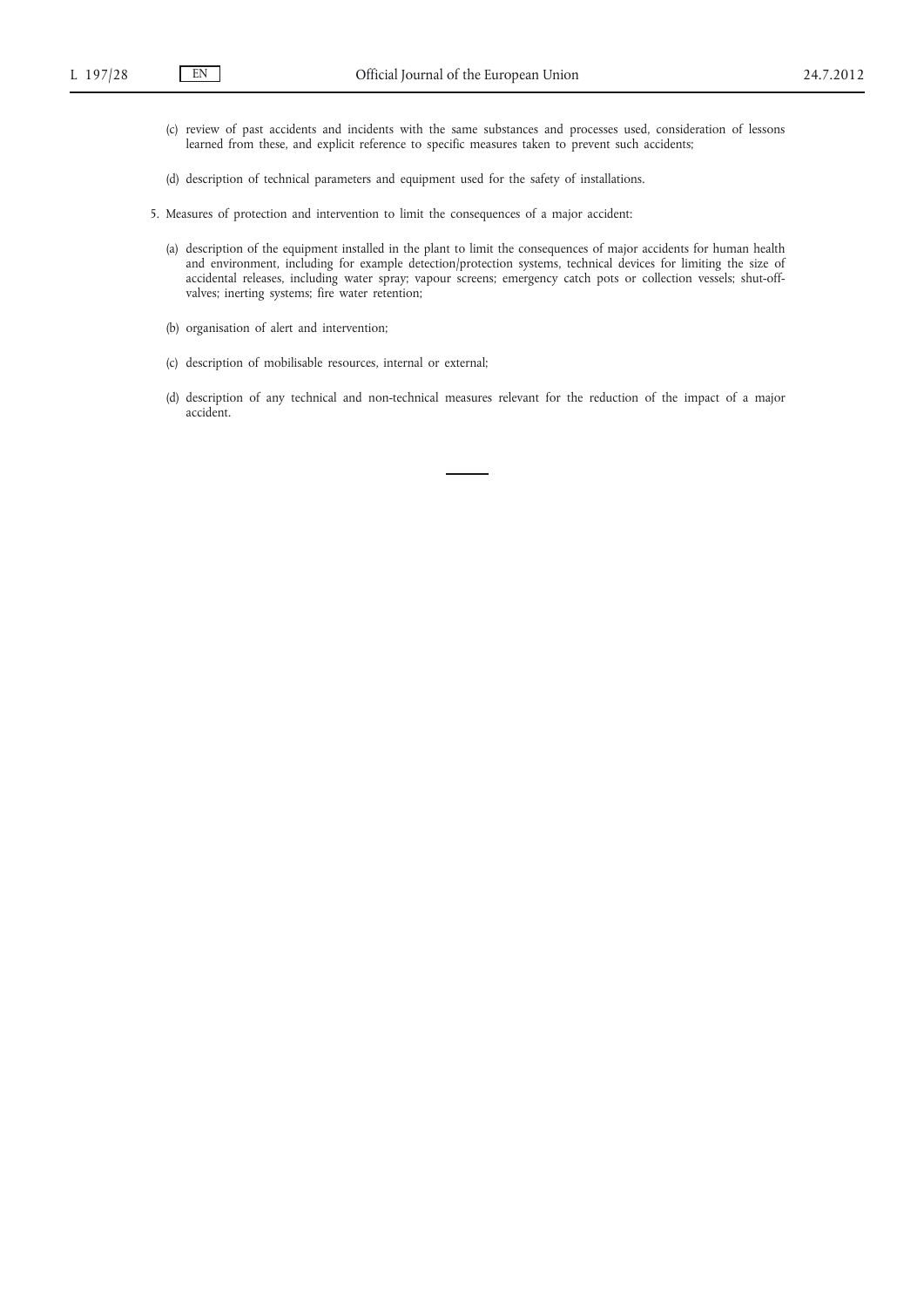#### *ANNEX III*

### **Information referred to in Article 8(5) and Article 10 on the safety management system and the organisation of the establishment with a view to the prevention of major accidents**

For the purpose of implementing the operator's safety management system, account shall be taken of the following elements:

- (a) the safety management system shall be proportionate to the hazards, industrial activities and complexity of the organisation in the establishment and be based on assessment of the risks; it should include the part of the general management system which includes the organisational structure, responsibilities, practices, procedures, processes and resources for determining and implementing the major-accident prevention policy (MAPP);
- (b) the following issues shall be addressed by the safety management system:
	- (i) organisation and personnel the roles and responsibilities of personnel involved in the management of major hazards at all levels in the organisation, together with the measures taken to raise awareness of the need for continuous improvement. The identification of training needs of such personnel and the provision of the training so identified. The involvement of employees and of subcontracted personnel working in the establishment which are important from the point of view of safety;
	- (ii) identification and evaluation of major hazards adoption and implementation of procedures for systematically identifying major hazards arising from normal and abnormal operation including subcontracted activities where applicable and the assessment of their likelihood and severity;
	- (iii) operational control adoption and implementation of procedures and instructions for safe operation, including maintenance, of plant, processes and equipment, and for alarm management and temporary stoppages; taking into account available information on best practices for monitoring and control, with a view to reducing the risk of system failure; management and control of the risks associated with ageing equipment installed in the establishment and corrosion; inventory of the establishment's equipment, strategy and methodology for monitoring and control of the condition of the equipment; appropriate follow-up actions and any necessary countermeasures;
	- (iv) management of change adoption and implementation of procedures for planning modifications to, or the design of new installations, processes or storage facilities;
	- (v) planning for emergencies adoption and implementation of procedures to identify foreseeable emergencies by systematic analysis, to prepare, test and review emergency plans to respond to such emergencies and to provide specific training for the staff concerned. Such training shall be given to all personnel working in the establishment, including relevant subcontracted personnel;
	- (vi) monitoring performance adoption and implementation of procedures for the ongoing assessment of compliance with the objectives set by the operator's MAPP and safety management system, and the mechanisms for investigation and taking corrective action in case of non-compliance. The procedures shall cover the operator's system for reporting major accidents or 'near misses', particularly those involving failure of protective measures, and their investigation and follow-up on the basis of lessons learnt. The procedures could also include performance indicators such as safety performance indicators (SPIs) and/or other relevant indicators;
	- (vii) audit and review adoption and implementation of procedures for periodic systematic assessment of the MAPP and the effectiveness and suitability of the safety management system; the documented review of performance of the policy and safety management system and its updating by senior management, including consideration and incorporation of necessary changes indicated by the audit and review.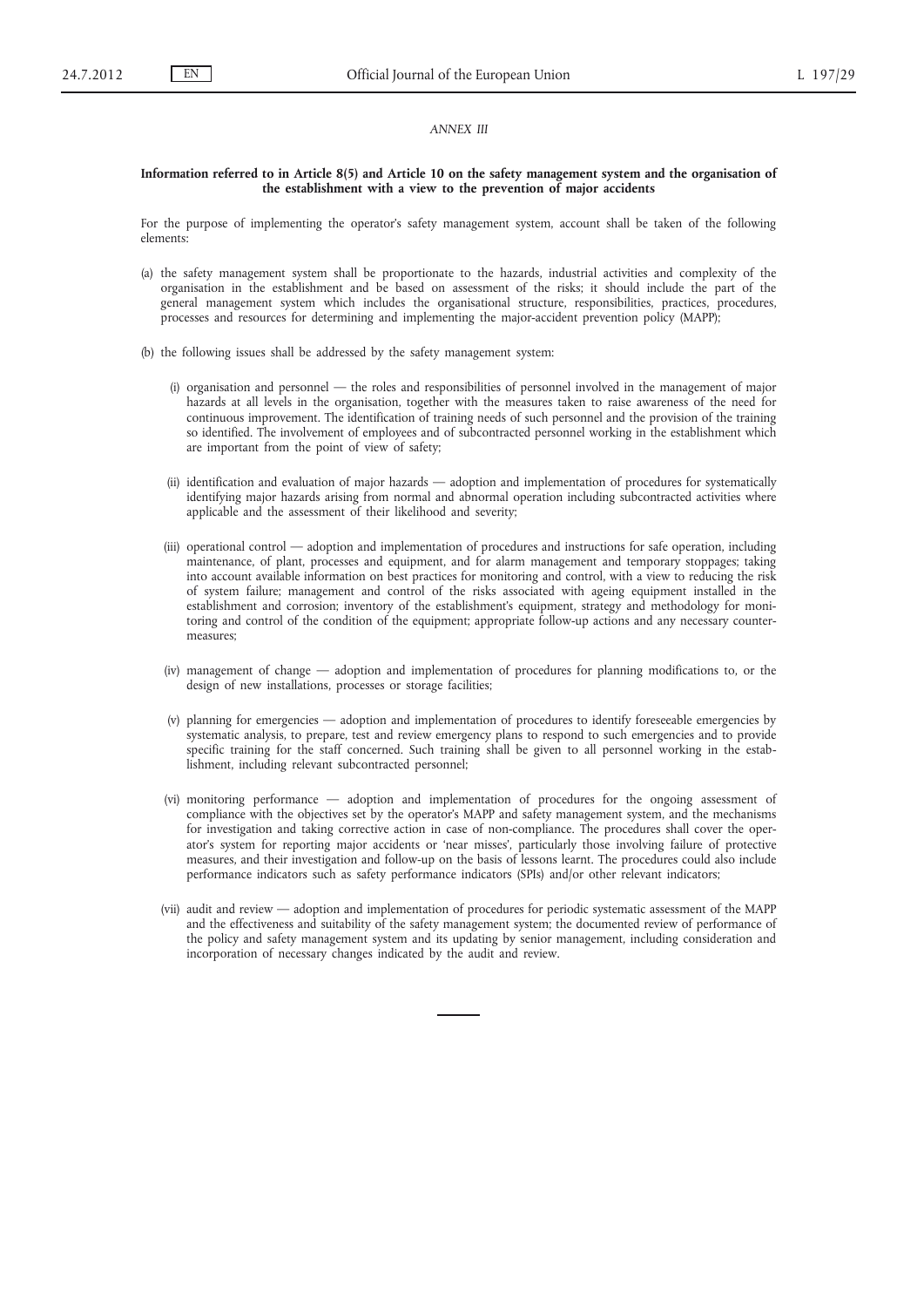### *ANNEX IV*

#### **Data and information to be included in the emergency plans referred to in Article 12**

- 1. Internal emergency plans:
	- (a) Names or positions of persons authorised to set emergency procedures in motion and the person in charge of and coordinating the on-site mitigatory action;
	- (b) Name or position of the person with responsibility for liaising with the authority responsible for the external emergency plan;
	- (c) For foreseeable conditions or events which could be significant in bringing about a major accident, a description of the action which should be taken to control the conditions or events and to limit their consequences, including a description of the safety equipment and the resources available;
	- (d) Arrangements for limiting the risks to persons on site including how warnings are to be given and the actions persons are expected to take on receipt of a warning;
	- (e) Arrangements for providing early warning of the incident to the authority responsible for setting the external emergency plan in motion, the type of information which should be contained in an initial warning and the arrangements for the provision of more detailed information as it becomes available;
	- (f) where necessary, arrangements for training staff in the duties they will be expected to perform and, as appropriate, coordinating this with off-site emergency services;
	- (g) Arrangements for providing assistance with off-site mitigatory action.
- 2. External emergency plans:
	- (a) Names or positions of persons authorised to set emergency procedures in motion and of persons authorised to take charge of and coordinate off-site action;
	- (b) Arrangements for receiving early warning of incidents, and alert and call-out procedures;
	- (c) Arrangements for coordinating resources necessary to implement the external emergency plan;
	- (d) Arrangements for providing assistance with on-site mitigatory action;
	- (e) Arrangements for off-site mitigatory action, including responses to major-accident scenarios as set out in the safety report and considering possible domino effects, including those having an impact on the environment;
	- (f) Arrangements for providing the public and any neighbouring establishments or sites that fall outside the scope of this Directive in accordance with Article 9 with specific information relating to the accident and the behaviour which should be adopted;
	- (g) Arrangements for the provision of information to the emergency services of other Member States in the event of a major accident with possible transboundary consequences.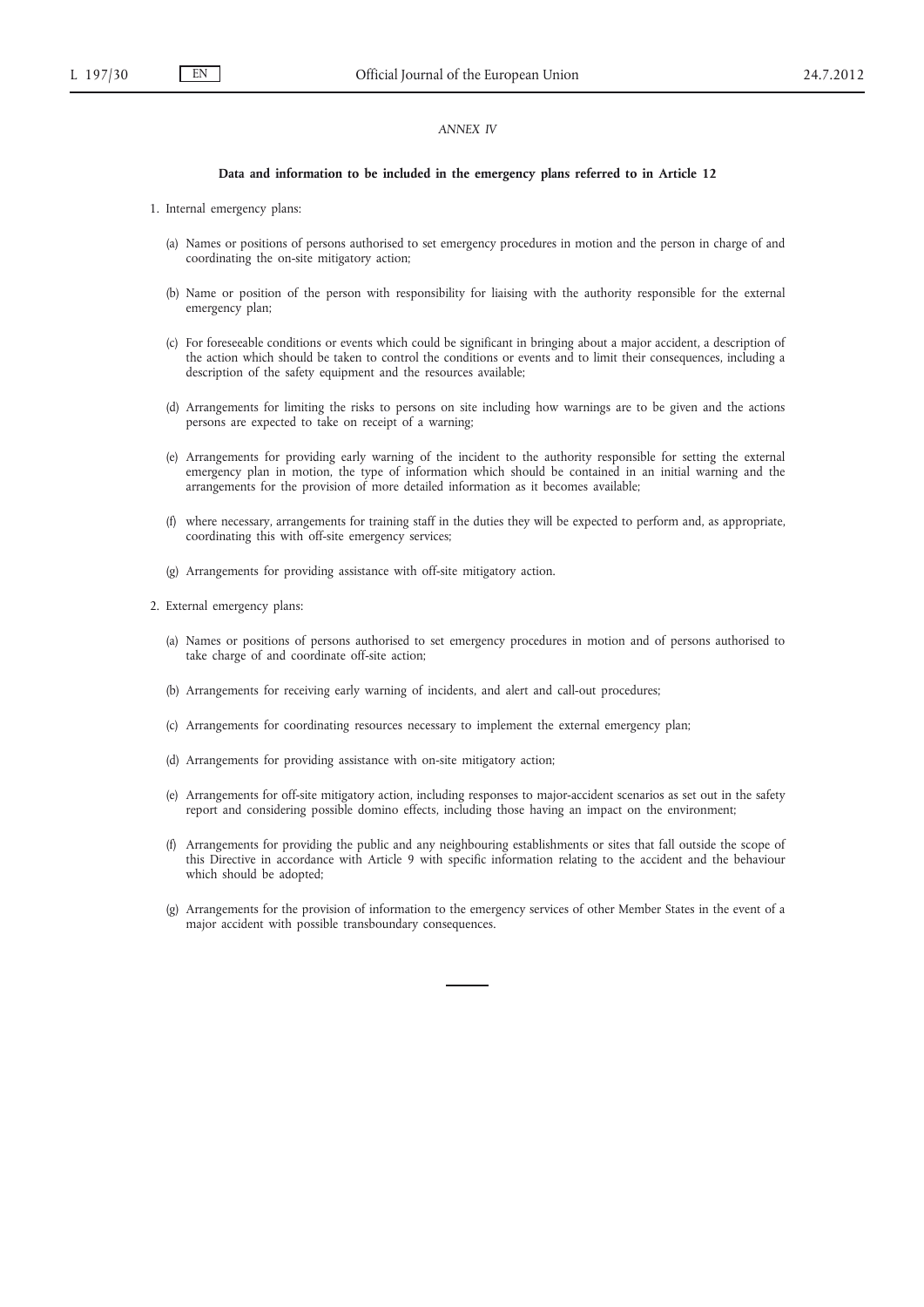### *ANNEX V*

#### **Items of information to the public as provided for in Article 14(1) and in point (a) of Article 14(2)**

#### PART 1

For all establishments covered by this Directive:

- 1. Name or trade name of the operator and the full address of the establishment concerned.
- 2. Confirmation that the establishment is subject to the regulations and/or administrative provisions implementing this Directive and that the notification referred to in Article  $7(1)$  or the safety report referred to in Article 10(1) has been submitted to the competent authority.
- 3. An explanation in simple terms of the activity or activities undertaken at the establishment.
- 4. The common names or, in the case of dangerous substances covered by Part 1 of Annex I, the generic names or the hazard classification of the relevant dangerous substances involved at the establishment which could give rise to a major accident, with an indication of their principal dangerous characteristics in simple terms.
- 5. General information about how the public concerned will be warned, if necessary; adequate information about the appropriate behaviour in the event of a major accident or indication of where that information can be accessed electronically.
- 6. The date of the last site visit in accordance with Article 20(4), or reference to where that information can be accessed electronically; information on where more detailed information about the inspection and the related inspection plan can be obtained upon request, subject to the requirements of Article 22.

7. Details of where further relevant information can be obtained, subject to the requirements of Article 22.

PART 2

For upper-tier establishments, in addition to the information referred to in Part 1 of this Annex:

- 1. General information relating to the nature of the major-accident hazards, including their potential effects on human health and the environment and summary details of the main types of major-accident scenarios and the control measures to address them.
- 2. Confirmation that the operator is required to make adequate arrangements on site, in particular liaison with the emergency services, to deal with major accidents and to minimise their effects.
- 3. Appropriate information from the external emergency plan drawn up to cope with any off-site effects from an accident. This should include advice to cooperate with any instructions or requests from the emergency services at the time of an accident.
- 4. Where applicable, indication whether the establishment is close to the territory of another Member State with the possibility of a major accident with transboundary effects under the Convention of the United Nations Economic Commission for Europe on the Transboundary Effects of Industrial Accidents.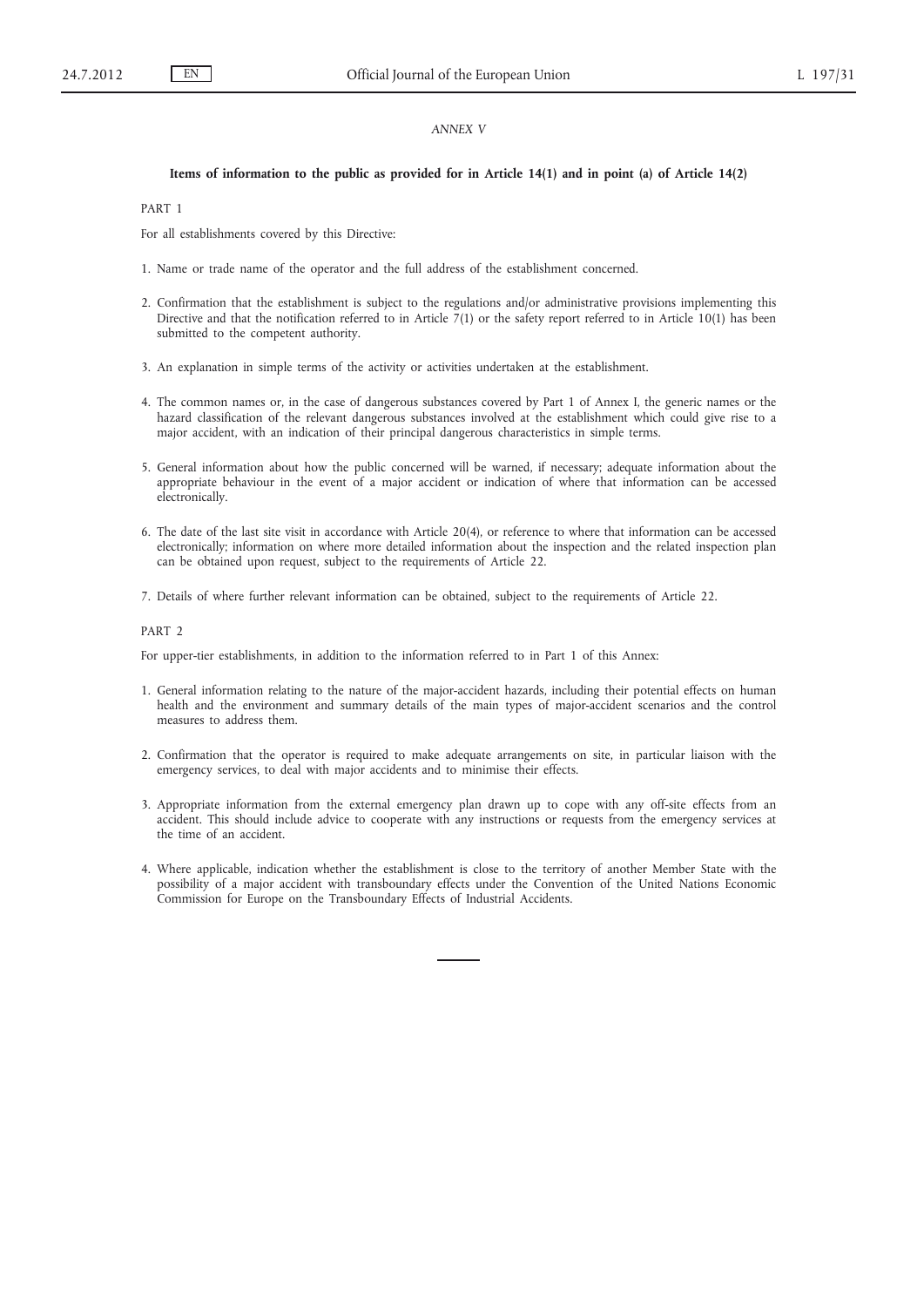### *ANNEX VI*

#### **Criteria for the notification of a major accident to the Commission as provided for in Article 18(1)**

I. Any major accident covered by paragraph 1 or having at least one of the consequences described in paragraphs 2, 3, 4 and 5 must be notified to the Commission.

1. Dangerous substances involved

Any fire or explosion or accidental discharge of a dangerous substance involving a quantity of at least 5 % of the qualifying quantity laid down in Column 3 of Part 1 or in Column 3 of Part 2 of Annex I.

- 2. Injury to persons and damage to real estate:
	- (a) a death;
	- (b) six persons injured within the establishment and hospitalised for at least 24 hours;
	- (c) one person outside the establishment hospitalised for at least 24 hours;
	- (d) dwelling(s) outside the establishment damaged and unusable as a result of the accident;
	- (e) the evacuation or confinement of persons for more than 2 hours (persons × hours): the value is at least 500;
	- (f) the interruption of drinking water, electricity, gas or telephone services for more than 2 hours (persons × hours): the value is at least 1 000.
- 3. Immediate damage to the environment:
	- (a) permanent or long-term damage to terrestrial habitats:
		- (i) 0,5 ha or more of a habitat of environmental or conservation importance protected by legislation;
		- (ii) 10 or more hectares of more widespread habitat, including agricultural land;
	- (b) significant or long-term damage to freshwater and marine habitats:
		- (i) 10 km or more of river or canal;
		- (ii) 1 ha or more of a lake or pond;
		- (iii) 2 ha or more of delta;
		- (iv) 2 ha or more of a coastline or open sea;
	- (c) significant damage to an aquifer or underground water:
		- 1 ha or more.
- 4. Damage to property:
	- (a) damage to property in the establishment: at least EUR 2 000 000;
	- (b) damage to property outside the establishment: at least EUR 500 000.
- 5. Cross-border damage

Any major accident directly involving a dangerous substance giving rise to effects outside the territory of the Member State concerned.

II. Accidents or 'near misses' which Member States regard as being of particular technical interest for preventing major accidents and limiting their consequences and which do not meet the quantitative criteria above should be notified to the Commission.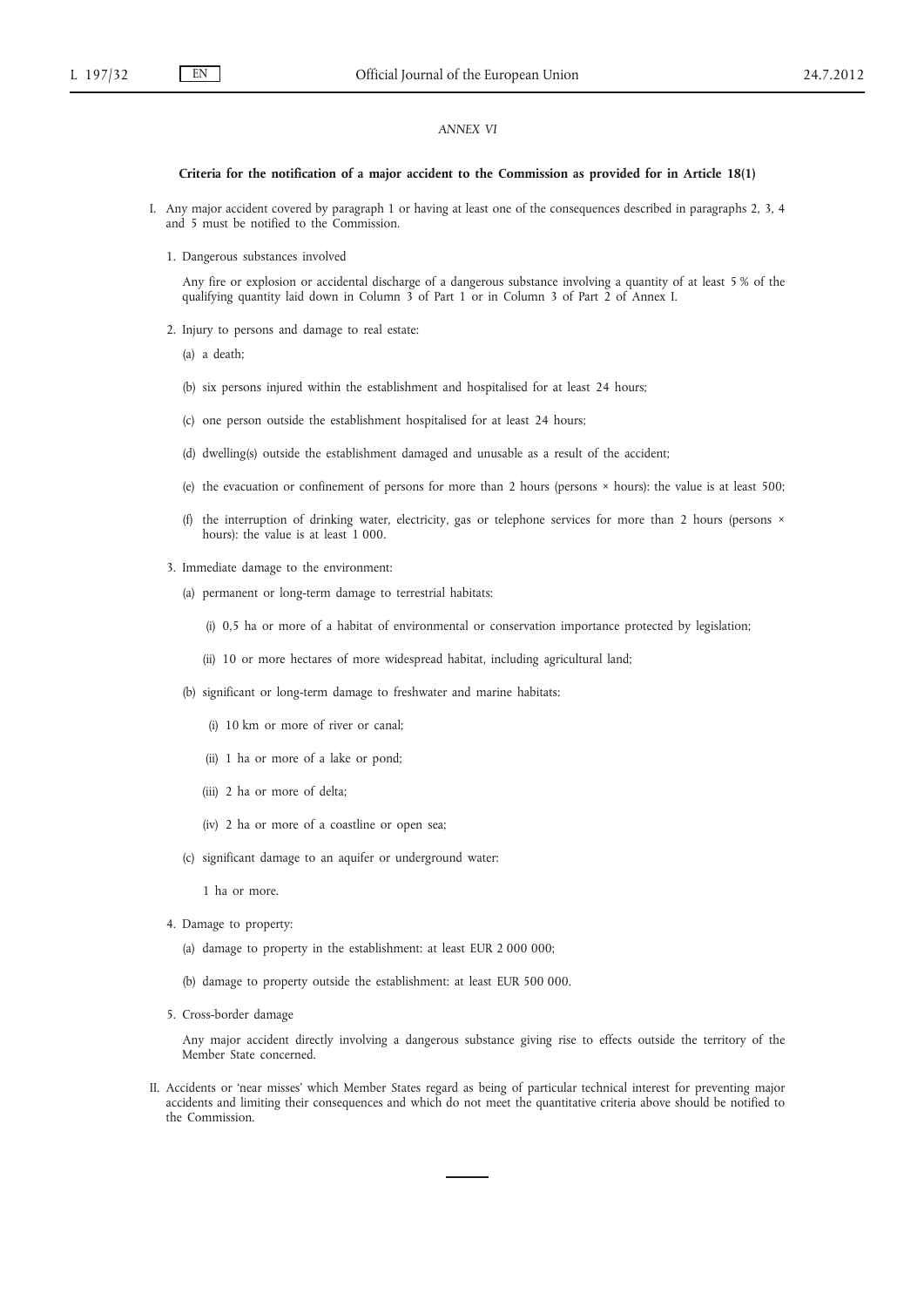# *ANNEX VII*

# **CORRELATION TABLE**

| Directive 96/82/EC                 | This Directive                                                                       |
|------------------------------------|--------------------------------------------------------------------------------------|
| Article 1                          | Article 1                                                                            |
| Article 2(1), first subparagraph   | Article $2(1)$ and Article $3(2)$ and $(3)$                                          |
| Article 2(1), second subparagraph  | Article $3(12)$                                                                      |
| Article $2(2)$                     | $\overline{\phantom{0}}$                                                             |
| Article $3(1)$                     | Article $3(1)$                                                                       |
| Article 3(2)                       | Article 3(8)                                                                         |
| Article $3(3)$                     | Article $3(9)$                                                                       |
| Article $3(4)$                     | Article $3(10)$                                                                      |
| Article 3(5)                       | Article $3(13)$                                                                      |
| Article $3(6)$                     | Article $3(14)$                                                                      |
| Article 3(7)                       | Article $3(15)$                                                                      |
| Article $3(8)$                     | Article $3(16)$                                                                      |
|                                    | Article $3(2)$ to (7), Article $3(11)$ and (12) and Article $3(17)$<br>to $(19)$     |
| Article 4                          | Article 2(2), first subparagraph, points (a) to (f) and (h)                          |
|                                    | Article 2(2), first subparagraph, point (g) and Article 2(2),<br>second subparagraph |
|                                    | Article 4                                                                            |
| Article 5                          | Article 5                                                                            |
| Article $6(1)$                     | Article 7(2)                                                                         |
| Article $6(2)$ , points (a) to (g) | Article $7(1)$ , points (a) to (g)                                                   |
| Article $6(3)$                     | Article 7(3)                                                                         |
| Article 6(4)                       | Article $7(4)$ , points (a) to (c)                                                   |
|                                    | Article $7(4)$ , point (d)                                                           |
| Article 7(1)                       | Article 8(1)                                                                         |
|                                    | Article 8(2), points (a) and (b)                                                     |
| Article 7(1a)                      | Article 8(2), point (a)                                                              |
| Article $7(2)$                     | Article 8(5)                                                                         |
| Article $7(3)$                     |                                                                                      |
|                                    | Article 8(3)                                                                         |
|                                    | Article 8(4)                                                                         |
|                                    | Article 8(5)                                                                         |
| Article $8(1)$ and $(2)$           | Article $9(1)$ and $(2)$                                                             |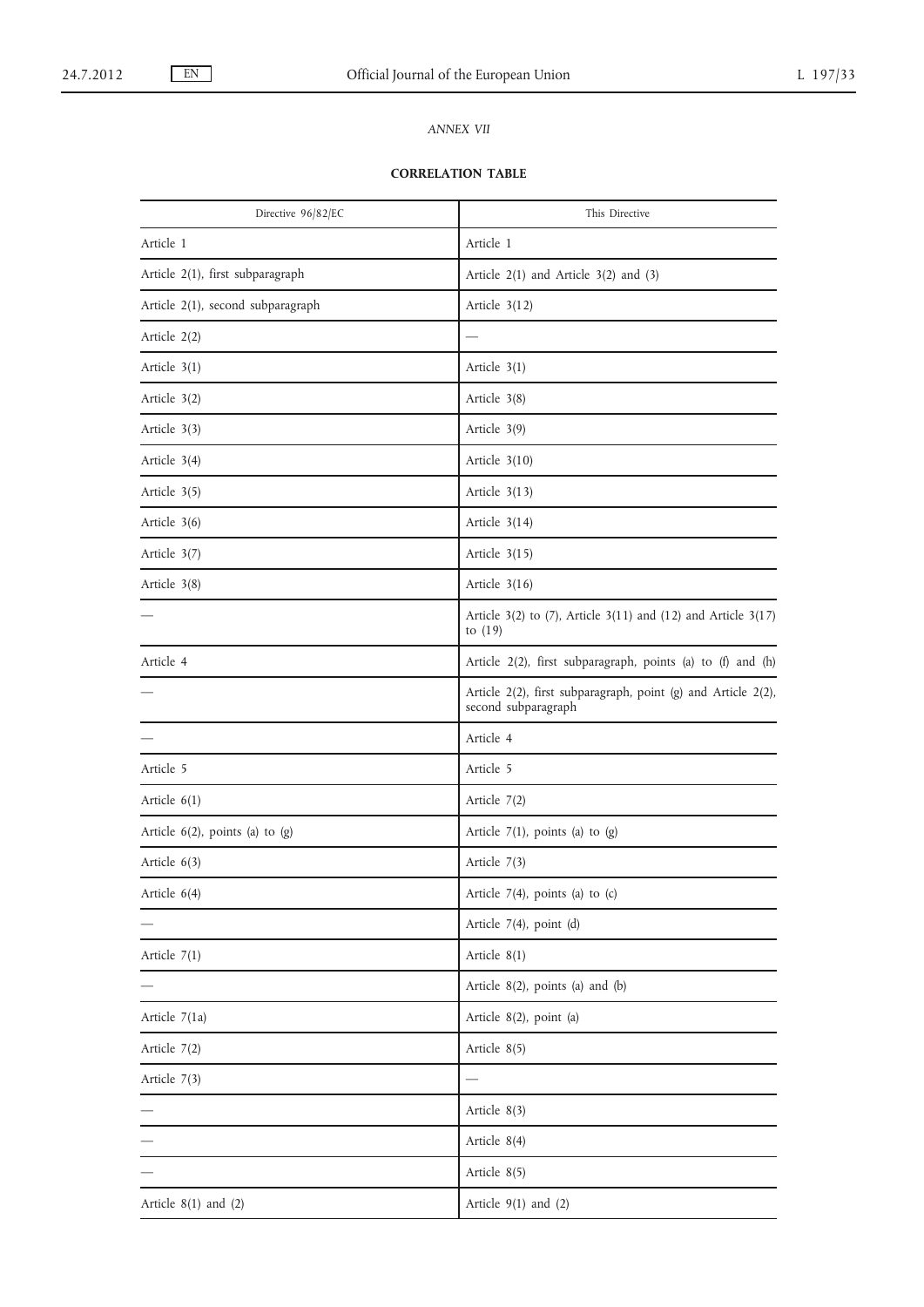| Directive 96/82/EC                                               | This Directive                                                                                                          |
|------------------------------------------------------------------|-------------------------------------------------------------------------------------------------------------------------|
|                                                                  | Article 9(2)                                                                                                            |
| Article $9(1)$                                                   | Article $10(1)$                                                                                                         |
| Article 9(2), first subparagraph                                 | Article $10(2)$                                                                                                         |
| Article 9(2), second subparagraph                                |                                                                                                                         |
| Article 9(3)                                                     | Article $10(3)$                                                                                                         |
| Article 9(4)                                                     | Article $10(6)$                                                                                                         |
| Article 9(5)                                                     | Article $10(5)$                                                                                                         |
| Article 9(6)                                                     |                                                                                                                         |
|                                                                  | Article $10(4)$                                                                                                         |
| Article 10                                                       | Article 11                                                                                                              |
| Article $11(1)$ , points (a) and (b)                             | Article $12(1)$ , points (a) and (b) and Article $12(2)$                                                                |
| Article $11(1)$ , point (c)                                      | Article $12(1)$ , point (c)                                                                                             |
| Article $11(2)$                                                  | Article $12(3)$                                                                                                         |
| Article 11(3)                                                    | Article $12(4)$ and $(5)$                                                                                               |
| Article 11(4)                                                    | Article 12(6), first subparagraph                                                                                       |
| Article 11(4a)                                                   | Article 12(6), second subparagraph                                                                                      |
| Article 11(5)                                                    | Article 12(7)                                                                                                           |
| Article 11(6)                                                    | Article 12(8)                                                                                                           |
| Article 12(1), first subparagraph                                | Article $13(1)$                                                                                                         |
| Article 12(1), second subparagraph                               | Article $13(2)$                                                                                                         |
| Article 12(1a)                                                   |                                                                                                                         |
| Article 12(2)                                                    | Article 13(3)                                                                                                           |
|                                                                  | Article 13(4)                                                                                                           |
| Article 13(1), first subparagraph                                | first subparagraph,<br>Article $14(2)$ ,<br>point<br>(a),<br>and<br>Article 14(2), second subparagraph, second sentence |
| Article 13(1), second subparagraph, first and third<br>sentences | Article 14(2), second subparagraph, last sentence                                                                       |
| Article 13(1), second subparagraph, second sentence              | Article $14(1)$                                                                                                         |
| Article 13(1), third subparagraph                                | Article 14(2), second subparagraph, first sentence                                                                      |
|                                                                  | Article 14(1), second sentence                                                                                          |
| Article 13(2)                                                    | Article $14(3)$                                                                                                         |
| Article 13(3)                                                    | Article 14(4)                                                                                                           |
| Article 13(4), first sentence                                    | Article $14(2)$ , point $(b)$                                                                                           |
| Article 13(4), second and third sentences                        | Article 22(3), first and second subparagraphs                                                                           |
| Article 13(5)                                                    | Article 15(1)                                                                                                           |
| Article 13(6)                                                    | Article $14(2)$ , point (c)                                                                                             |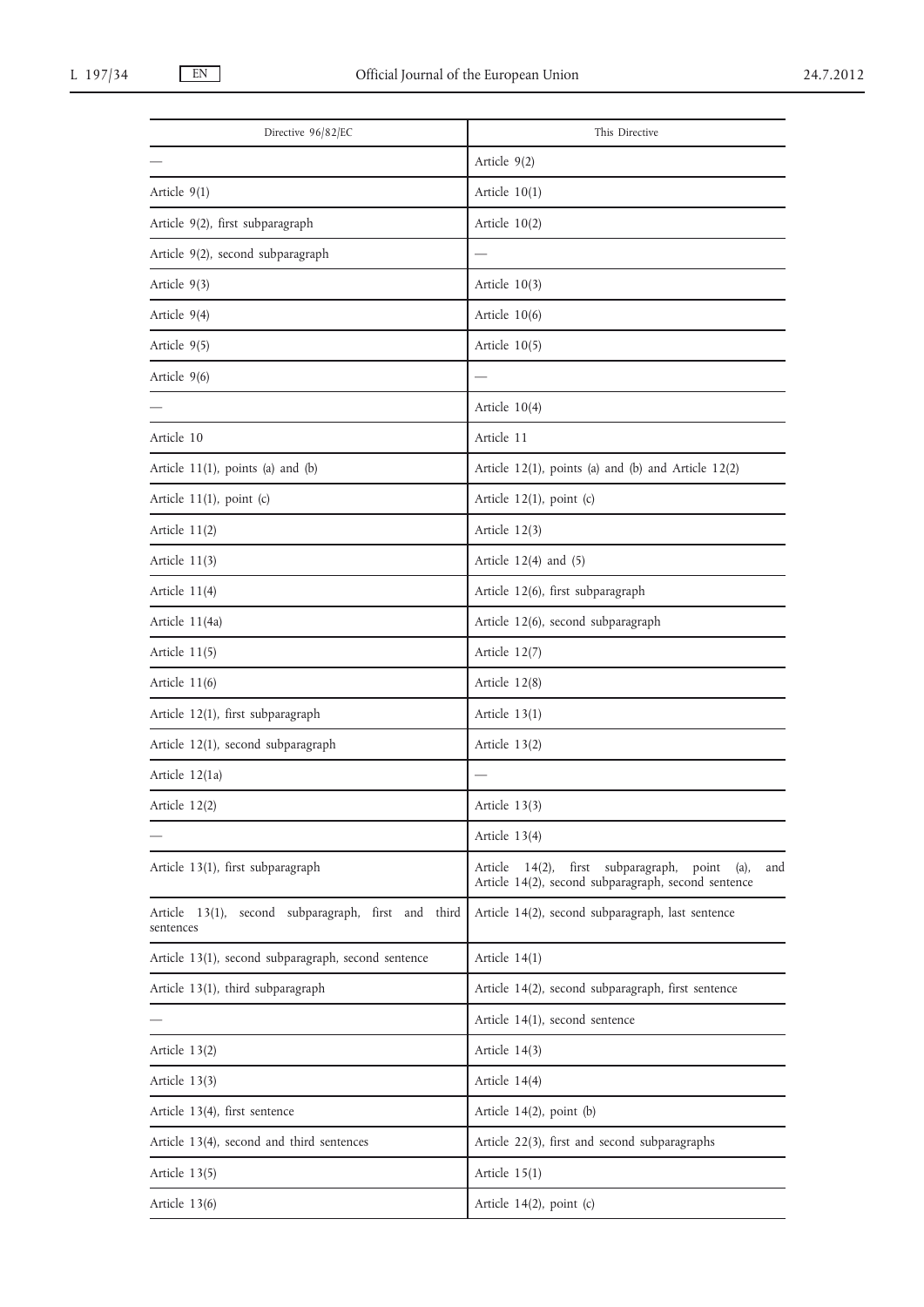| Directive 96/82/EC                   | This Directive                                                            |
|--------------------------------------|---------------------------------------------------------------------------|
|                                      | Article $15(2)$ to $(7)$                                                  |
| Article $14(1)$                      | Article 16                                                                |
| Article $14(2)$                      | Article 17                                                                |
| Article $15(1)$ , points (a) to (d)  | Article 18(1), points (a) to (d) and Article 18(2), first<br>subparagraph |
| Article 15(2), first subparagraph    | Article $18(1)$ , point (e) and Article $18(3)$                           |
| Article 15(2), second subparagraph   | Article 18(2), second subparagraph                                        |
| Article $15(3)$                      | Article 18(4)                                                             |
| Article 16                           | Article $6(1)$                                                            |
|                                      | Article $6(2)$ and $(3)$                                                  |
| Article 17                           | Article 19                                                                |
| Article $18(1)$                      | Article $20(1)$ and $(2)$                                                 |
| Article 18(2), point (a)             | Article 20(4)                                                             |
| Article $18(2)$ , points (b) and (c) | Article 20(7)                                                             |
| Article 18(3)                        | Article $20(11)$                                                          |
|                                      | Article 20(3),(5),(6), (8), (9) and (10)                                  |
| Article $19(1)$                      | Article $21(1)$                                                           |
| Article 19(1a), first subparagraph   | Article 21(3), first subparagraph                                         |
| Article 19(1a), second subparagraph  | Article 21(3), second subparagraph                                        |
| Article 19(2), first subparagraph    | Article $21(4)$                                                           |
| Article 19(2), second subparagraph   | Article $21(6)$                                                           |
| Article 19(3)                        | Article 21(7)                                                             |
|                                      | Article 21(5)                                                             |
| Article 19(4)                        | Article 21(2)                                                             |
| Article 20(1), first subparagraph    | Article 22(1)                                                             |
| Article 20(1), second subparagraph   | Article 22(2)                                                             |
| Article 20(2)                        |                                                                           |
|                                      | Article 23                                                                |
|                                      | Article 24                                                                |
| Article 21(1)                        | Article 25                                                                |
| Article 21(2)                        | Article 21(5)                                                             |
| Article 22                           | Article 27                                                                |
| Article 23                           | Article 32                                                                |
| Article 24                           | Article 31                                                                |
| Article 25                           | Article 33                                                                |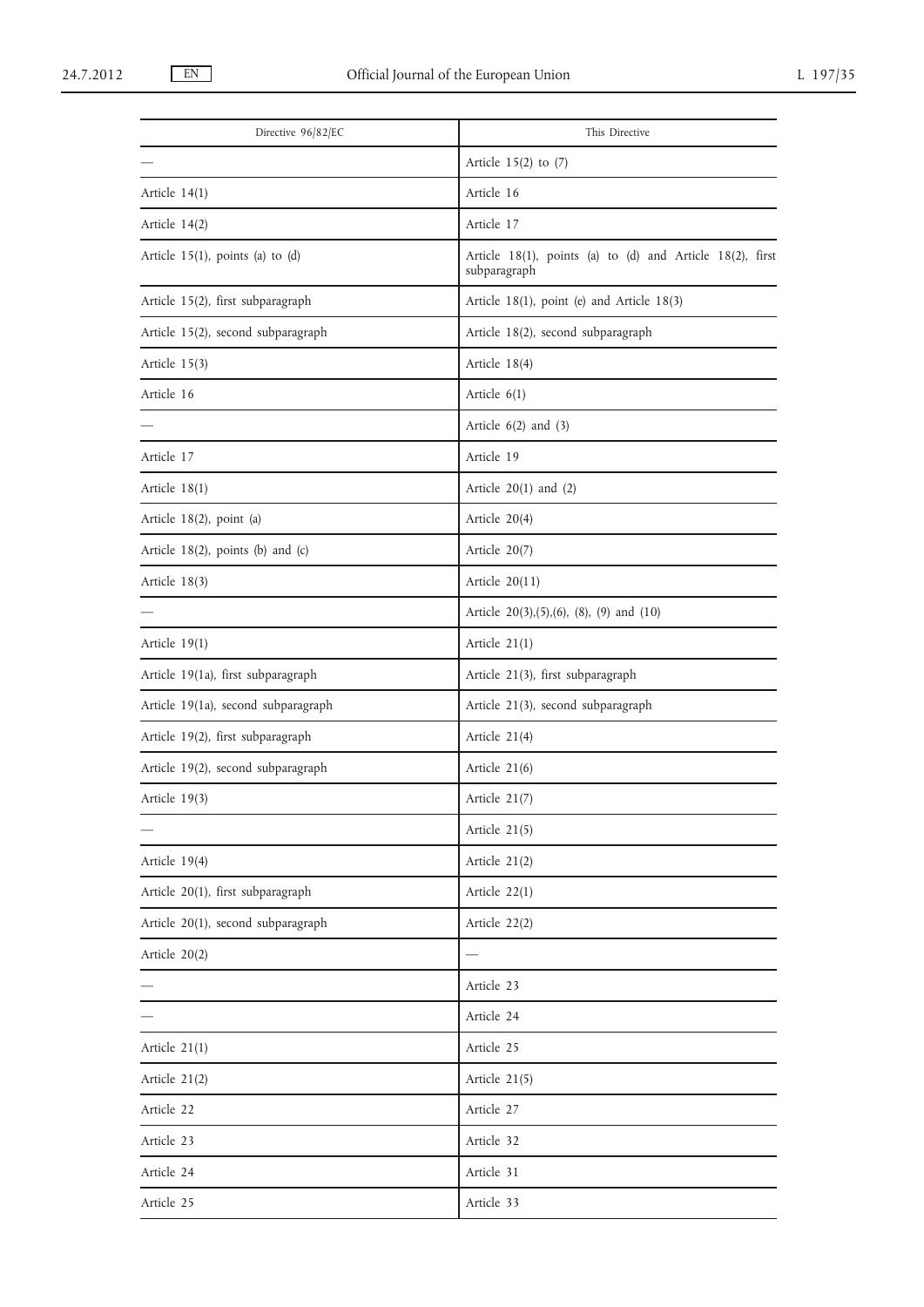| Directive 96/82/EC                                       | This Directive                                                              |
|----------------------------------------------------------|-----------------------------------------------------------------------------|
| Article 26                                               | Article 34                                                                  |
|                                                          | Article 26 and Articles 28 to 30                                            |
|                                                          | Annex I, introductory paragraphs                                            |
| Annex I, Introduction, paragraphs 1 to 5                 | Annex I, notes to Annex I, notes 1 to 3                                     |
| Annex I, Introduction, paragraphs 6 and 7                |                                                                             |
| Annex I, Part 1                                          | Annex I, Part 2                                                             |
| Annex I, Part 1, notes to Part 1, Notes 1 to 6           | Annex I, notes to Annex I, notes 13 to 18                                   |
| Annex I Part 1, notes to Part 1, Note 7                  | Annex I, notes to Annex I, note 20                                          |
|                                                          | Annex I, notes to Annex I, note 7                                           |
| Annex I, Part 2                                          | Annex I, Part 1                                                             |
| Annex I, Part 2, notes to Part 2, note 1                 | Annex I, notes to Annex I, notes 1, 5 and 6                                 |
| Annex I, Part 2, notes to Part 2, note 2                 | Annex I, notes to Annex I, notes 8 to 10                                    |
| Annex I, Part 2, notes to Part 2, Note 3                 | Annex I, notes to Annex I, notes 11.1, 11.2 and 12                          |
| Annex I, Part 2, notes to Part 2, Note 4                 | Annex I, notes to Annex I, Note 4                                           |
| Annex II, Parts I to III                                 | Annex II, points $(1)$ to $(3)$                                             |
| Annex II, Part IV, point A                               | Annex II, point 4(a)                                                        |
|                                                          | Annex II, point 4(a) items (i) to (iii)                                     |
| Annex II, Part IV, point B                               | Annex II, point 4(b)                                                        |
|                                                          | Annex II, point $4(c)$                                                      |
| Annex II, Part IV, point C                               | Annex II, point 4(d)                                                        |
| Annex II, Part V, point A to C                           | Annex II, point $5(a)$ to $(c)$                                             |
| Annex II, Part V, point D                                |                                                                             |
|                                                          | Annex II, point 5(d)                                                        |
| Annex III, introductory paragraph and points (a) and (b) | Annex III, introductory paragraph and point (a)<br>Article $8(1)$ and $(5)$ |
| Annex III, point (c), items (i) to(iv)                   | Annex III, point (b), items (i) to (iv)                                     |
| Annex III, point (c), items (v) to(vii)                  | Annex III, point (b), items (v) to (vii)                                    |
| Annex IV                                                 | Annex IV                                                                    |
| Annex V, point 1                                         | Annex V, Part 1, point 1                                                    |
| Annex V, point 2                                         |                                                                             |
| Annex V, points 3 to 5                                   | Annex V, Part 1, points 2 to 4                                              |
| Annex V, point 6                                         | Annex V, Part 2, point 1                                                    |
| Annex V, points 7 and 8                                  | Annex V, Part 1, point 5                                                    |
|                                                          | Annex V, Part 1, point 6                                                    |
| Annex V, points 9 and 10                                 | Annex V, Part 2, points 2 and 3                                             |